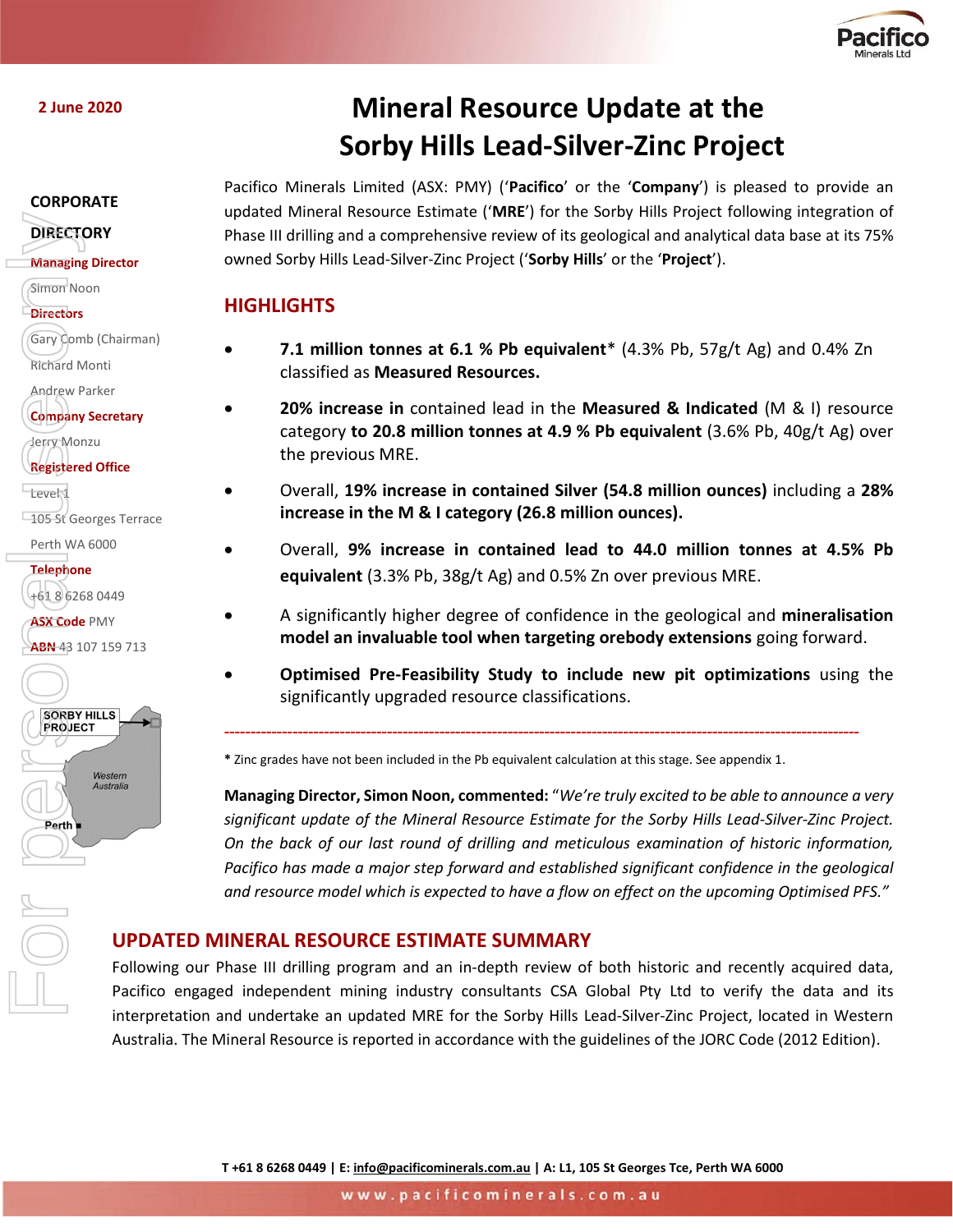

The scope of work included:

- Update the previous Mineral Resource Estimates for all deposits to include recent drilling results;
- Update geological and mineralisation models, based on revised interpretations provided by Pacifico's technical team;
- Validation of the drill hole database;
- Review of quality control data;
- Statistical analyses of lead, silver, and zinc;
- Construction of a block model incorporating key geological, structural and mineralogical features;
- Grade interpolation, density calculation and block model validation;
- Classification of the Mineral Resource;
- Compilation of a Mineral Resource report; and
- Peer review of the Mineral Resource block model and Mineral Resource report.

#### **RESOURCES**

The updated Sorby Hills MRE for the lead domains (excluding the Zn dominated Alpha Deposit - refer [Figure 1\)](#page-4-0) is presented in Table 1 and is reported above a cut off grade of 1.0% Pb and after a 2% "geological loss" factor to account for voids and cavities in the ore zone. The Alpha Zn Deposit MRE is reported in Table 2, above a cut off of 1.0% Zn. The Global Mineral Resource is reported by deposit in [Table 3](#page-2-0) and then again, by various cut-off grades (Pb%) in Table 4.

The Mineral Resource is classified as a combination of Measured, Indicated and Inferred resources with geological and sampling evidence sufficient to assume geological and grade continuity within the modelled 3D shapes. Classification of the MRE was carried out considering the geological understanding of the deposit, quality of the sampling, density data, and drillhole spacing.

| <b>JORC Classification</b> | Tonnes (Mt) | $Pb$ % | $Zn$ % | Agg/t | Pbea% | Pb eq Metal (Mt) |
|----------------------------|-------------|--------|--------|-------|-------|------------------|
| Measured                   | 7.1         | 4.3    | 0.4    | 57    | 6.1   | 0.43             |
| Indicated                  | 13.7        | 3.3    | 0.4    | 31    | 4.3   | 0.59             |
| Inferred                   | 23.4        | 3.0    | 0.5    | 36    | 4.2   | 0.98             |
| Total                      | 44.1        | 3.3    | 0.5    | 38    | 4.5   | 1.99             |

*Table 1. Sorby Hills Mineral Resource. Reported from blocks where Pb > 1.0% (Pb domains only).*

*Note: Tonnes and grade are rounded. See Appendix 1 for Pb equivalent calculation.*

#### *Table 1. Sorby Hills Mineral Resource. Reported from blocks where Zn > 1.0% (Alpha Deposit Zn domains only).*

| <b>JORC Classification</b> | Tonnes (Mt) | Pb % | 2n% | Agg/t |  |
|----------------------------|-------------|------|-----|-------|--|
| Measured                   | ٠           | -    | -   |       |  |
| Indicated                  |             | 0.3  | 2.5 |       |  |
| Inferred                   | 3.4         | 0.5  | 2.9 | 31    |  |
| Total                      |             | 0.5  |     | 28    |  |

*Note: Tonnes and grade are rounded.*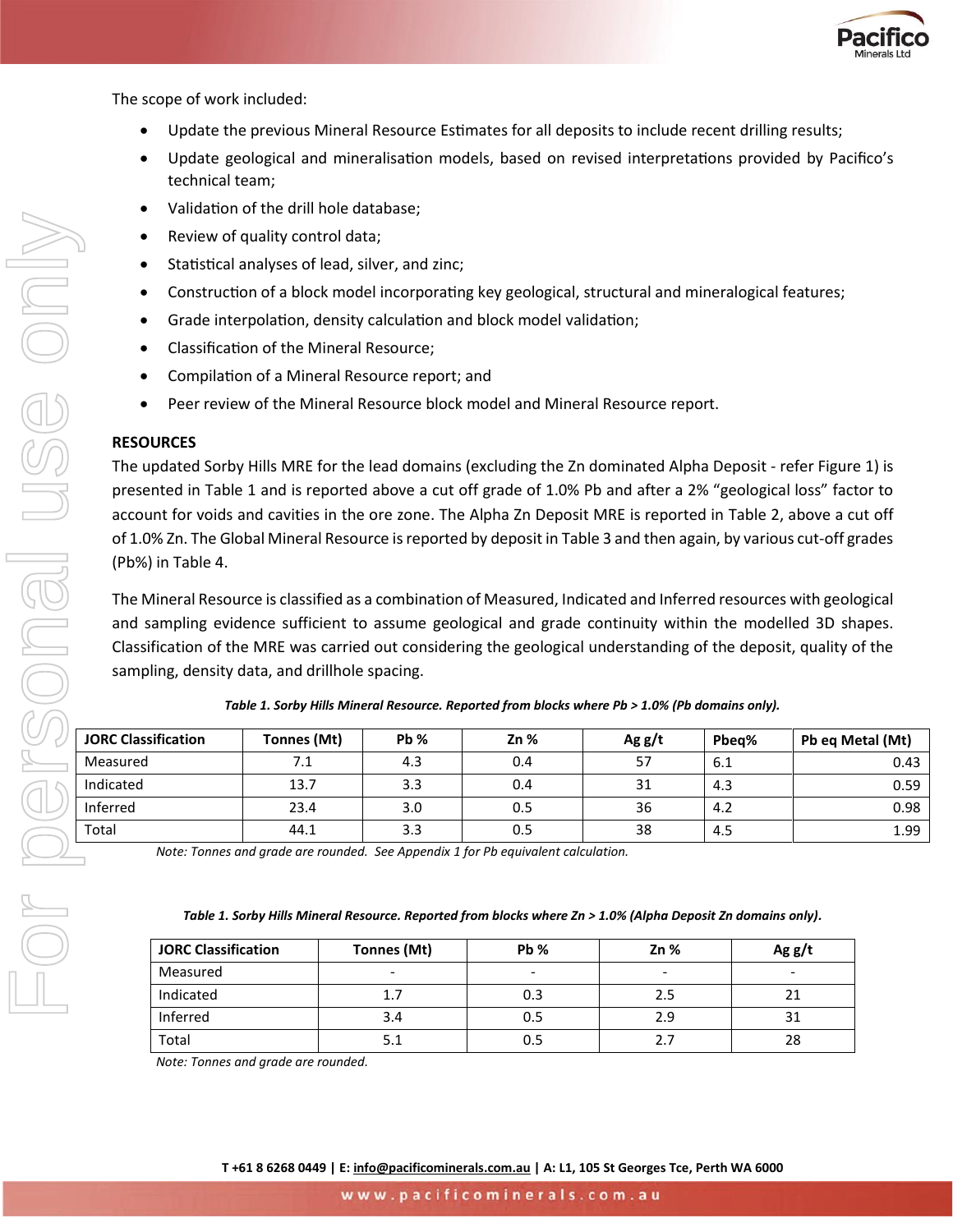

#### *Table 2 Sorby Hills Mineral Resource (as reported October 2019). Reported from blocks where Pb > 1% (except Alpha Zn deposit, Zn>1.0%).*

| <b>JORC Classification</b> | <b>Pb %</b><br>Tonnes (Mt) |     | $Zn$ % | Agg/t                    | Pbea% | Pb eq Metal (Mt) |
|----------------------------|----------------------------|-----|--------|--------------------------|-------|------------------|
| Measured                   | $\overline{\phantom{0}}$   |     |        | $\overline{\phantom{0}}$ |       |                  |
| Indicated                  | 16.6                       | 3.8 | 0.4    | 39                       | 5.1   | 0.85             |
| Inferred                   | 19.4                       | 3.6 | 0.6    | 38                       | 4.8   | 0.93             |
| Total                      | 36.0                       | 3.7 | 0.5    | 39                       |       | 1.78             |

*Note: All pods reported against a Pb cut-off grade of 1% except Alpha Pod (Zn domains) which is reported using a Zn>1% cut off grade. Tonnes and grade are rounded. See Appendix 1 for Pb Equivalent calculation.*

<span id="page-2-0"></span>

|  | Table 3 Sorby Hills Mineral Resource by Deposit. Reported from blocks where Pb > 1.0% (except Alpha Zn deposit, Zn>1.0%). |  |
|--|---------------------------------------------------------------------------------------------------------------------------|--|
|--|---------------------------------------------------------------------------------------------------------------------------|--|

| <b>Deposit</b>  | Classification | Tonnes (Mt) | Pb %    | Zn %    | Ag $g/t$            |
|-----------------|----------------|-------------|---------|---------|---------------------|
| A               | Measured       | 0.0         | 0.0     | 0.0     | 0                   |
|                 | Indicated      | 0.0         | 0.0     | 0.0     | $\mathbf 0$         |
|                 | Inferred       | 0.6         | 6.1     | 1.2     | 32                  |
|                 | Sub-Total      | 0.6         | 6.1     | 1.2     | 32                  |
| B               | Measured       | 0.5         | 4.3     | 0.3     | 24                  |
|                 | Indicated      | 1.3         | 4.2     | 0.3     | 24                  |
|                 | Inferred       | 0.0         | 0.0     | 0.0     | $\Omega$            |
|                 | Sub-Total      | $1.8\,$     | 4.3     | 0.3     | 24                  |
| Omega           | Measured       | 4.2         | 4.3     | 0.4     | 45                  |
|                 | Indicated      | 9.2         | 3.2     | 0.4     | 29                  |
|                 | Inferred       | 2.5         | 3.0     | 0.6     | 23                  |
|                 | Sub-Total      | 15.8        | 3.5     | 0.4     | 32                  |
| Norton          | Measured       | 2.4         | 4.3     | 0.3     | 83                  |
|                 | Indicated      | 2.2         | 3.4     | 0.5     | 38                  |
|                 | Inferred       | 16.0        | 2.5     | 0.4     | 30                  |
|                 | Sub-Total      | 20.6        | 2.8     | 0.4     | 37                  |
| Alpha Pb        | Measured       | 0.0         | 0.0     | 0.0     | $\mathbf 0$         |
|                 | Indicated      | $1.0\,$     | 2.8     | 0.6     | 50                  |
|                 | Inferred       | $1.0\,$     | 3.4     | 1.4     | 85                  |
|                 | Sub-Total      | 2.0         | 3.1     | $1.0\,$ | 67                  |
| Beta            | Measured       | 0.0         | 0.0     | 0.0     | 0                   |
|                 | Indicated      | 0.0         | 0.0     | 0.0     | 0                   |
|                 | Inferred       | 3.3         | 4.6     | 0.4     | 61                  |
|                 | Sub-Total      | 3.3         | 4.6     | 0.4     | 61                  |
| All Pb Deposits | Measured       | 7.1         | 4.3     | 0.4     | 57                  |
|                 | Indicated      | 13.7        | 3.3     | 0.4     | 31                  |
|                 | Inferred       | 23.4        | 3.0     | 0.5     | 36                  |
|                 | Sub-Total      | 44.1        | 3.3     | 0.5     | 38                  |
| Alpha Zn        | Measured       | 0.0         | $0.0\,$ | $0.0\,$ | $\mathsf{O}\xspace$ |
|                 | Indicated      | 1.7         | 0.3     | 2.5     | 21                  |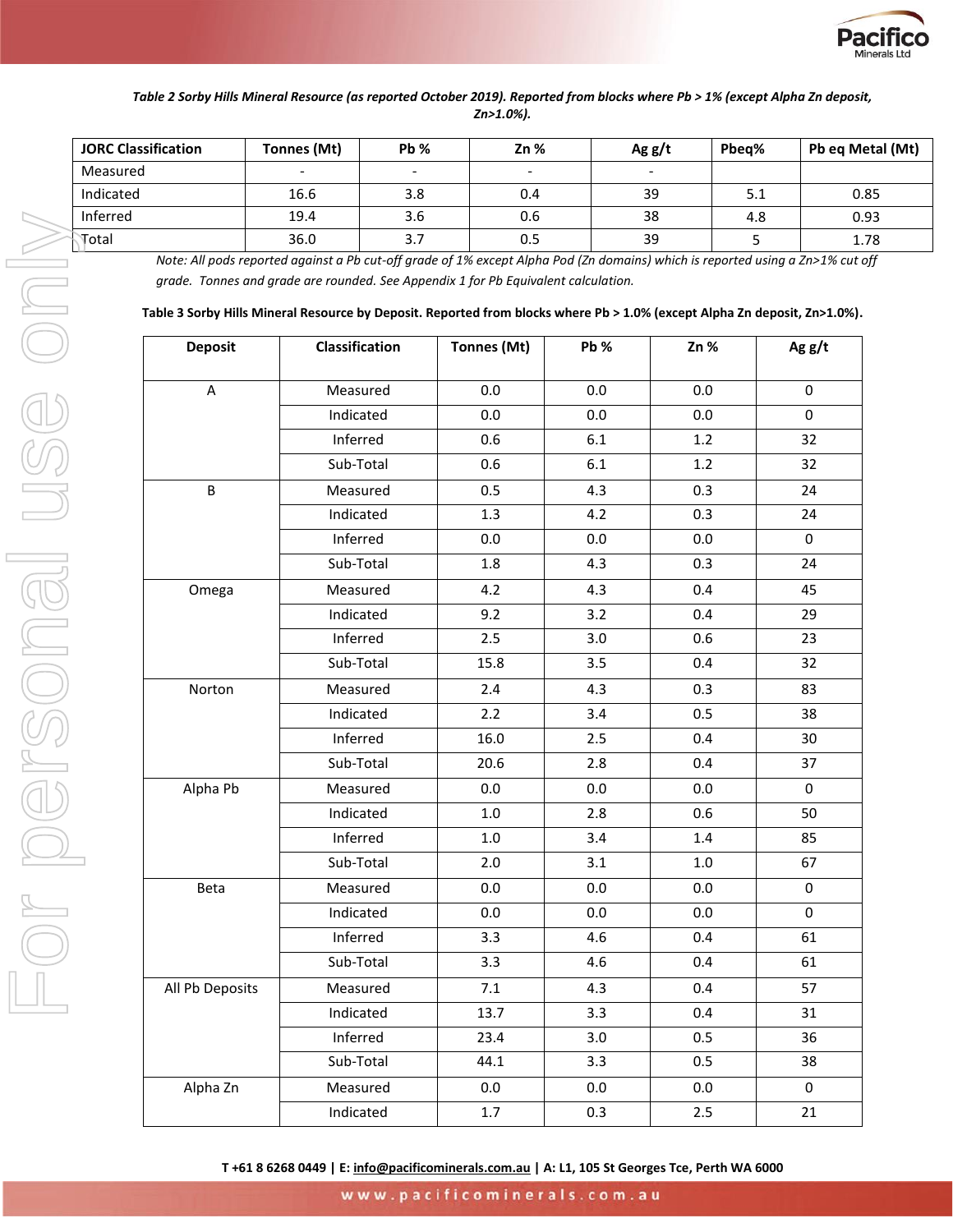

| Inferred  | ∽<br>$\sqrt{ }$<br>J.4 | -<br><b>v.J</b> | റ റ<br>ر.ء              | $\sim$<br>ᇰᆂ |
|-----------|------------------------|-----------------|-------------------------|--------------|
| Sub-Total | <b>C</b> 4<br><u></u>  | <b>v.J</b>      | $\sim$ $\sim$<br>$\sim$ | າດ<br>40     |

| <b>Cut-off Grade</b> | <b>JORC</b>    | Tonnes (Mt) | $Pb$ % | $Zn$ % | Ag g/t |  |
|----------------------|----------------|-------------|--------|--------|--------|--|
| Pb %                 | Classification |             |        |        |        |  |
| $\mathbf{1}$         | Measured       | 7.1         | 4.3    | 0.4    | 57     |  |
|                      | Indicated      | 13.7        | 3.3    | 0.4    | 31     |  |
|                      | Inferred       | 23.4        | 3.0    | 0.5    | 36     |  |
|                      | Total          | 44.1        | 3.3    | 0.5    | 38     |  |
| 1.5                  | Measured       | 6.9         | 4.4    | 0.4    | 58     |  |
|                      | Indicated      | 12.7        | 3.4    | 0.4    | 32     |  |
|                      | Inferred       | 19.8        | 3.3    | 0.5    | 38     |  |
|                      | Total          | 39.3        | 3.5    | 0.5    | 40     |  |
| $\overline{2}$       | Measured       | 6.4         | 4.6    | 0.4    | 61     |  |
|                      | Indicated      | 11.0        | 3.7    | 0.4    | 35     |  |
|                      | Inferred       | 15.6        | 3.7    | 0.6    | 41     |  |
|                      | Total          | 32.9        | 3.9    | 0.5    | 43     |  |
| 2.5                  | Measured       | 5.7         | 4.9    | 0.4    | 64     |  |
|                      | Indicated      | 8.9         | 4.0    | 0.5    | 37     |  |
|                      | Inferred       | 11.6        | 4.2    | 0.6    | 46     |  |
|                      | Total          | 26.2        | 4.3    | 0.5    | 47     |  |

*Table 4 Sorby Hills Mineral Resource. Reported from blocks where Pb > nominated cut-off grade (Pb domains only).*

*Note: Tonnes and grade are rounded.*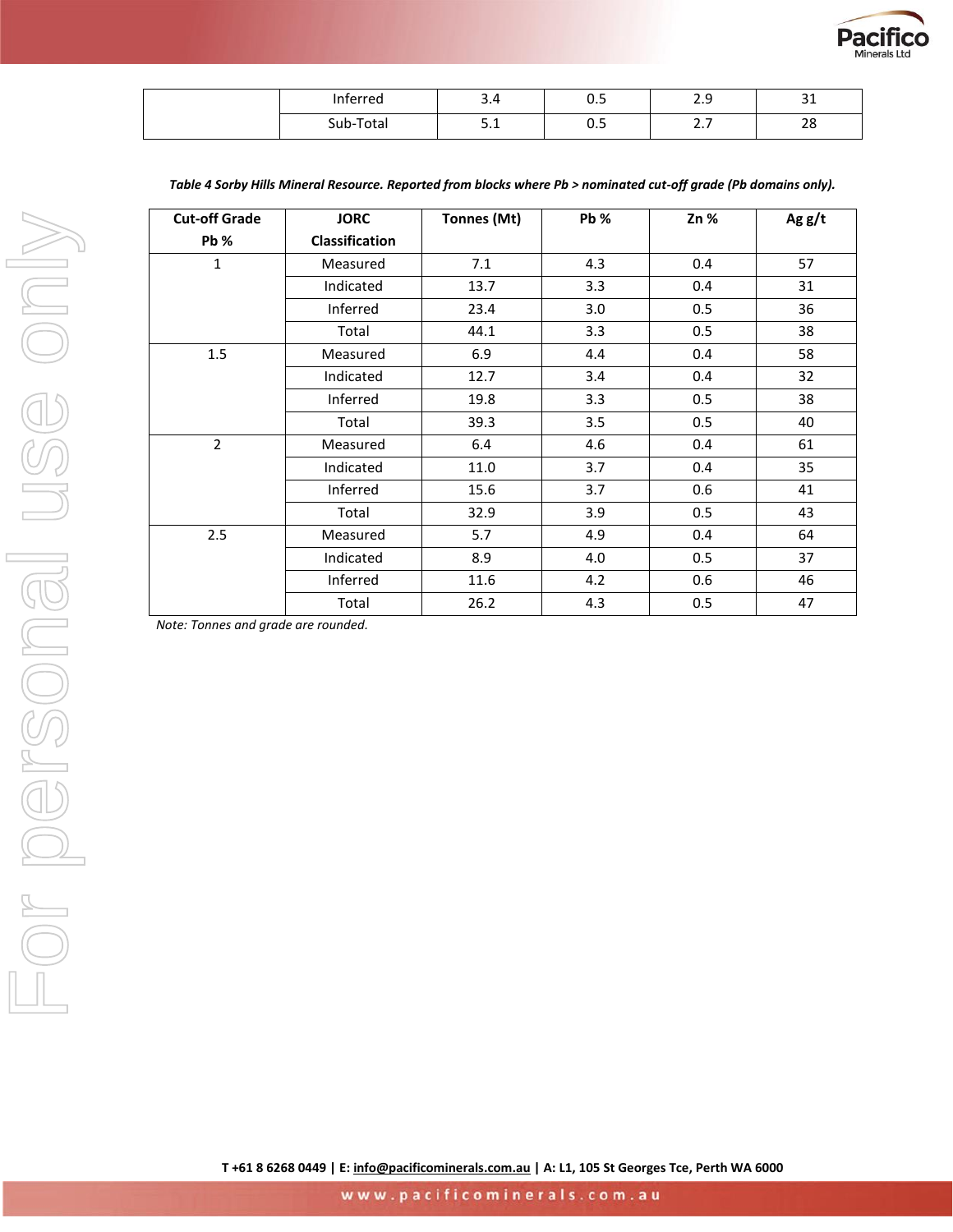



<span id="page-4-0"></span>*Figure 1. Surface projection of Mineral Resource block model coloured by classification. Red = Measured, Orange= Indicated, Yellow = Inferred. Drill collars as used in the Mineral Resource Estimate.*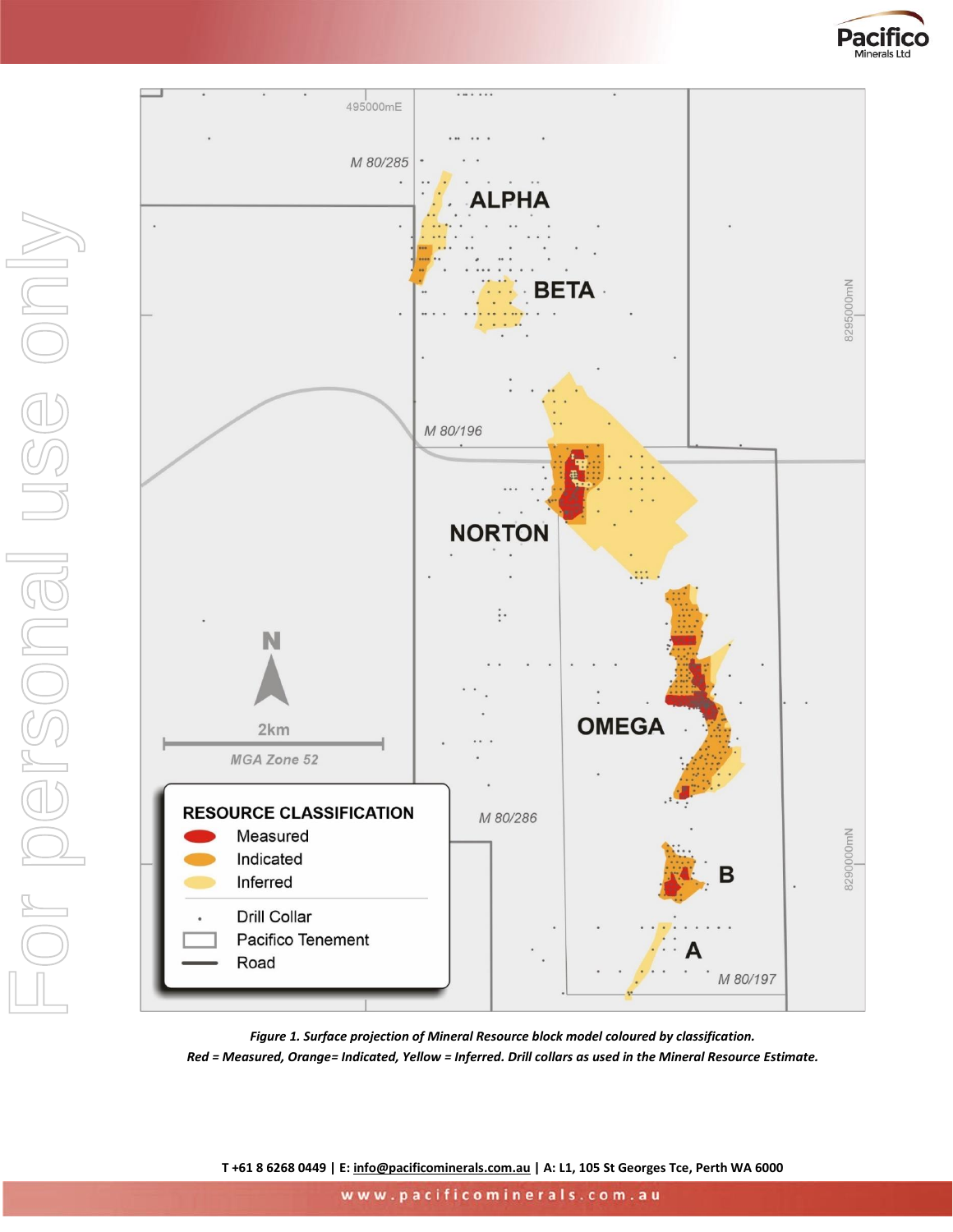

#### **BACKGROUND**

Phase III drilling completed in late 2019 and reported by Pacifico in early 2020 (ASX Announcement 30 January 2020) targeted and tested several parameters of the deposit with a view to raise the confidence in the interpretation of the geological and mineralisation models. Furthermore, the Company undertook to review and integrate the inherited historic and recent geological information such as gamma downhole data, gravity survey and detailed geological interpretations dating back to the 1970's and 1980's. From this data review emerged highly detailed and robust geology and mineralisation models. The fundamentally different approach to geological interpretation included a higher degree of recognition of localised rock variations, facies and thickness variations, structural measurements, strike variation of the target horizon along of the Pincombe Inlier basement high, and correlation with gravity data. A 3D graphic visualisation of Sorby Hills local geology and mineral resource is shown in Figure 2.

### **SIGNIFICANCE AND IMPLICATION OF THE UPDATED MRE**

The revised MRE is expected to have a material and positive bearing on the Optimised Pre-Feasibility Study in progress. Firstly, the updated Resource will likely allow for the conversion of a significant portion of the M&I Resources to Probable and Proven Reserves. Secondly, the new interpretation has resulted in a simpler ore body geometry which is more continuous. The inclusion of the updated resource is expected to delay the Optimised Pre-Feasibility Study completion date by approximately 3 weeks (now July 2020).

The tonnage/grade/metal content (Figure 3) shows that the mineralisation is only marginally susceptible to a significant change in cut-off grade. At an increase of the cut-off grade for Pb to 2.0% Pb the M & I resource retains nearly 92% of the metal content despite a drop in the tonnage by 21%. This demonstrates the impressive robustness of the project.

With regards to exploration and resources expansion, a combination of detailed geological and facies models along with gravity data has proven to be a powerful tool in reconciling the location of known mineralisation and exposing new mineralisation targets to be defined for future testing. The gravity data also provides context for such areas as the "Wildcat Target" which was tested in our Phase III drilling program where a small number of shallow step-out drill holes confirmed continuity of mineralisation over an area of 130m by 70 m. The drill holes intersected a thick zone of mineralisation commencing within 5m of the surface. Importantly, on the basis of this data, the Wildcat Target can be interpreted as an extension of the Norton Deposit. A tightening of the drill hole spacing in this area is now high priority and may lead to additional mineralisation discovery.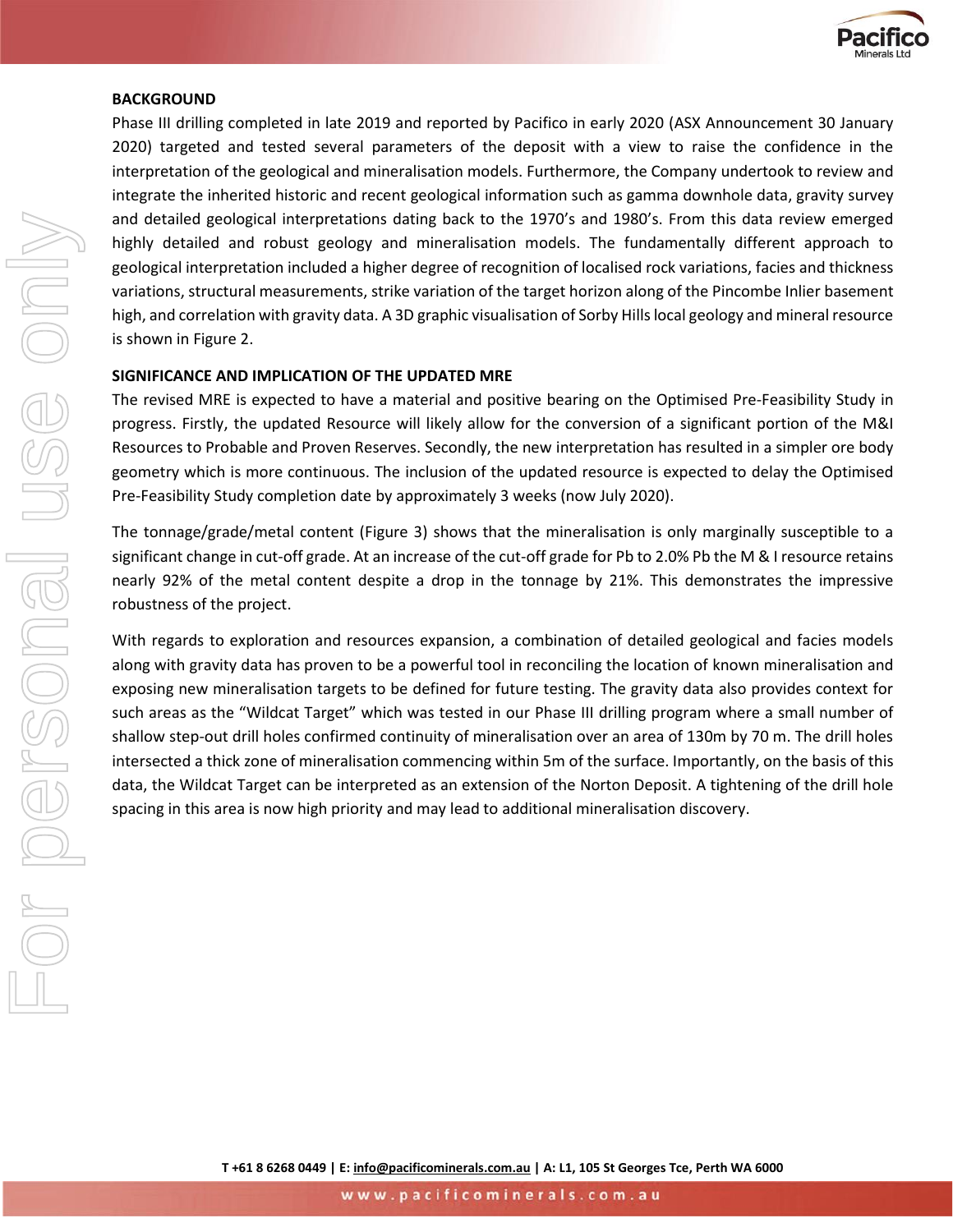



*Figure 2. 3D illustration of strata-bound mineralisation at a 0.5% Pb cut off.*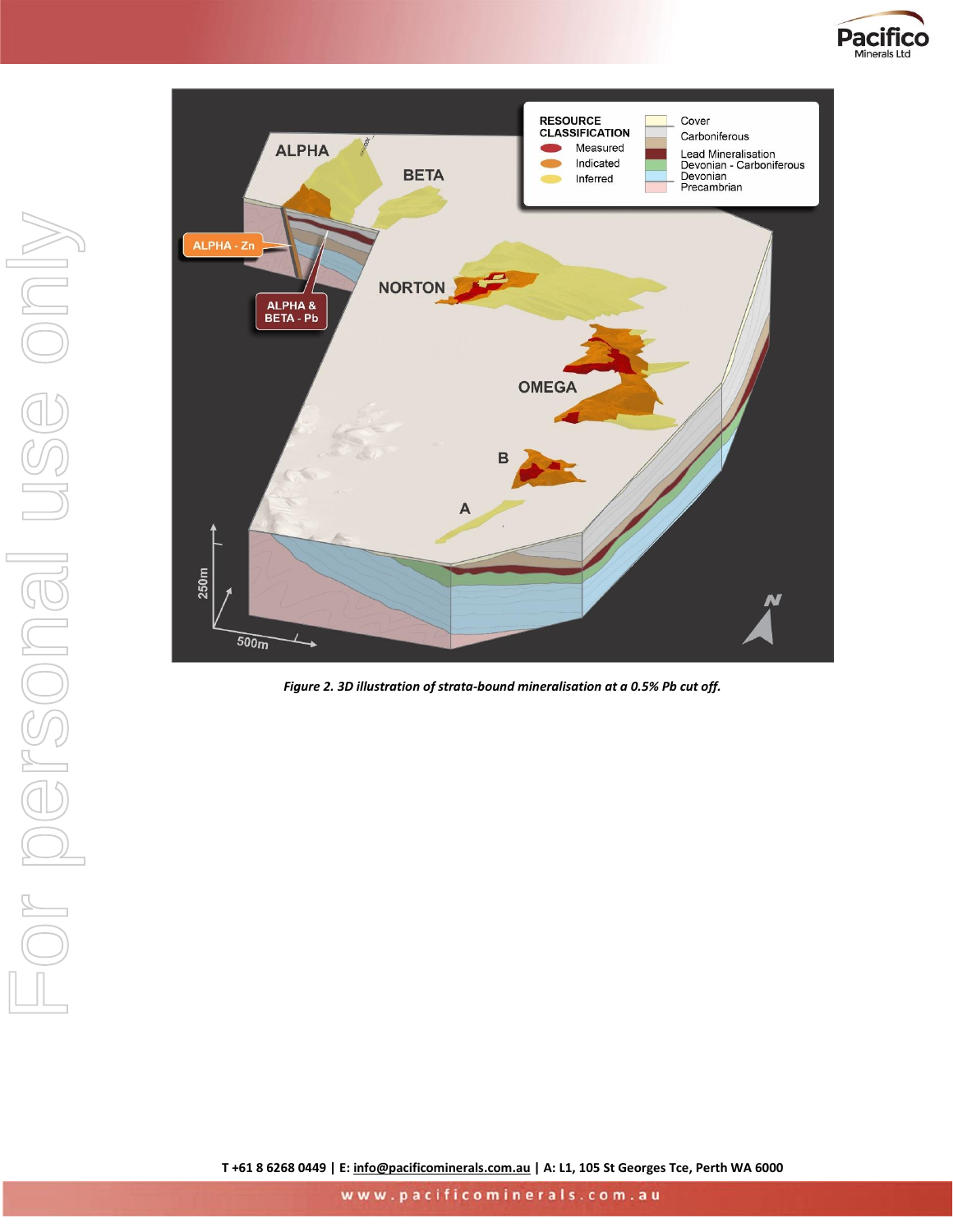



*Figure 3. Sorby Hills Mineral Resource. Grade/tonnage graph for M&I mineral classification classes showing that the metal content in the M&I category more resilient to change in cut off grade.* 

This announcement was approved for release to the market by the Board of Pacifico Minerals Limited.

F**OR FURTHER INFORMATION, OR TO BE ADDED TO OUR ELECTRONIC MAILING LIST, PLEASE CONTACT:** Simon Noon (Managing Director) Phone: +61 (0)8 6266 8642 Email: [info@pacificominerals.com.au](mailto:info@pacificominerals.com.au)

#### **ABOUT PACIFICO MINERALS LIMITED**

Pacifico Minerals Limited ('**Pacifico**') (ASX: PMY) is a Western Australian based development and exploration company. The Company is currently focused on advancing the Sorby Hills Lead-Silver-Zinc Joint Venture project in WA. Pacifico owns a 75% interest in the Joint Venture with the remaining 25% (contributing) interest held by Henan Yuguang Gold & Lead Co. Ltd.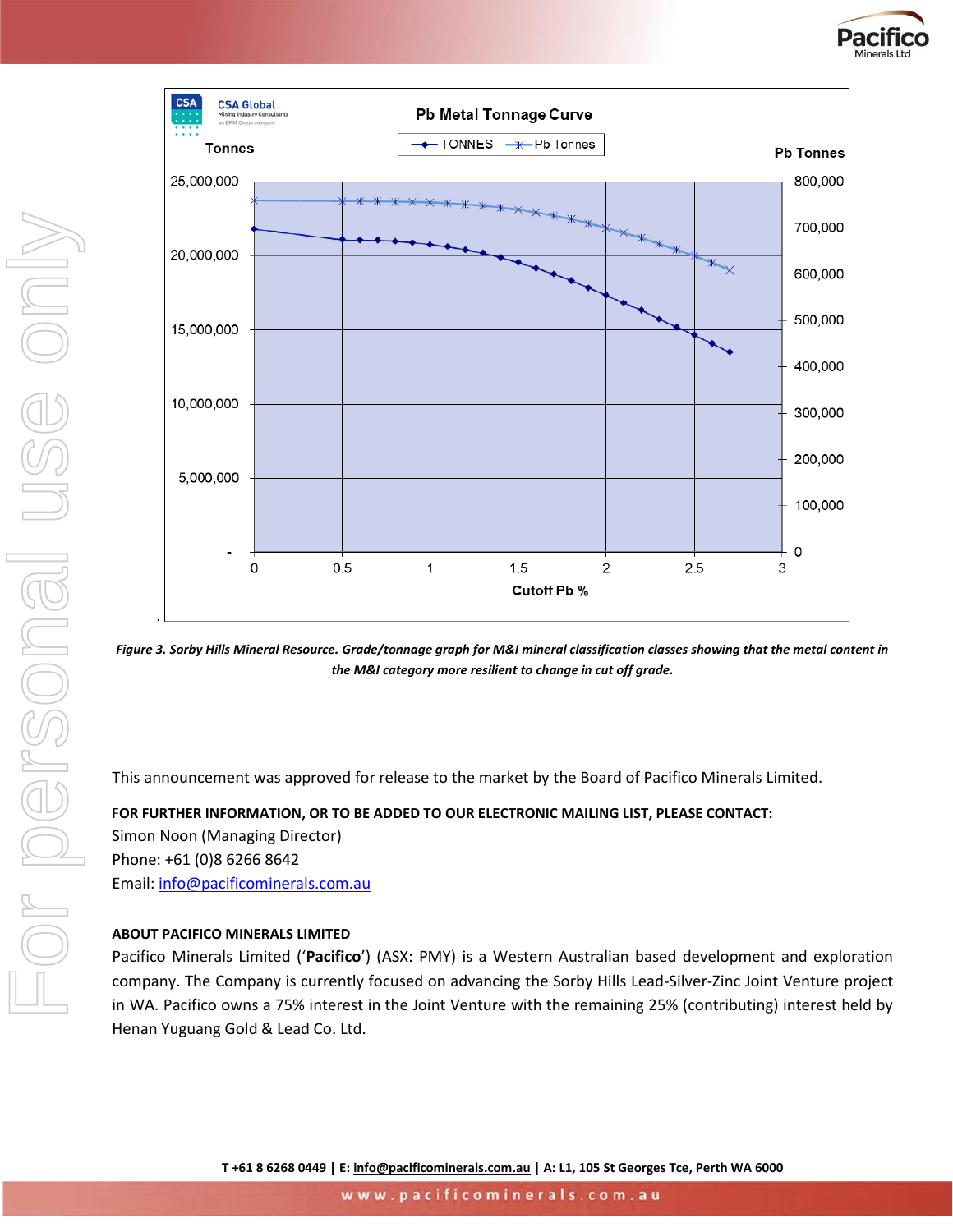

#### **ABOUT HENAN YUGUANG GOLD AND LEAD CO LTD**

Henan Yuguang Gold and Lead Co., Ltd was established in 1957 by the government of Jiyuan City which is in Henan Province in North China. In July 2002, HYG (exchange code: 600531) was listed on the Shanghai Stock Exchange (SSX). Current ownership is approximately 29.61% by Jiyuan City. HYG is the largest lead smelting company and silver producer in China and has been among the Top 500 Chinese enterprises and Top 500 China manufacturing enterprises for the last five consecutive years. The main products produced by HYG are electrolytic lead, gold, silver and copper which are all registered at LME and LBMA respectively. In 2017, HYG produced 415,100 tonnes of electrolytic lead, 110,000 tonnes of copper, 958 tonnes of silver, 7,383 kg of gold and achieved sales of about US\$2,684 million. HYG's plants are largely modern, focussed on development of industrial technology and are environmentally friendly. Its recently refurbished lead smelting plant has achieved full automation. More information can be found on the HYG website; http://www.yggf.com.cn/en/.

#### **COMPETENT PERSON STATEMENT AND JORC INFORMATION**

The information in this report that relates to Mineral Resources is based on, and fairly reflects, information compiled by Mr David Williams, a Competent Person, who is an employee of CSA Global Pty Ltd and a Member of the Australian Institute of Geoscientists (#4176). Mr Williams has sufficient experience relevant to the style of mineralisation and type of deposit under consideration and to the activity which he is undertaking to qualify as Competent Person as defined in the 2012 Edition of the Australasian Code for the Reporting of Exploration Results, Mineral Resources, and Ore Reserves (JORC Code). Mr Williams consents to the disclosure of information in this report in the form and context in which it appears.

#### **FORWARD LOOKING STATEMENTS**

Certain statements in this document are or maybe "forward-looking statements" and represent Pacifico's intentions, projections, expectations or beliefs concerning among other things, future exploration activities. The projections, estimates and beliefs contained in such forward-looking statements necessarily involve known and unknown risks, uncertainties and other factors, many of which are beyond the control of Pacifico, and which may cause Pacifico's actual performance in future periods to differ materially from any express or implied estimates or projections. Nothing in this document is a promise or representation as to the future. Statements or assumptions in this document as to future matters may prove to be incorrect and differences may be material. Pacifico does not make any representation or warranty as to the accuracy of such statements or assumptions.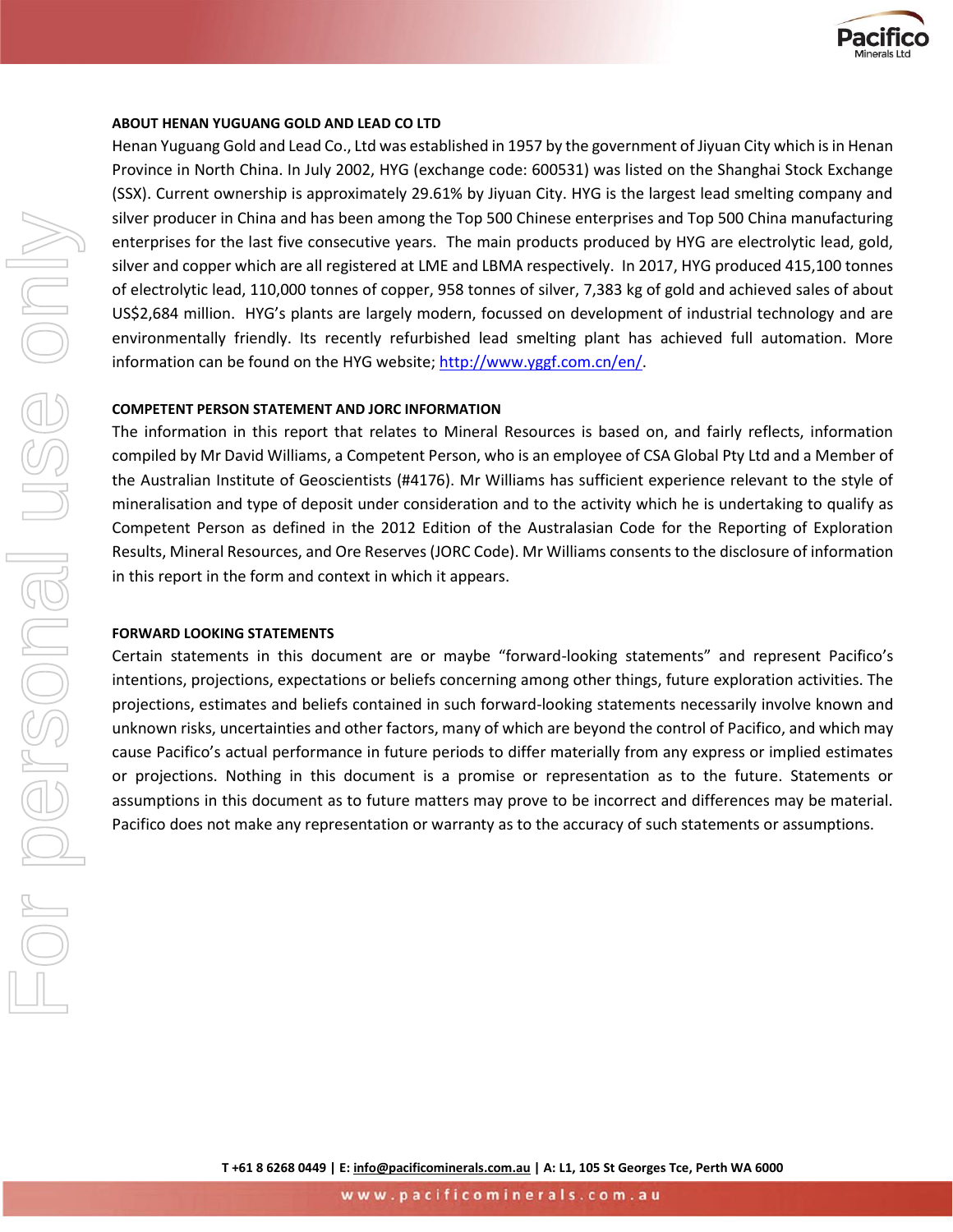

# **Appendix 1: Equivalent Calculation Table 1**

The contained metal equivalence formula is based on the published London Metal Exchange closing metal prices of 29 May 2020.

- Lead Price US\$ 1,615.50/t;
- Silver Price US\$ 17.87/oz;
- Lead recovery of 93.5% (weighted average of oxide/transition and fresh recoveries)
- Silver recovery of 83.7% (weighted average of oxide/transition and fresh recoveries)

It is Pacifico's opinion that all elements included in the metal equivalent calculation have a reasonable potential to be recovered and sold. The formula used to calculate lead equivalent grade is:

MetalEq (percent) =  $G_{pri}$  +  $(G_{pri} \times [\sum_i R_i S_i V_i G_i]/(R_{pri} S_{pri} V_{pri} G_{pri}))$ 

*where R is the respective metallurgical metal recovery rate, S is the respective smelter return rate, V is metal price/tonne or ounce, and G is the metal commodity grade for the suite of potentially recoverable commodities (i) relative to the primary metal (pri)*

Metal equivalents are highly dependent on the metal prices used to derive the formula. Pacifico notes that the metal equivalence method used above is a simplified approach. Only preliminary metallurgical recoveries are available. The metal prices are based on average LME prices of 29 May 2020 and do not reflect the metal prices that a smelter would pay for concentrate nor are any smelter penalties or charges included in the calculation.

Owing to limited metallurgical data, zinc grades are not included at this stage in the lead equivalent grade calculation.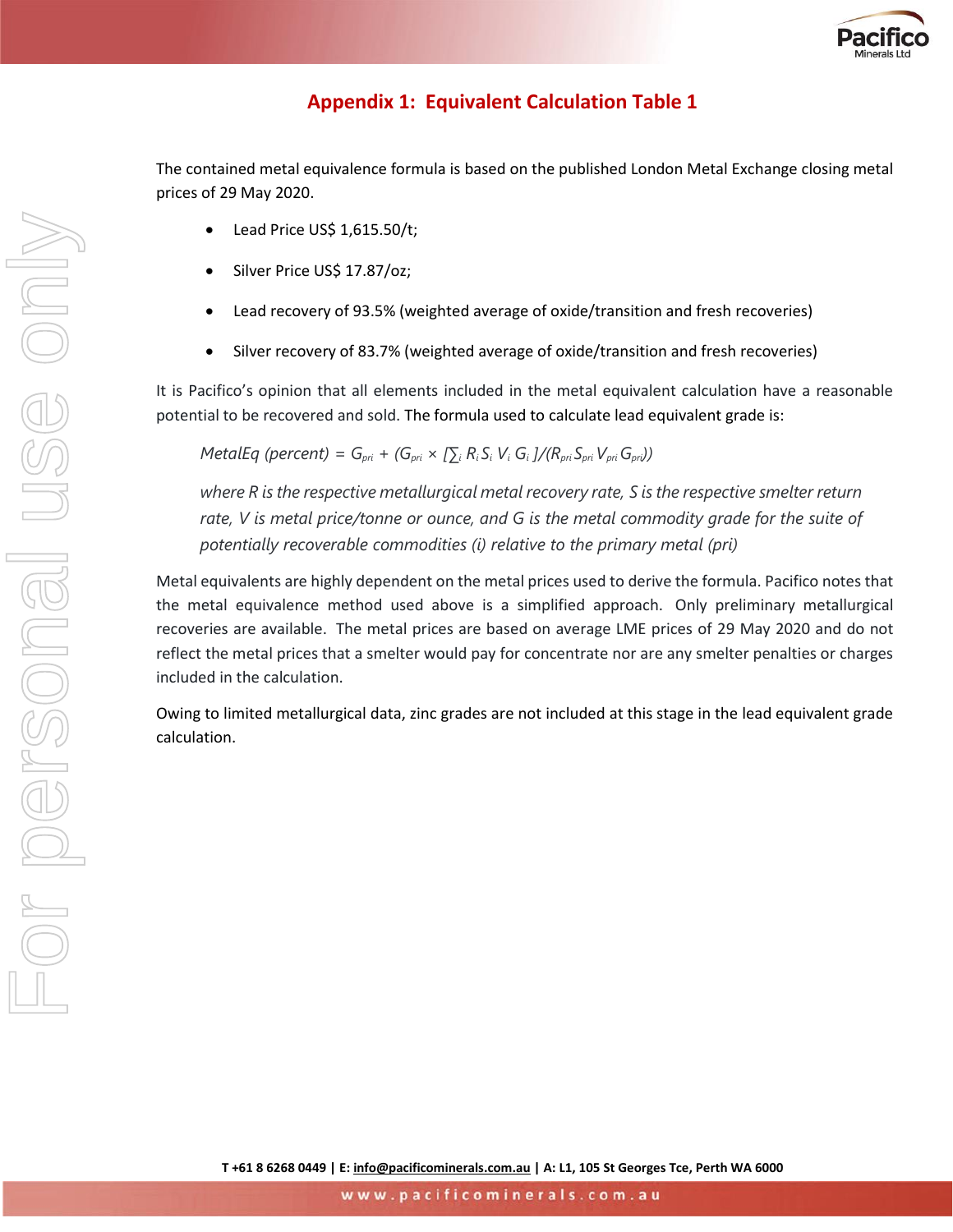

# **Appendix 2: Estimate Summary ASX Listing Rule 5.8.1**

#### **GEOLOGY AND GEOLOGICAL INTERPRETATION**

The Sorby Hills Pb – Ag – Zn deposit can be classified as a carbonate-hosted lead-silver (zinc) type deposit, a subtype of the Mississippi-Valley-type (MVT) deposits. The mineralisation is largely stratabound and hosted mainly in a "transition facies" between the Knox Sediments (hanging wall) and Sorby Dolomite (footwall), consisting of reworked dolomite clasts hosted within graphitic siltstone matrix which is typically developed between a massive dolomite unit and the overlying bioclastic dolomitic siltstones. All strata generally dip shallowly, but variably to the east, southeast and northeast.

The Late Devonian/Early Carboniferous host rock succession was transgressively deposited over the flanks of a Precambrian basement-high (Pincombe Inlier) that extended into the Burt Range Sub-basin which is part of the southern Bonaparte Basin.

The mineralisation is located predominantly in the uppermost part of the breccia interval, immediately below a regional aquiclude, which appears to have restricted upwards fluid migration. The main Pb mineralisation interval is Zn-poor with Zn commonly located lower in the stratigraphy or within fault breccias near the faulted basin margin.

The mineralisation consists of seven discrete carbonate hosted Pb-Ag-Zn deposits (previously referred to as pods): A – H, Beta and Alpha deposits. The deposits form a curvi-linear north-trending belt extending over 7 km, sub parallel to the eastern margin of the Precambrian Pincombe Inlier.

The deposits average 7–10 m in thickness, are generally less than 1 km long and 100 to 500 m wide. Mineralisation is often thicker and/or higher grade in areas of thick breccia development and areas of increased depth to the top of the footwall Sorby Dolomite.

The geological models and Mineral Resource estimates for all zones of mineralisation were updated as part of this current scope of work. The A, Alpha and Beta deposits have not been recently drilled but were subjected to a re-interpretation of the stratigraphy following a detailed review of historic drill hole information concerning lithology, facies, and mineralisation style. The interpretation work was extended to include down-hole gamma data for stratigraphy correlation between the historic and recent drill holes.

Lithostratigraphic domains were modelled representing the base of the Knox formation (hangingwall unit) and the footwall Sorby Dolomite, and these assisted with the interpretation of the mineralisation domains. Weathering profiles for the base of complete oxidation and top of fresh rock were interpreted and modelled.

Drill hole traces were loaded into Datamine software to assist with the interpretation of mineralisation domains, which were based upon a lower Pb limit of 0.5%. Some internal dilution was accommodated, generally where two or less adjacent samples of grade Pb<0.5% were encountered in a zone of mineralisation with Pb>0.5%. Mineralisation domains were interpreted for the Zn mineralisation in the Alpha deposit based upon a lower Zn limit of 1% Zn.

The Omega deposit (previously referred to as C, D, E and F deposits) represents a corridor of mineralisation with strike extent of 1,800 m and a maximum plan width of 350 m. Sectional interpretations of the mineralisation were combined into wireframe solids. Domains were extrapolated to the typical drill spacing beyond the last fence of drill holes supporting the interpretations. A single wireframe solid was constructed capturing the Pb mineralisation, for each of the deposits. A single Zn domain was also modelled for the Alpha deposit.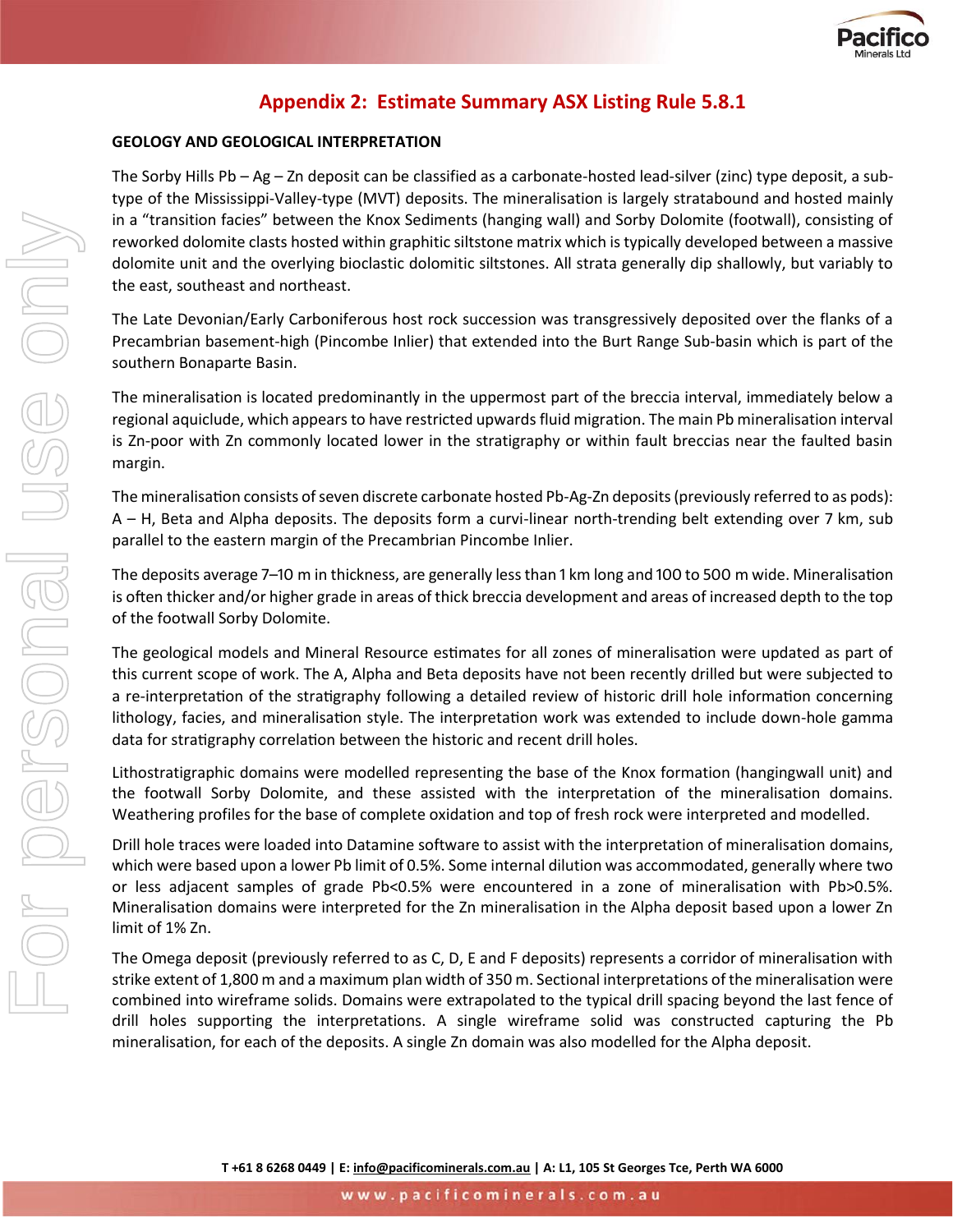

#### **DRILLING TECHNIQUES**

Drilling is a mixture of reverse circulation (RC) and diamond (DD) core with sampling predominantly at 1 m intervals. Hole spacing is generally 25 m (north) by 25 m (east) in the B, Omega and I deposits, and up to 50 m by 50 m in the other deposits.

The MRE is supported by samples collected from RC and DD (HQ) drilling, with holes drilled over a time span between the 1970s and late-2019. RC drilling was sometimes used to pre-collar holes completed with DD tails. Many of the historical holes (pre-dating 2007) are known to have quality assurance issues and these holes were excluded from the MRE.

A total of 497 drill holes intersect the mineralisation domains, with 144 drilled by Pacifico since 2018. A total of 161 holes are historical but were retained based upon acceptable quality control results.

#### **SAMPLING AND SUB-SAMPLING TECHNIQUES**

During the 2018 and 2019 drilling programs, RC sampling was conducted at 1 m intervals for the entire length of the hole. All the samples from RC pre-collars and RC holes were scanned with a portable XRF (Olympus InnovX Delta) for an indication of lead concentration. Intervals were selected for assaying from XRF readings above 0.3% Pb. An additional metre sample was taken above and below this interval. 2 x 2 kg samples were collected from each RC metre using a rig mounted cone-splitter. The booster compressor was used on the rig to maintain consistently dry samples. After splitting of the sample, one sample was sent to the laboratory for analysis, and the other stored in the Kununurra facility.

For the 2018 and 2019 drilling campaigns, core was cut in half at the core shed in Kununurra using a diamond saw. Mineralised HQ DD core was sampled at different intervals to reflect lithological boundaries, but within length limits of between 0.5 m and 2 m. Half core samples were collected and placed in pre-numbered calico bags. Samples were placed into heavy duty plastic bags and sealed for transport to the laboratory.

For drilling conducted prior to 2018, DD core was typically sampled at regular 1 m intervals. Some core was sampled at different intervals to reflect lithological boundaries. Various core diameters were used including BQ, NQ and HQ. RC sampling was conducted typically at 1 m intervals for the entire length of the hole. Core was cut in half at site using a diamond saw. Half core samples were collected and placed in pre-numbered calico bags. Samples were collected by the project geologist and geo-technician and placed into poly-weave bags for transport to the laboratory.

From 2O07 through 2010, RC samples were collected at 1 m intervals using a trailer-mounted cone splitter attached to the drilling rig. A 2–3 kg of split material for each metre was collected in a calico bag to be submitted for assay.

#### **SAMPLE ANALYSIS METHOD**

For samples collected during the 2018 and 2019 drilling programs, samples were assayed to accepted industry standards at the Intertek-Genalysis nationally certified laboratory in Darwin. Multi-acid digestion of pulverised sample was followed by ICP-OES or an equivalent assay technique.

For drilling campaigns completed prior to 2018, drill samples were assayed to accepted industry standards at nationally certified laboratories such as ALS, SGS and Genalysis. Multi-acid digestion of pulverised sample was followed by ICP-AES or an equivalent assay technique.

Appropriate quality assurance and quality control measures were implemented for all stages of drilling which support the MRE. Certified Reference Materials, blanks and field duplicates were used to monitor the accuracy and precision of sampling and sample analyses, with results within acceptable tolerance limits.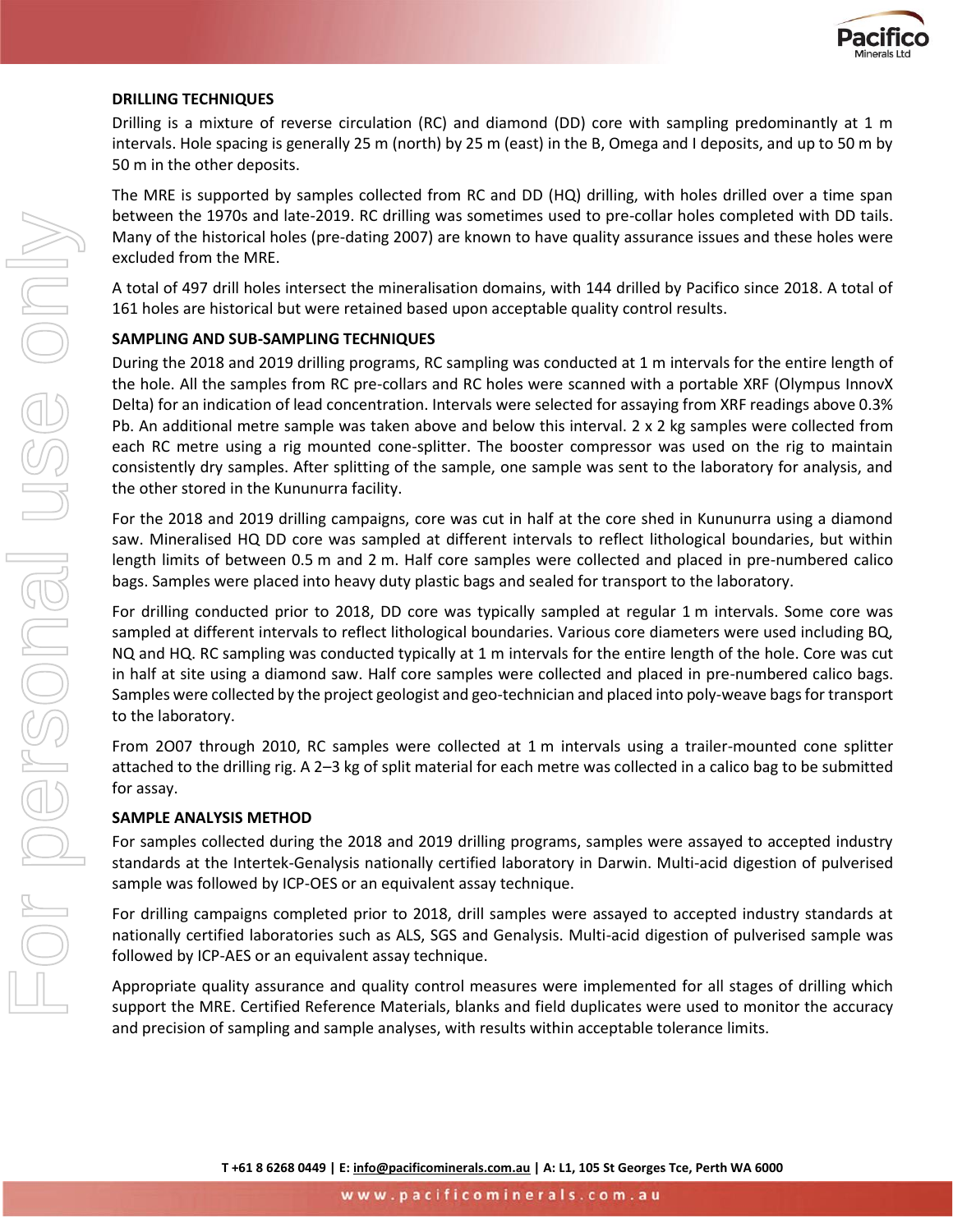

#### **ESTIMATION METHODOLOGY**

A block model with block sizes of 10 m (X) x 10 m (Y) x 5 m (Z) was constructed. The block sizes are approximately half the most dense drill spacing, which generally supports an Measured and Indicated classification. Blocks and drill sample data were flagged according to the geological and mineralisation envelopes. Drillholes were sampled at 1 m intervals and the drill samples were accordingly composited to 1 m lengths for most deposits, with the exception of the A and Beta deposits, where samples were composited to 2 m lengths. Composited sample data were statistically reviewed to determine appropriate top-cuts, with top-cuts applied for Pb, Zn and Ag where appropriate.

Sample populations for Pb, Zn and Ag were split by mineralisation domains as supported by statistical analysis of assay data. The top cut and composited drill samples were input into variogram modelling. Moderate relative nugget effects were modelled for these in the primary zone. Major variogram directions were modelled in the plane of the vein towards the north-east.

Grades for Pb, Zn, Ag, S and Fe were interpolated for all the grade variables by ordinary kriging. Blocks were estimated using a search ellipse of 125 m (major) x 125 m (semi-major) x 5 m (minor) dimensions, with a minimum of 5 and maximum of 25 samples from a minimum of four drillholes. Search radii were increased, and the minimum number of samples reduced in subsequent sample searches if cells were not interpolated in the first two passes. Cell discretization of 5 x 5 x 1 (X, Y, Z) was employed.

The Mineral Resource block model is an update to the Mineral Resource reported in October 2019, with updated geological interpretations for all deposits.

A review of the Company's density was undertaken in light of the revised geological model. The revised approach to density recognises the lithological differences and assigns a base-density factor to all primary rock types as well as to the weathering zones. The base values are modified by the density contribution from the principal sulphide minerals, galena, pyrite and sphalerite. The overall impact on tonnes is not material but is thought to be a more accurate representation of the density distribution.

Density test work was carried out on mineralised and un-mineralised DD core samples obtained during 2018 and 2019 drilling programs. Core segments were measured using either the water immersion (Archimedes) technique for both wax coated and non-coated material and using the calliper method. There was a very strong correlation between the two methods. A total of 389 measurements were taken using the water immersion technique and these results were used to derive a base density value.

The following formula was derived and used to calculate the bulk density for each block in the block model, where Pb, Zn and Fe are the estimated block grades, and BD is the base density value assigned to a combination of each of the lithostratigraphic and weathering domains. This formula is an update to the formula used in the previous Mineral Resource estimate and is considered to be a more accurate representation of the distribution of density through the rock mass.

Density = 100/((100-Pb%-Zn%-Fe%)/ BD) + Pb/11.35 + Zn/7.14 + Fe/7.87)

The host rock sequences exhibit a natural porosity related to mineralisation, which is not uniform in its distribution and sometimes not always recognisable during visual inspection of the diamond drill core. The spatial distribution of the density data throughout the deposit do not fully capture the distribution of the porosity and therefore a cautionary tonnage adjustment factor was applied during the final grade-tonnage reporting stage. The final tonnage estimates were reduced by 2% globally to account for the visually estimated porosity levels.

#### **MINERAL RESOURCE CALCULATION**

The Mineral Resource is classified as a combination of Measured, Indicated and Inferred in accordance with guidelines contained in the JORC Code. The Mineral Resources were classified based upon drill hole spacing, quality of sampling and sample analyses, quantity of density measurements, and the relative confidence in the geological interpretation. This upgrade to the Mineral Resource is supported by a high level of confidence in the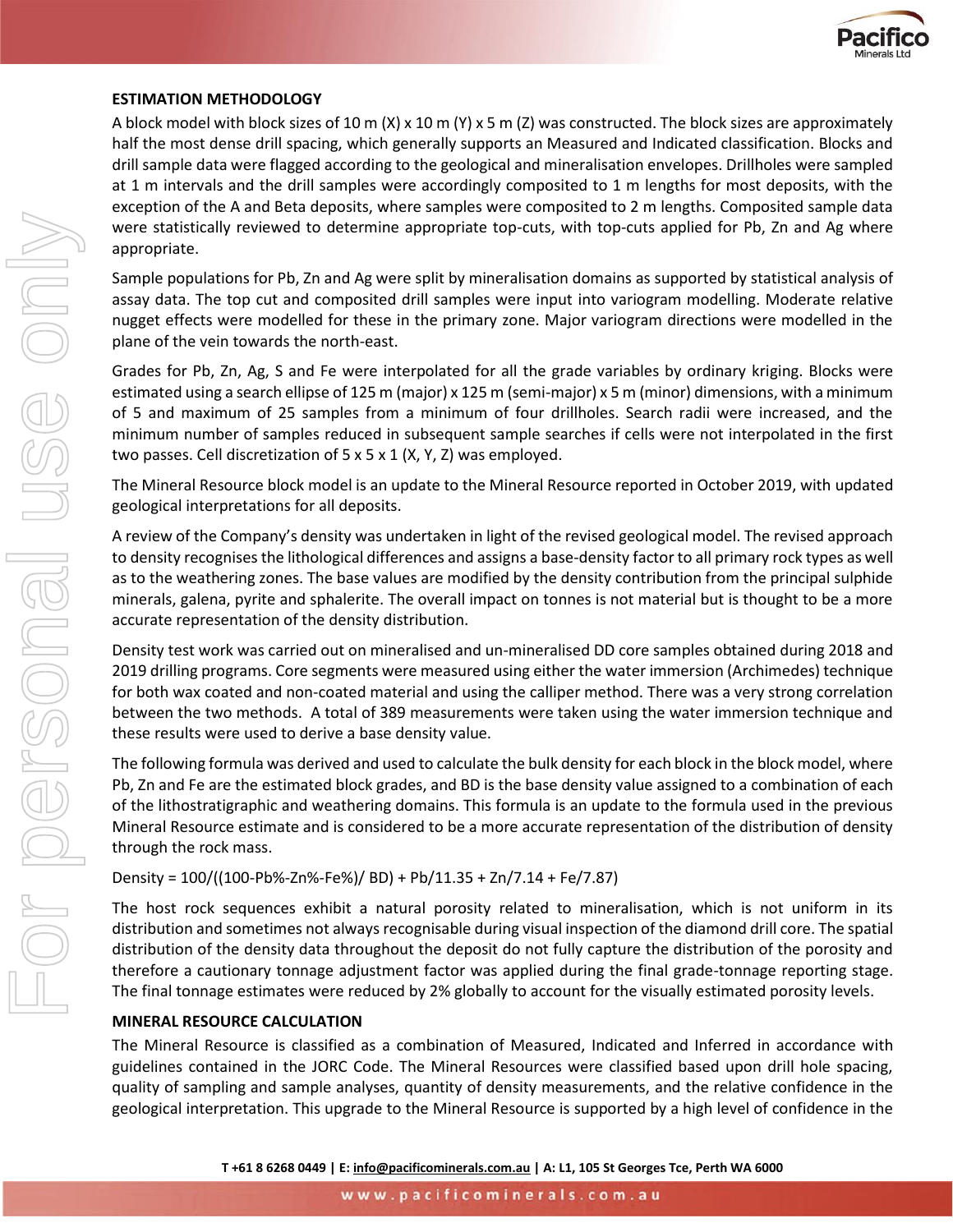

geological interpretations, and substantial improvement to the robustness of the density model, both of which are key in supporting the Measured classification for the first time at the project.

A drill spacing of equal to or less than 25 m (north) by 25 m (east) was used to initially define the Measured volumes and a drill spacing of equal to or less than 50 m (north) by 50 m (east) was used to initially define the Indicated volumes. Polygons were digitised around the appropriate volumes and the resource classification assigned to the block model. Inferred volumes are based upon a drill spacing of 50–100 m (northing) by 50–100 m (easting). [Figure 1](#page-4-0) shows the classification of the Mineral Resource. The A and Beta pods are wholly classified as Inferred.

#### **CUT OFF GRADES**

Pacifico have carried out recent mining studies supporting a cut-off grade of 1% Pb, and this has consequently been used to report the Mineral Resource.

#### **MODIFYING FACTORS**

It is assumed any future mining will be by open cut methods.

Flotation recoveries of up to 95.4% Pb and 94.4% Ag were obtained and the testwork indicated that a final concentrate grade of 62% Pb can be produced. Metallurgical testwork for the current Prefeasibility Study is complete.

No other modifying factors were considered during the preparation of the MRE.

#### **REASONABLE PROSPECTS HURDLE**

The Competent Person believes there are reasonable prospects for eventual economic extraction of the Mineral Resource. A pre-feasibility study is currently in progress, with results to date showing an initial 8-year mine life at a 1.5 Mtpa mining rate. The project is located near the town of Kununurra and is easily accessible by road during the dry season. The project is serviced with power and water.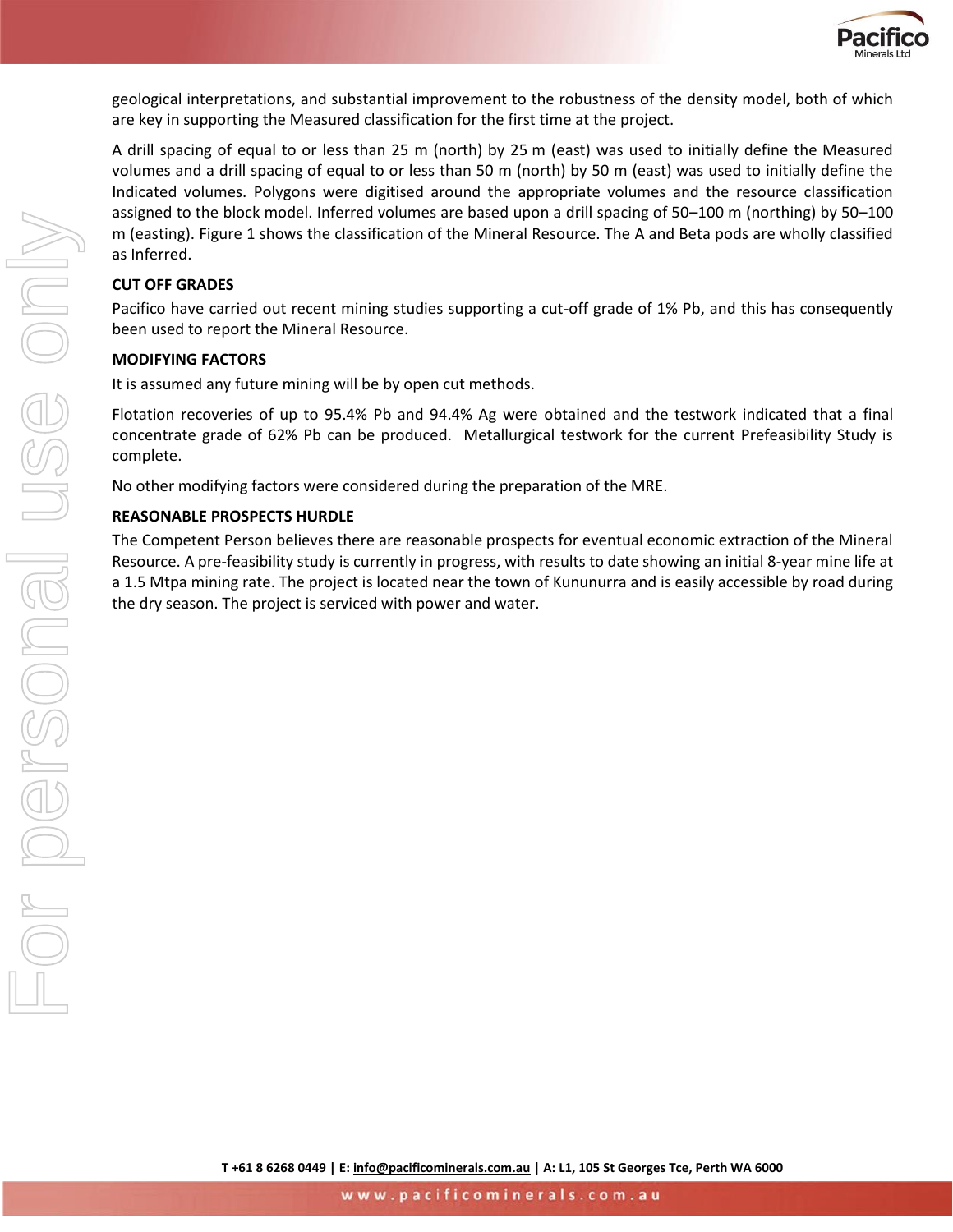

# **Appendix 3: JORC Table 1**

#### **JORC Code, 2012 Edition – Table 1**

#### **Section 1 Sampling Techniques and Data**

|                                                                                                                                                                                                                                                                                                                                                                                                                                                       | Criteria                      | <b>JORC Code Explanation</b>                                                                                                                                                                                                                                                                                                                                                                                                                                                                                                                                                                                                                                                                                                                                                                                                                                                                                                                                                                                                                                                                                                                                                                         | Commentary                                                                                                                                                                                                                                                                                                                                                                                                                                                                                                                                                                                                                                                                                                                                                                                                                                                                                                                                                                                                                                                                                                                                                                                                                                                                                                                                          |
|-------------------------------------------------------------------------------------------------------------------------------------------------------------------------------------------------------------------------------------------------------------------------------------------------------------------------------------------------------------------------------------------------------------------------------------------------------|-------------------------------|------------------------------------------------------------------------------------------------------------------------------------------------------------------------------------------------------------------------------------------------------------------------------------------------------------------------------------------------------------------------------------------------------------------------------------------------------------------------------------------------------------------------------------------------------------------------------------------------------------------------------------------------------------------------------------------------------------------------------------------------------------------------------------------------------------------------------------------------------------------------------------------------------------------------------------------------------------------------------------------------------------------------------------------------------------------------------------------------------------------------------------------------------------------------------------------------------|-----------------------------------------------------------------------------------------------------------------------------------------------------------------------------------------------------------------------------------------------------------------------------------------------------------------------------------------------------------------------------------------------------------------------------------------------------------------------------------------------------------------------------------------------------------------------------------------------------------------------------------------------------------------------------------------------------------------------------------------------------------------------------------------------------------------------------------------------------------------------------------------------------------------------------------------------------------------------------------------------------------------------------------------------------------------------------------------------------------------------------------------------------------------------------------------------------------------------------------------------------------------------------------------------------------------------------------------------------|
| $\overline{\phantom{0}}$<br>$\frac{1}{\sqrt{2}}\left[\bigcup_{i=1}^{n} \left(\bigcap_{i=1}^{n} \left(\bigcap_{i=1}^{n} \left(\bigcap_{i=1}^{n} \left(\bigcap_{i=1}^{n} \left(\bigcup_{i=1}^{n} \left(\bigcap_{i=1}^{n} \left(\bigcup_{i=1}^{n} \left(\bigcup_{i=1}^{n} \left(\bigcup_{i=1}^{n} \left(\bigcup_{i=1}^{n} \left(\bigcup_{i=1}^{n} \left(\bigcup_{i=1}^{n} \left(\bigcup_{i=1}^{n} \left(\bigcup_{i=1}^{n} \left(\bigcup_{i=1}^{n} \left$ | Sampling<br>techniques        | Nature and quality of sampling<br>(e.g. cut channels, random chips,<br>or specific specialised industry<br>standard measurement tools<br>appropriate to the minerals under<br>investigation, such as down hole<br>gamma sondes, or handheld XRF<br>instruments, etc). These examples<br>should not be taken as limiting the<br>broad meaning of sampling.<br>Include reference to measures<br>$\bullet$<br>to<br>taken<br>ensure<br>sample<br>representivity and the appropriate<br>calibration of any measurement<br>tools or systems used.<br>Aspects of the determination of<br>$\bullet$<br>mineralisation that are Material<br>to the Public Report.<br>In cases where 'industry standard'<br>work has been done this would be<br>relatively simple (e.g. 'reverse<br>circulation drilling was used to<br>obtain 1 m samples from which 3<br>kg was pulverised to produce a 30<br>g charge for fire assay'). In other<br>cases, more explanation may be<br>required, such as where there is<br>coarse gold that has inherent<br>sampling problems.<br>Unusual<br>commodities or mineralisation<br>types (e.g. submarine nodules)<br>disclosure<br>warrant<br>may<br>οf<br>detailed information. | During the 2018 and 2019 drilling programs:<br>$\bullet$<br>RC sampling was conducted at 1 m intervals for the entire length of the<br>hole.<br>All the samples from RC pre-collars and RC holes were scanned with a<br>$\bullet$<br>portable XRF (Olympus InnovX Delta) for an indication of lead<br>concentration. Intervals were selected for assaying from XRF readings<br>above 0.3% Pb. An additional metre sample was taken above and below<br>this interval.<br>Mineralised HQ diamond core was sampled at different intervals to<br>$\bullet$<br>reflect lithological boundaries, but within length limits of between 0.5 m<br>and 2.0 m.<br>For drilling programmes conducted prior to 2018, diamond core was typically<br>sampled at regular 1 m intervals. Some core was sampled at different intervals to<br>reflect lithological boundaries. Various core diameters were used including BQ,<br>NQ and HQ. RC sampling was conducted typically at 1 m intervals for the entire<br>length of the hole.<br>A total of 596 samples (inclusive of blanks, standards and duplicates) were<br>$\bullet$<br>submitted for assay analysis for the Pacifico 2019 Phase 3 campaign<br>The sampling methodology is considered representative and appropriate for the<br>$\bullet$<br>sediment replacement style of mineralisation at Sorby Hills. |
|                                                                                                                                                                                                                                                                                                                                                                                                                                                       | <b>Drilling</b><br>techniques | Drill type (e.g. core, reverse<br>circulation, open-hole hammer,<br>rotary air blast, auger, Bangka,<br>sonic, etc) and details (e.g. core<br>diameter, triple or standard tube,<br>depth of diamond tails, face-<br>sampling bit or other type,<br>whether core is oriented and if so,<br>by what method, etc).                                                                                                                                                                                                                                                                                                                                                                                                                                                                                                                                                                                                                                                                                                                                                                                                                                                                                     | • Drilling methods used in the 2018 and 2019 drill programs were Rotary, RC and<br>HQ diamond drilling. RC drilling was also used to pre-collar some holes with<br>planned end of hole depth greater than 80 m, which were then completed with<br>diamond tails.<br>Rotary open hole drilling in 2019 was only employed for diamond hole collars,<br>and was not sampled<br>Samples taken by historical open hole drilling are not used in the Mineral<br>$\bullet$<br>Resource estimation.<br>A total of 1,325 drill holes are in the database, with 546 holes drilled prior to<br>2007. Of these, 353 holes were retained due to these holes having acceptable<br>quality assurance to us in the Mineral Resource. An additional 374 holes were<br>drilled in the period 2007 to 2018. The Phase III program of late 2019 comprises<br>49 RC holes for 3,265 m.                                                                                                                                                                                                                                                                                                                                                                                                                                                                                   |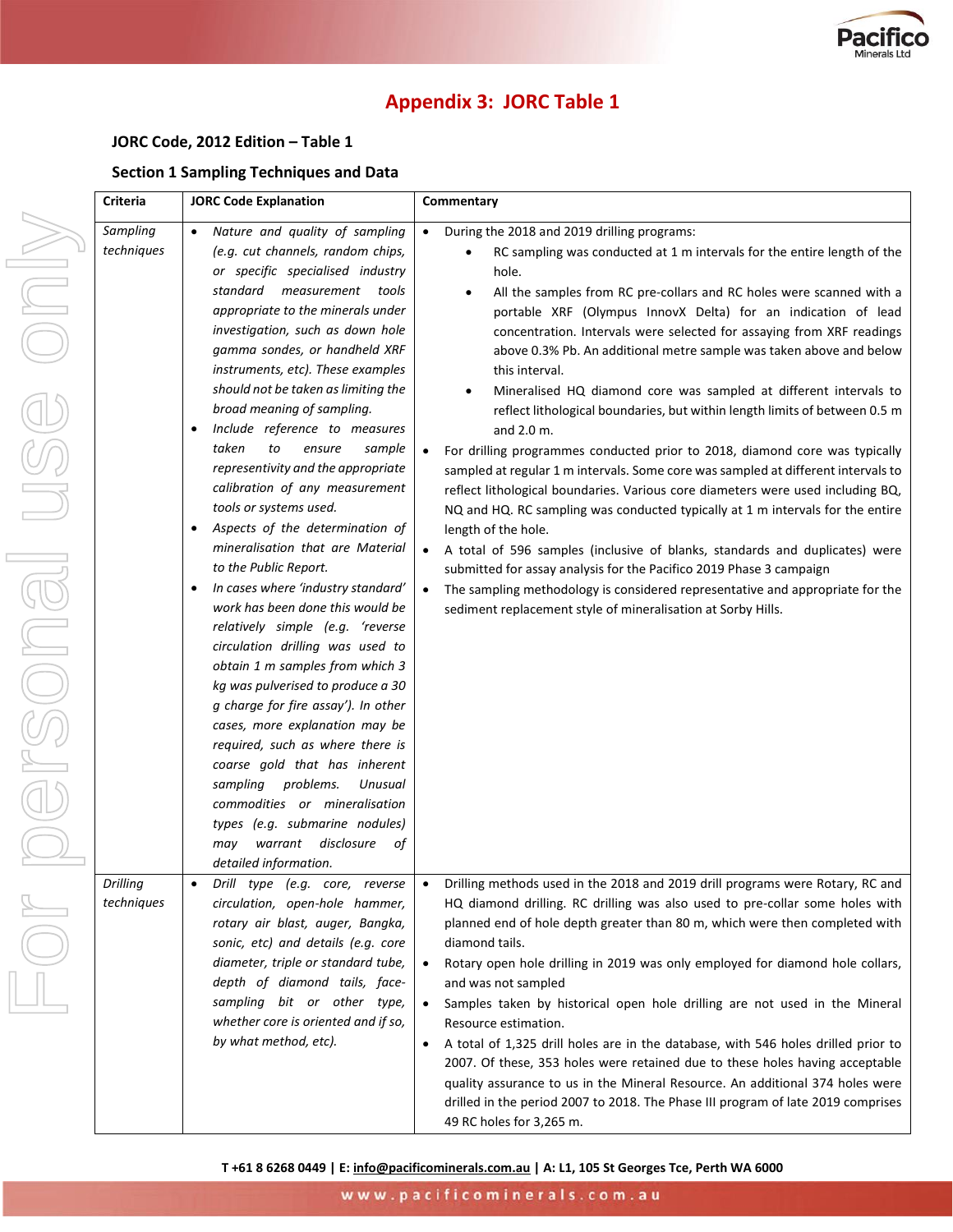

- The drill hole database for the Sorby Hills project area for A, B, Omega, H, I, J, Alpha and Beta deposits since its discovery in 1971 comprises 1,325 surface drill holes for a total of 125,378.2 m of drilling.
- Reference has been made in the announcement to 11 previous drilling campaigns at Sorby Hills prior to the drilling campaign reported in this announcement. A summary of the drilling campaigns is provided below:

|    | <b>Drill Hole Series</b> | <b>Drilling Methods</b>                                     | Year        |
|----|--------------------------|-------------------------------------------------------------|-------------|
| 1  | DDH1-DDH65               | Diamond coring with unspecified<br>pre-collar (mud rotary)  | 1972-1973   |
| 2  | R1-R29                   | Rotary Percussion (some open<br>hole RC)                    | Unknown     |
| 3  | FDH1-FDH89               | Conventional RC using VPRH rig                              | 1974        |
| 4  | WBS1001-W8S1157          | Mud rotary and RAB pre-collars<br>with diamond tail         | 1975        |
|    | WBS2000-WBS2159          | Conventional RC using VPRH rig<br>(possibly some open hole) | 1975        |
|    | WBS3000-WBS3039          | Rotary (probably open hole)                                 | 1975        |
| 5  | WBS4000 - WBS4205        | Rotary (Mostly open hole some<br>conventional RC)           | 1976-1979   |
| 6  | WBS5000-WBS5095          | Mud rotary pre-collars diamond<br>tails                     | 1978-1979   |
| 7  | WBS6000 - WBS6057        | Some RAB some mud rotary pre-<br>collars with diamond tails | 1980        |
|    | WBS7000 - WBS7035        | RAB and conventional RC                                     | 1980        |
| 8  | CSHDD001-CSHDD029        | Diamond coring with open pre-<br>collar (mud rotary)        | 2007        |
| 9  | ISHDD001-ISHDD006        | Diamond coring with open pre-<br>collar (RC)                | 2010        |
|    | ISHRC001-ISHRC047        | Conventional RC using T685WS<br>Schramm rig                 | 2010        |
|    | DSHRC001-DSHRC024        | Conventional RC using T685WS<br>Schramm rig                 | 2010        |
|    | CSHRC001-CSHRC024        | Conventional RC using T685WS<br>Schramm rig                 | 2010        |
|    | IPRC001-IPRC004          | Conventional RC using T685WS<br>Schramm rig                 | 2010        |
|    | DSHDD001-DSHDD002        | Diamond coring with open pre-<br>collar (RC)                | 2010        |
| 10 | KSHRC002-KSHRC100        | Conventional RC                                             | 2011        |
| 11 | AB, ACD, AF, AI series   | RC and HQ diamond tails                                     | 2018 - 2019 |
| 12 | <b>Phase III 2019</b>    | RC                                                          | 2019        |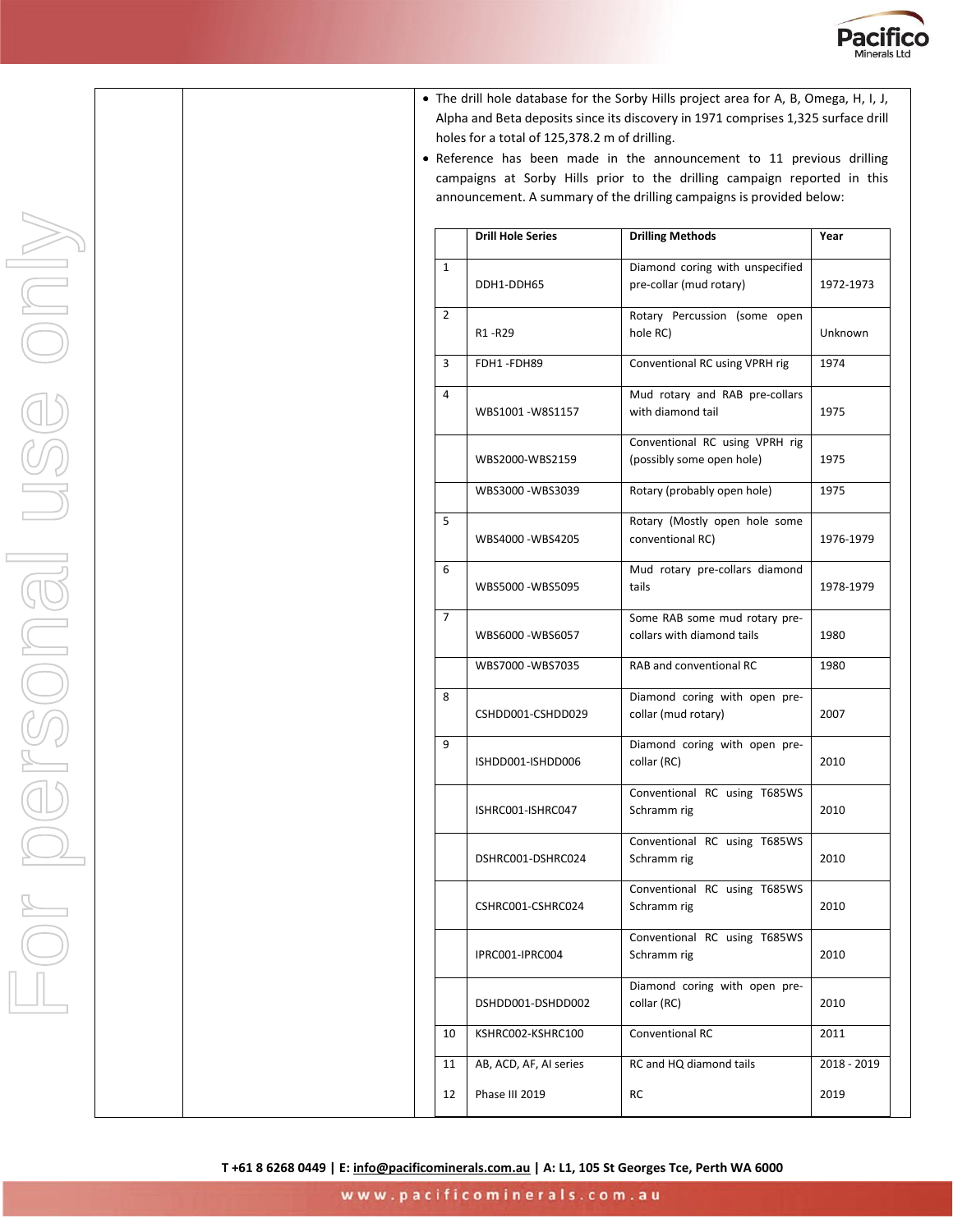

| Drill sample<br>recovery                                    | $\bullet$<br>$\bullet$ | Method<br>recording<br>of<br>and<br>assessing core and chip sample<br>recoveries and results assessed.<br>Measures taken to maximise<br>sample recovery and ensure<br>representative nature of the<br>samples.<br>Whether a relationship exists<br>between sample recovery and<br>grade and whether sample bias<br>may have occurred due<br>to<br>of<br>preferential<br>loss/gain<br>fine/coarse material.                  | $\bullet$<br>$\bullet$<br>$\bullet$<br>$\bullet$ | For the 2018 and 2019 drill programs, drill recovery for HQ diamond core was<br>acceptable with recoveries better than 97% through the mineralised zones. RC<br>bags collected at site were subject to a visual relative volume estimate.<br>Estimated relative volumes were mostly at 100% Through use of an auxiliary<br>compressor and booster with the RC rig most samples were collected dry. There<br>was an occasional wet sample when there was excessive water flow pressure.<br>Core recovery for diamond drilling completed post-2007 but prior to 2018<br>averaged 91.3% with most core loss occurring in the regolith at <30 m depth.<br>Core recovery in the mineralised zone was variable due to local fracturing and<br>weathering along discrete fault zones, however, most recoveries exceeded 95%.<br>Diamond core through the mineralised zone is typically NQ diameter.<br>From 2007 through 2010, to maintain sample integrity, each RC bag collected<br>from the cyclone was weighed with the weight in kilograms and relative moisture<br>content recorded. Bag weights were generally consistent with the average bag<br>weighing 25 kg however poor sample recoveries (<20 kg) are noted in the initial<br>10 m of alluvial cover.<br>For the 2019 Phase III drill program:<br>RC bags collected at site were subject to a visual relative volume<br>estimate, and later weighed. Estimated relative volumes were mostly at<br>100% through mineralisation and bag weights were consistent at around<br>23 kg.<br>Through use of an auxiliary compressor and booster with the RC rig most<br>samples were collected dry. There was an occasional wet sample when<br>there was excessive water flow pressure.<br>Poor sample recoveries (<20 kg) are noted locally in the initial 10-15 m<br>of alluvial/clay pan cover. |
|-------------------------------------------------------------|------------------------|-----------------------------------------------------------------------------------------------------------------------------------------------------------------------------------------------------------------------------------------------------------------------------------------------------------------------------------------------------------------------------------------------------------------------------|--------------------------------------------------|---------------------------------------------------------------------------------------------------------------------------------------------------------------------------------------------------------------------------------------------------------------------------------------------------------------------------------------------------------------------------------------------------------------------------------------------------------------------------------------------------------------------------------------------------------------------------------------------------------------------------------------------------------------------------------------------------------------------------------------------------------------------------------------------------------------------------------------------------------------------------------------------------------------------------------------------------------------------------------------------------------------------------------------------------------------------------------------------------------------------------------------------------------------------------------------------------------------------------------------------------------------------------------------------------------------------------------------------------------------------------------------------------------------------------------------------------------------------------------------------------------------------------------------------------------------------------------------------------------------------------------------------------------------------------------------------------------------------------------------------------------------------------------------------------------------------------------------------------|
| Logging                                                     | $\bullet$<br>$\bullet$ | Whether core and chip samples<br>have been geologically and<br>geotechnically logged to a level of<br>detail to support appropriate<br>Mineral Resource estimation,<br>mining studies and metallurgical<br>studies.<br>Whether logging is qualitative or<br>quantitative in nature. Core (or<br>channel,<br>etc)<br>costean,<br>photography.<br>The total length and percentage<br>of the relevant intersections<br>logged. | $\bullet$<br>$\bullet$<br>$\bullet$<br>$\bullet$ | For the 2018 and 2019 drilling campaigns:<br>RC chips were logged at the drill rig.<br>Diamond drill core was logged at a secure facility in Kununurra, where it<br>$\bullet$<br>is also stored.<br>All core was logged in detail. Core was processed with orientation lines<br>and metre marks. Recoveries and RQD's were recorded. All core trays<br>were photographed.<br>For the 2007 to 2011 drilling programs, logging was conducted on A3 paper log<br>sheets with hole ID, rock code, rock formation, colour, texture, breccia type,<br>structure, grain size, weathering and alteration recorded. Visual estimates as<br>mineral percentage (sphalerite, galena, pyrite) and style of mineralisation were<br>also recorded.<br>Structural measurements of stratigraphy and fault orientations were made<br>where the ori-marks and orientation lines were of sufficient confidence.<br>For the 2019 Phase III drill program:<br>RC chips were logged at the rig at Sorby Hills including indications of bulk<br>lithologies, sedimentary textures, colours and visual estimates of<br>mineralisation.<br>Photographic records of the RC chip trays were also collected.<br>100% of the Phase III drilled 3,625 m have been logged.<br>$\bullet$                                                                                                                                                                                                                                                                                                                                                                                                                                                                                                                                                                                          |
| Sub-<br>sampling<br>techniques<br>and sample<br>preparation | $\bullet$              | If core, whether cut or sawn and<br>whether quarter, half or all core<br>taken.<br>If non-core, whether riffled, tube<br>sampled, rotary split, etc and<br>whether sampled wet or dry.                                                                                                                                                                                                                                      | $\bullet$                                        | For the 2018 and 2019 drilling campaigns:<br>Core was cut in half at the core shed in Kununurra using a diamond saw.<br>Half core samples were collected and placed in pre-numbered calico bags.<br>Samples were placed into heavy duty plastic bags and sealed for transport<br>to the laboratory.<br>2 x 2 kg samples were collected from each RC metre using a rig mounted<br>$\bullet$                                                                                                                                                                                                                                                                                                                                                                                                                                                                                                                                                                                                                                                                                                                                                                                                                                                                                                                                                                                                                                                                                                                                                                                                                                                                                                                                                                                                                                                        |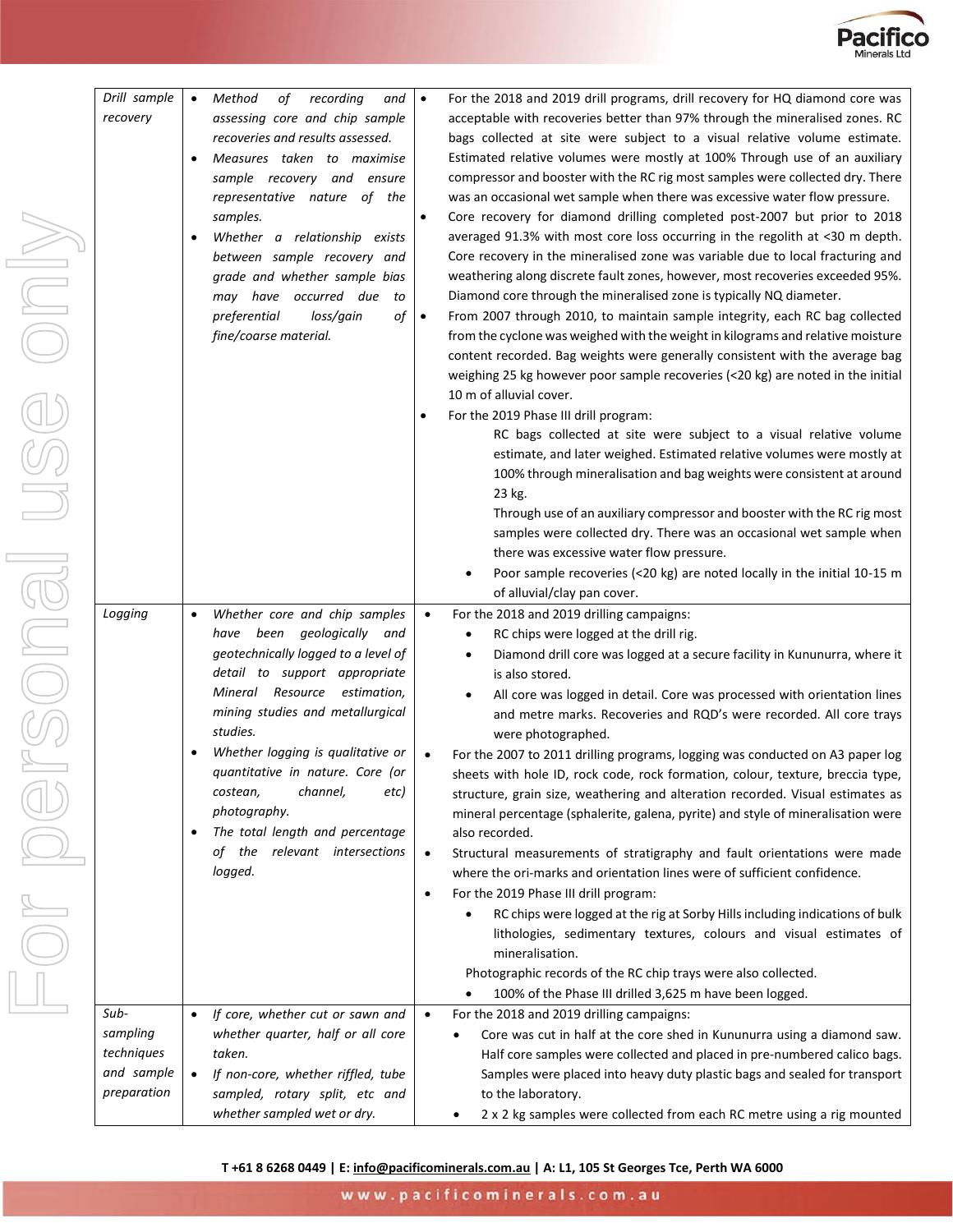

|                     | For all sample types, the nature,<br>quality and appropriateness of the      |
|---------------------|------------------------------------------------------------------------------|
|                     | sample preparation technique.<br>Quality<br>procedures<br>control            |
|                     | adopted for all<br>sub-sampling<br>stages to maximise representivity         |
|                     | of samples.                                                                  |
|                     | Measures taken to ensure that the<br>sampling is representative of the       |
|                     | in-situ<br>material<br>collected,<br>including for instance results for      |
|                     | duplicate/second-half<br>field<br>sampling.                                  |
|                     | Whether<br>sample<br>sizes<br>are                                            |
|                     | appropriate to the grain size of the<br>material being sampled.              |
|                     |                                                                              |
|                     |                                                                              |
|                     |                                                                              |
|                     |                                                                              |
|                     |                                                                              |
|                     |                                                                              |
|                     |                                                                              |
|                     |                                                                              |
|                     |                                                                              |
|                     |                                                                              |
|                     |                                                                              |
|                     |                                                                              |
|                     |                                                                              |
| Quality<br>of       | The<br>quality<br>$\bullet$<br>and<br>nature,                                |
| assay data<br>and   | appropriateness of the assaying<br>and laboratory procedures used            |
| laboratory<br>tests | and whether the technique is<br>considered partial or total.                 |
|                     | For<br>geophysical<br>tools,                                                 |
|                     | spectrometers,<br><b>XRF</b><br>handheld<br>instruments, etc, the parameters |
|                     | used in determining the anglusis                                             |

cone-splitter. The booster compressor was used on the rig to maintain consistently dry samples. One sample was used to be sent to the laboratory for analysis if selected, and the other stored in the Kununurra facility.

- Samples from RC holes into mineralisation were scanned with a portable XRF for an indication of qualitative lead concentration. 1 m intervals were selected to be sampled of above 0.3% Pb as indicated by the pXRF. An additional metre sample was taken above and below this interval.
- In the occurrence of a drill hole having separate mineralised intervals, additional assay samples may have been selected for continuity of data where the gap between mineralised intervals was small (e.g. less than ~5 m).
- For drilling campaigns pre-2018:

- Core was cut in half at site using a diamond saw. Half core samples were collected and placed in pre-numbered calico bags. Samples were collected by the project geologist and geo-technician and placed into poly-weave bags for transport to the laboratory.
- From 2007 through 2010, RC samples were collected at 1 m intervals using a trailer-mounted cone splitter attached to the drilling rig. 2–3 kg of split material for each metre was collected in a calico bag to be submitted for assay.
- ln 2011 drilling samples were not split off the drill rig because of the possibility of water ingress clogging up the cyclone and cone splitter when hitting a cavity. Drilling was suspended when water/wet sample encountered, and the hole dewatered prior to recommencement of drilling. Instead, a PVC pipe spear was used to obtain approximately 2–3 kg of sample from a representative cross section of the entire 1 m sample. KBL considered this to be the best means of sample collection avoiding potential for contamination within a sample splitter.
- ln 2011, using an Olympus lnnov-X portable XRF analyser at the rig, readings over 1% lead, 1% zinc and/or 20 ppm silver were regarded as anomalous and were sampled at 1 m intervals with at least 2 m either side (regardless of XRF reading) also collected as individual metre samples. Samples with lower, background, metal levels were amalgamated into 4 m composite intervals.
- For all sampling, the sample sizes are considered to be appropriate to the grain size of the material being sampled.

• *The nature, quality and appropriateness of the assaying and laboratory procedures used*  the technique is *considered partial or total.* • *For geophysical tools, spectrometers, handheld XRF instruments, etc, the parameters used in determining the analysis including instrument make and model, reading times, calibrations*  factors applied and their *derivation, etc.* • For the 2018 and 2019 drilling programs: • Samples were sent to the nationally certified Intertek-Genalysis in Darwin for preparation and analysis. Duplicates, blanks and standards were inserted at regular intervals. Multi-acid digestion of pulverised sample was followed by ICP-OES or an equivalent assay technique. • Drill core and rock chip samples were assayed to accepted industry standards at the Intertek-Genalysis laboratory in Darwin. Multi-acid digestion of pulverised sample was followed by ICP-OES or an equivalent assay technique. • Certified Ore Grade Base Metal Reference Material was provided by Geostats Pty Ltd. The standards selected covered a range of lead and silver concentrations and there is good agreement between the Pb and Ag assays, and the mean values provided with the reference standards.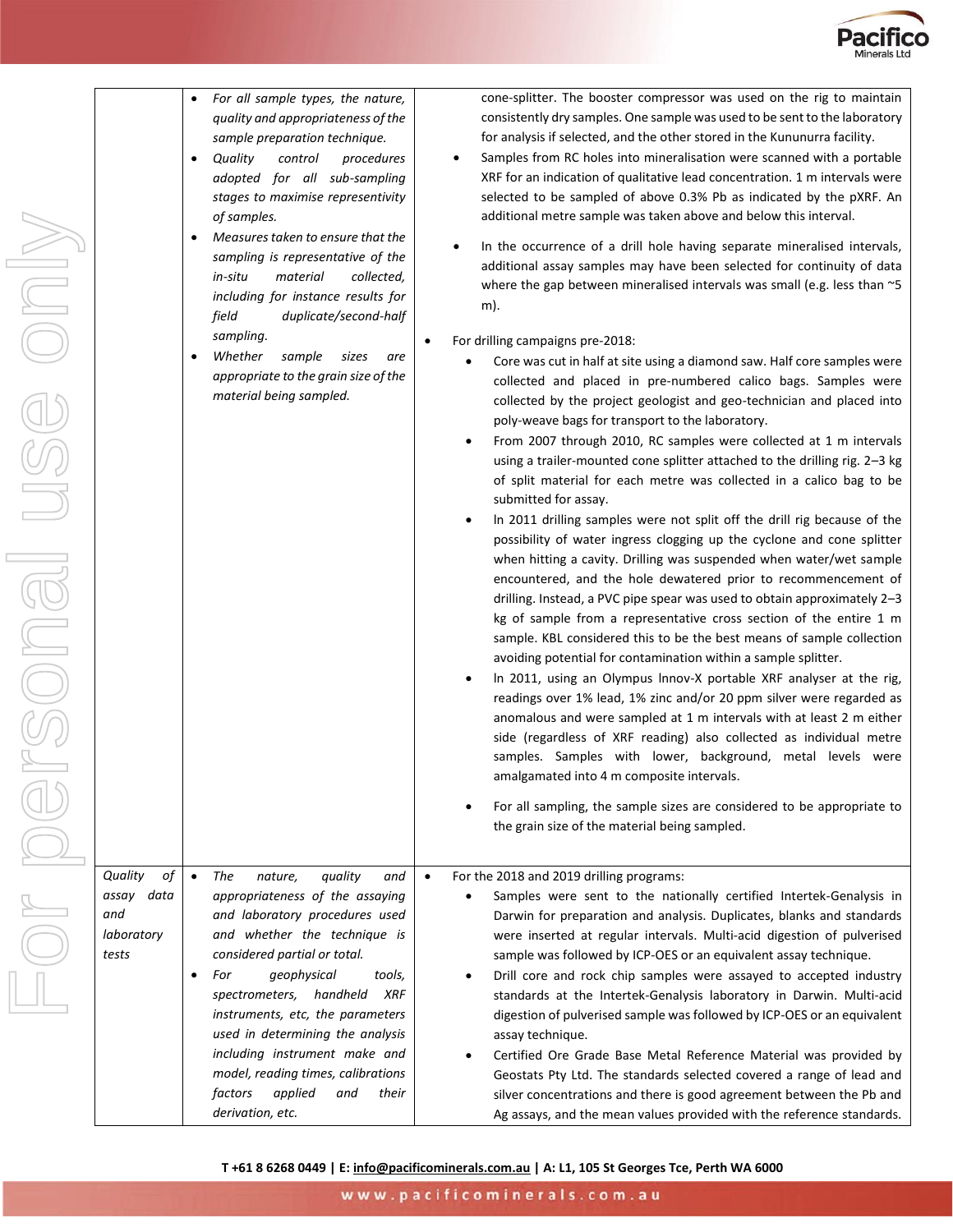

|              |           | Nature<br>procedures<br>standards, | of<br>external laboratory checks) and<br>whether acceptable levels of<br>accuracy (i.e. lack of bias) and<br>precision have been established. | quality<br>adopted | blanks, duplicates, | control<br>(e.g. |
|--------------|-----------|------------------------------------|-----------------------------------------------------------------------------------------------------------------------------------------------|--------------------|---------------------|------------------|
|              |           |                                    |                                                                                                                                               |                    |                     |                  |
| Verification | $\bullet$ | The                                | verification of significant                                                                                                                   |                    |                     |                  |

*of sampling and assaying*

• *The use of twinned holes.*

For the standards the assayed values were within half of one standard deviation and more commonly below the mean suggesting that grade overestimation is not a significant problem in the dataset.

- Duplicates and blanks were also included in all sample despatches and results are considered as acceptable by the Competent Person and by Pacifico and the drill samples are considered to be suitable to support the Mineral Resource estimate.
- All 596 results from the Phase III laboratory assay tests have all been received and reviewed (pertinent results reported in this announcement). QAQC indicates results are within acceptable limits.
- For drilling campaigns pre-2018:

- Drill core and rock chip samples were assayed to accepted industry standards at nationally certified laboratories such as ALS, SGS and Genalysis. Multi-acid digestion of pulverised sample was followed by ICP-AES or an equivalent assay technique.
- Samples from the 2007 and 2010 drilling program were submitted to the laboratory and analysed using the ME–ICP 61 (multi-element– inductively coupled plasma) technique. The method involves a four-acid digest of the sample followed by measurement by ICP-AES (inductively coupled plasma–atomic emission spectrometry) for a suite of 34 elements. Where assays were in excess of 1% lead or zinc, an additional ore grade analysis was made using the ME–OG 62 (multi-element–ore grade) method, which gives a more accurate analysis for high-grade material.
- Samples from the more historical drill programs were dispatched to an external laboratory, either SGS Sydney or ALS Brisbane. The samples were crushed to 100% passing 80 mesh and then digested in a mixture of nitric, perchloric and hydrofluoric acids. The digested samples were analysed using atomic absorption spectroscopy (AAS). Several check samples were sent to other labs to assess the analytical accuracy and these show excellent correlation. Samples taken from 1975 onwards are accepted as representative of the mineralisation present at Sorby.
- During post-2007 drilling, standards were inserted at least every 30 samples in the stream, consisting of Certified Ore Grade Base Metal Reference Material provided by Geostats Pty Ltd. The standards selected covered a range of lead and silver concentrations and there is good agreement between the Pb and Ag assays, and the mean values provided with the reference standards. For the standards the assayed values were typically within one standard deviation and more commonly below the mean suggesting that grade overestimation is not a significant problem in the dataset.
- Duplicates and blanks were included in the 2010 drilling but not the 2011 drilling.
- Check-samples sent to umpire laboratories in 2010 showed good agreement between ALS and Genalysis laboratories.

• *The verification of significant intersections by either independent or alternative company personnel.* • QAQC and data downloaded from the assay laboratory was checked by an independent third party to confirm accurate transposing of sample number assay results with respective drill hole intervals. • Geological logs were entered digitally into data entry drill log templates in MS

Excel.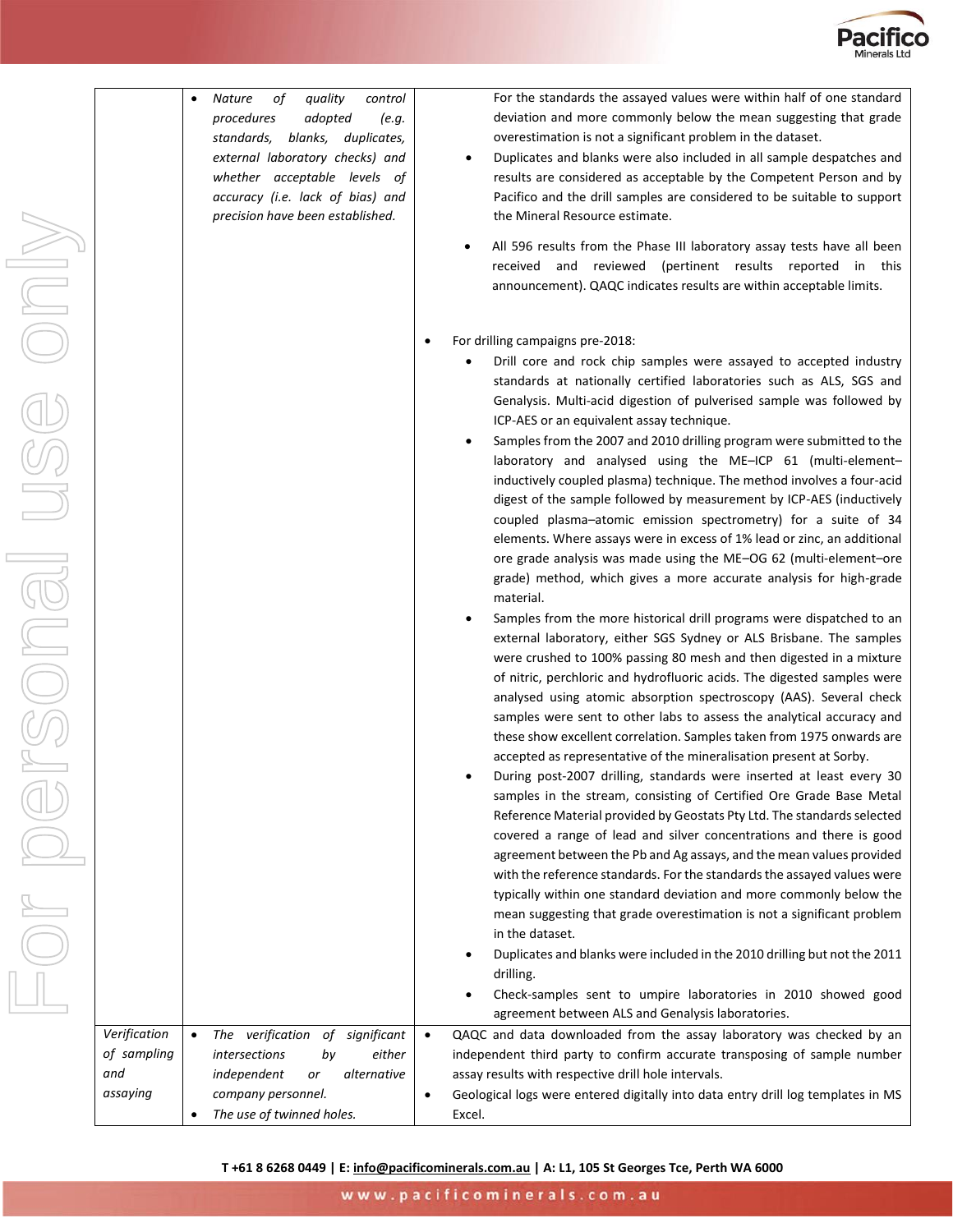

| <b>INDI</b> |                                     | Documentation of primary data,<br>data entry procedures,<br>data<br>verification,<br>data<br>storage<br>electronic)<br>(physical<br>and<br>protocols.<br>Discuss any adjustment to assay<br>data.                                                                                                                         | Assay certificates were received from the analytical laboratories and imported<br>into the drill database.<br>No adjustment was made to the data.<br>In 2007, 14 twin holes were drilled using HQ diamond core into Beta Pod, I Pod,<br>D Pod and C Pod, to enable an assessment of the oxide and sulphide<br>mineralisation within the deposit and also test the three historic drilling<br>methods. The results from the twin holes display very poor grade and thickness<br>correlation with the historic holes. The data suggested that a high degree of<br>grade variability exists within the deposit and there is evidence of grade<br>smearing in the open hole and RC assay data. Many historical holes were<br>excluded from the Mineral Resource estimate on the basis of these results, and<br>other observations made at the time of drilling.<br>Two twinned holes were drilled in the 2010 drilling campaign at I pod, to test<br>repeatability of drill results and compare drilling methods. The assay results<br>showed close correlation of Pb, Zn and Ag grades in one of the twins (drilled 1.5<br>m apart) but only close correlation for Ag and Zn in the second. Sporadic<br>mineralisation of this nature comprising veins, pods and vughs is observed in<br>drill core.                                                                                                                                                                                                                                                                                                                                                                                                                                                                                                                                                                                                                                                                                                                                                                                                                                                                                                                                                                                                                                                                                             |
|-------------|-------------------------------------|---------------------------------------------------------------------------------------------------------------------------------------------------------------------------------------------------------------------------------------------------------------------------------------------------------------------------|-----------------------------------------------------------------------------------------------------------------------------------------------------------------------------------------------------------------------------------------------------------------------------------------------------------------------------------------------------------------------------------------------------------------------------------------------------------------------------------------------------------------------------------------------------------------------------------------------------------------------------------------------------------------------------------------------------------------------------------------------------------------------------------------------------------------------------------------------------------------------------------------------------------------------------------------------------------------------------------------------------------------------------------------------------------------------------------------------------------------------------------------------------------------------------------------------------------------------------------------------------------------------------------------------------------------------------------------------------------------------------------------------------------------------------------------------------------------------------------------------------------------------------------------------------------------------------------------------------------------------------------------------------------------------------------------------------------------------------------------------------------------------------------------------------------------------------------------------------------------------------------------------------------------------------------------------------------------------------------------------------------------------------------------------------------------------------------------------------------------------------------------------------------------------------------------------------------------------------------------------------------------------------------------------------------------------------------------------------------------------------------------------|
| ONG         | Location of<br>data points          | Accuracy and quality of surveys<br>$\bullet$<br>used to locate drill holes (collar<br>and down-hole surveys), trenches,<br>mine workings and other locations<br>used<br>in<br>Mineral<br>Resource<br>estimation.<br>Specification of the grid system<br>used.<br>Quality<br>and<br>adequacy<br>оf<br>topographic control. | The 2018 and 2019 drill hole collars were accurately surveyed using a DGPS by<br>$\bullet$<br>a registered surveyor and recorded in GDA94 Zone 52. It was concluded early in<br>the 2018 program that the drill rig affected the downhole compass to a depth<br>of at least 60 m. A down hole Reflex gyro survey instrument was employed in<br>the 2018 and 2019 drill programs (drill hole dips of 60 and 70 degrees) to<br>measure the dip and azimuth of the holes with readings taken every 30 m.<br>Post-2007 and pre-2018 drill hole collars have been accurately surveyed by<br>DGPS. Drill hole collar co- ordinates have been recorded in GDA 94 grid in the<br>KBL Mining drilling database.<br>Pre-2007 drill hole collars have been accurately surveyed in local grid. Drill hole<br>collar co-ordinates have also been converted to GDA94 Zone 52 grid as recorded<br>in the KBL Mining drilling database.<br>Over 95% of drill holes are vertical with 90% having no down-hole surveys.<br>An analysis of the trajectory of vertical holes accompanied drilling in 2010.<br>Down-hole surveying of dip and azimuth for diamond holes was conducted<br>using a single shot, Eastman down-hole camera. Holes drilled from surface were<br>surveyed at 15 m to minimise interference from the rig and every 30 m after<br>that to the end of hole. RC hole orientations were surveyed using a single shot<br>Pathfinder down-hole electronic camera. Holes were surveyed at 6 m below<br>surface and every 30 m after that to the end of hole. As a result of this work, it<br>was determined that most of the diamond drill holes remained relatively<br>vertical with very little down-hole deviation with dip consistently between 88°<br>and 90°. As expected, there was a slight deviation with holes lifting towards the<br>west, perpendicular to the plane of bedding which dips gently towards the east.<br>Most RC holes remained close to vertical with little down-hole deviation,<br>dipping consistently between 87° and 90°. There was a slight deviation with RC<br>holes lifting towards the southwest.<br>As the drilling intersecting the deposits is concentrated within 140 m of surface<br>(mostly <70m from surface), a small deviation in hole azimuth and dip of vertical<br>holes would not introduce significant uncertainty as to the sample location. |
|             | Data<br>spacing and<br>distribution | Data spacing for reporting of<br>$\bullet$<br><b>Exploration Results.</b><br>Whether the data spacing, and<br>distribution<br>sufficient<br>is<br>to                                                                                                                                                                      | Hole spacing varies but drilling is mostly completed on a 50 (E-W) metre by 50<br>$\bullet$<br>(N-S) metre drill pattern.<br>Infill drilling has achieved a closer spacing in many parts of the main D, E deposit<br>$\bullet$<br>(Omega Central) area.                                                                                                                                                                                                                                                                                                                                                                                                                                                                                                                                                                                                                                                                                                                                                                                                                                                                                                                                                                                                                                                                                                                                                                                                                                                                                                                                                                                                                                                                                                                                                                                                                                                                                                                                                                                                                                                                                                                                                                                                                                                                                                                                       |

www.pacificominerals.com.au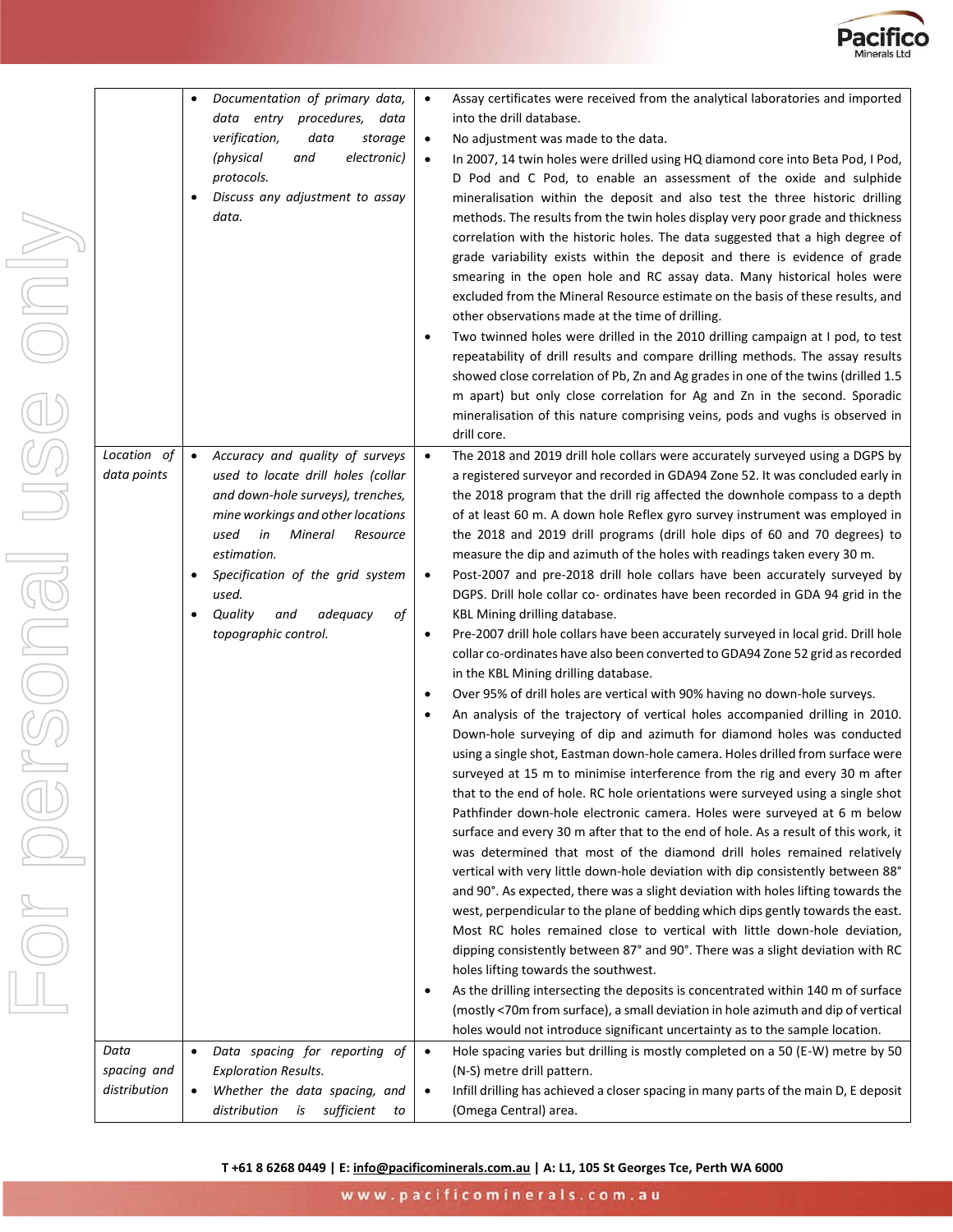

|                                                                               | $\bullet$              | establish the degree of geological<br>and grade continuity appropriate<br>for the Mineral Resource and Ore<br>Reserve estimation procedure(s)<br>and classifications applied.<br>Whether sample compositing has<br>been applied.                                                                                                                                                                                         | $\bullet$<br>$\bullet$ | The data spacing, and distribution is sufficient to establish the degree of<br>geological and grade continuity appropriate for the Mineral Resource and<br>classifications applied.<br>Sample compositing was not carried out.                                                                                                                                                                                                                                                                                                                                 |
|-------------------------------------------------------------------------------|------------------------|--------------------------------------------------------------------------------------------------------------------------------------------------------------------------------------------------------------------------------------------------------------------------------------------------------------------------------------------------------------------------------------------------------------------------|------------------------|----------------------------------------------------------------------------------------------------------------------------------------------------------------------------------------------------------------------------------------------------------------------------------------------------------------------------------------------------------------------------------------------------------------------------------------------------------------------------------------------------------------------------------------------------------------|
| <b>Orientation</b><br>of data in<br>relation<br>to<br>geological<br>structure | $\bullet$<br>$\bullet$ | Whether<br>the<br>orientation<br>of<br>sampling<br>achieves<br>unbiased<br>sampling of possible structures<br>and the extent to which this is<br>known, considering the deposit<br>type.<br>If the relationship between the<br>drilling orientation and the<br>orientation of key mineralised<br>structures is considered to have<br>introduced a sampling bias, this<br>should be assessed and reported if<br>material. | $\bullet$<br>$\bullet$ | It is not considered that there is a significant sampling bias due to the orientation<br>of sampling in relation to structure.<br>Most holes in 2019 were drilled at 60 deg to the west (270 deg), to better sample<br>both shallow and steeply dipping structures considered significant to the<br>mineralisation.                                                                                                                                                                                                                                            |
| Sample<br>security                                                            | $\bullet$              | The measures taken to ensure<br>sample security.                                                                                                                                                                                                                                                                                                                                                                         |                        | Samples are stored and processed at a secure facility in Kununurra. All samples<br>obtained in 2018 and 2019 were taken by Pacifico personnel to the truck depot<br>in Kununurra and placed on a pallet and sealed for transport direct to the<br>Intertek-Genalysis laboratory in Darwin.<br>Samples obtained 2007 to 2010 were sent via road to Genalysis Laboratories in<br>Perth, Western Australia using a local transport courier from Kununurra. On<br>delivery, a sample receipt notice was forwarded to acknowledge receipt of<br>samples by the lab. |
| <b>Audits</b><br>or<br>reviews                                                | $\bullet$              | The results of any audits or<br>reviews of sampling techniques<br>and data.                                                                                                                                                                                                                                                                                                                                              | $\bullet$              | Independent geologists have reviewed the sampling protocols in the field, the<br>import of assay results from the laboratory online access system and the data<br>management within excel spreadsheets and the Access database in recent<br>periods.<br>The historical drilling (pre-2007) has been reviewed on several occasions by<br>previous and current property owners, with many of the historical holes<br>deemed to have poor quality assurance, and therefore not to be used for<br>Mineral Resource estimation.                                     |

#### **Section 2 Reporting of Exploration Results**

| Criteria                                            | <b>JORC Code Explanation</b>                                                                                                                                                                          |                                                                                                                                                                                                                                                                                                                                                                                                                                                                                | Commentary                     |                            |                                     |                                    |  |  |
|-----------------------------------------------------|-------------------------------------------------------------------------------------------------------------------------------------------------------------------------------------------------------|--------------------------------------------------------------------------------------------------------------------------------------------------------------------------------------------------------------------------------------------------------------------------------------------------------------------------------------------------------------------------------------------------------------------------------------------------------------------------------|--------------------------------|----------------------------|-------------------------------------|------------------------------------|--|--|
| Mineral<br>tenement and<br>tenure<br>land<br>status | reference<br>Type,<br>name/number, location and<br>includina<br>ownership<br>agreements or material issues<br>with third parties such as joint<br>partnerships,<br>ventures,                          | Pacifico Minerals Ltd acquired a 75% interest in the Sorby Hills lead-silver project in<br>Western Australia on 5 October 2018. Yuguang (Australia) Pty Ltd and wholly owned<br>subsidiary of Henan Yuguang Gold & Lead Co. Ltd (HYG) owning the remaining 25%.<br>The Sorby Hills Project comprises five mining leases (M80/196-197 and M80/285-<br>287), all of which are currently held jointly between Sorby Hills Pty Ltd (75%) and<br>Yuguang (Australia) Pty Ltd (25%). |                                |                            |                                     |                                    |  |  |
|                                                     | overriding royalties, native<br>title interests, historical sites,<br>wilderness or national park<br>and environmental settings.<br>The security of the tenure held<br>at the time of reporting along |                                                                                                                                                                                                                                                                                                                                                                                                                                                                                | Tenement<br>M80/196<br>M80/197 | Area (km2)<br>9.99<br>9.95 | Granted<br>22/01/1988<br>22/01/1988 | Expiry<br>21/01/2030<br>21/01/2030 |  |  |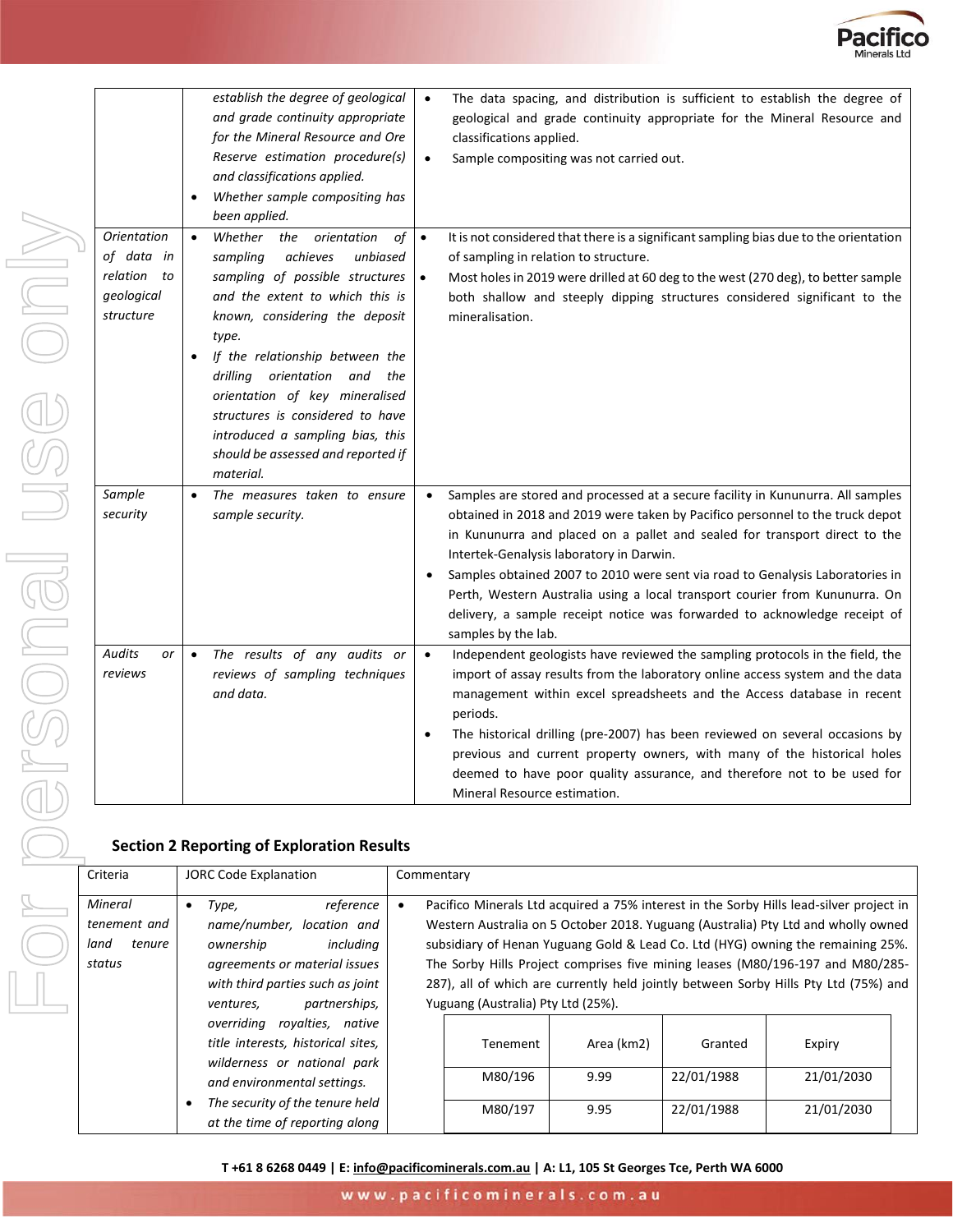

|               | with any known impediments                  |           | M80/285                               | 5.57                                                                       | 29/03/1989     | 28/03/2031                                                                                                                                                             |  |
|---------------|---------------------------------------------|-----------|---------------------------------------|----------------------------------------------------------------------------|----------------|------------------------------------------------------------------------------------------------------------------------------------------------------------------------|--|
|               | to obtaining a licence to                   |           |                                       |                                                                            |                |                                                                                                                                                                        |  |
|               | operate in the area.                        |           | M80/286                               | 7.89                                                                       | 29/03/19<br>89 | 28/03/2031                                                                                                                                                             |  |
|               |                                             |           |                                       |                                                                            | 29/03/19       |                                                                                                                                                                        |  |
|               |                                             |           | M80/287                               | 8.15                                                                       | 89             | 28/03/2031                                                                                                                                                             |  |
|               |                                             | $\bullet$ |                                       | The Mining Leases are centred at coordinates 128°57'E, 15°27'N.            |                |                                                                                                                                                                        |  |
|               |                                             | $\bullet$ |                                       |                                                                            |                | The project area is approximately 50 km north-northeast of the township of                                                                                             |  |
|               |                                             |           |                                       | Kununurra and covers a total area of 12,612.40 hectares (ha).              |                |                                                                                                                                                                        |  |
|               |                                             | $\bullet$ |                                       |                                                                            |                | Native title has not been granted over the area. The Mining Leases were granted prior                                                                                  |  |
|               |                                             |           | extinguished over the MLs.            |                                                                            |                | to the High Court acknowledging Native Title and therefore native title has been                                                                                       |  |
|               |                                             | $\bullet$ |                                       | The project area lies adjacent to proposed Goomig Range Conservation Park. |                |                                                                                                                                                                        |  |
|               |                                             | $\bullet$ |                                       |                                                                            |                | Tenure is in good standing until 2030 (in some cases, out to 2031). M80/286 &<br>M80/197 have a current cultural clearance access agreement in place; for the          |  |
|               |                                             |           |                                       |                                                                            |                | remaining mining tenements normal cultural clearance plans would be required. No                                                                                       |  |
|               |                                             |           | mining agreement has been negotiated. |                                                                            |                |                                                                                                                                                                        |  |
| Exploration   | Acknowledgment<br>and<br>$\bullet$          | $\bullet$ |                                       |                                                                            |                | The Sorby Hills area has been systematically explored by numerous companies since                                                                                      |  |
| done by other | appraisal of exploration by                 |           |                                       |                                                                            |                | 1971. Prominent amongst these were ELF Aquitaine (1973-1981) with various JV                                                                                           |  |
| parties       | other parties.                              |           |                                       |                                                                            |                | partners (SEREM, St Joe Bonaparte & BHP), BHP (1981-1988), in JV with Triako; and                                                                                      |  |
|               |                                             |           | CBH/Kimberley Metals/KBL Mining.      |                                                                            |                |                                                                                                                                                                        |  |
|               |                                             | $\bullet$ |                                       | geophysics and extensive drilling campaigns.                               |                | Previous work included, geologic mapping, soil geochemistry, airborne and ground                                                                                       |  |
| Geology       | geological<br>Deposit<br>type,<br>$\bullet$ | $\bullet$ |                                       |                                                                            |                | The Sorby Hills mineralisation is classified as Mississippi Valley Type (MVT) implying                                                                                 |  |
|               | setting<br>style<br>оf<br>and               |           |                                       |                                                                            |                | replacement of carbonate-host rocks by Pb-Ag-Zn-Fe sulphides. Recent geological                                                                                        |  |
|               | mineralisation.                             |           |                                       |                                                                            |                | assessment has refined this to a sediment replacement system, with mineralisation                                                                                      |  |
|               |                                             |           |                                       |                                                                            |                | focused on the contact between the lower Knox Sediments and the upper Sorby                                                                                            |  |
|               |                                             |           | Dolomite.                             |                                                                            |                |                                                                                                                                                                        |  |
|               |                                             |           |                                       |                                                                            |                | The Sorby Hills mineralisation consists of a number of carbonate-hosted Pb-Ag (Zn)                                                                                     |  |
|               |                                             |           |                                       |                                                                            |                | deposits (previously referred to as pods): A-J, Beta East, Beta West and Alpha                                                                                         |  |
|               |                                             |           |                                       |                                                                            |                | historically delineated on the basis of 0.5% Pb over 3 m geological cut off. Anomalous                                                                                 |  |
|               |                                             |           |                                       |                                                                            |                | mineralisation extend well beyond the limits of the delineated deposits. The deposits                                                                                  |  |
|               |                                             |           |                                       |                                                                            |                | form a curvi-linear north-south belt extending over 7 km, sub parallel to the eastern                                                                                  |  |
|               |                                             |           | Formation of the Bonaparte Basin.     |                                                                            |                | margin of the Precambrian Pincombe Inlier and within the Carboniferous Burt Range                                                                                      |  |
|               |                                             |           |                                       |                                                                            |                | The mineralisation is largely stratabound and hosted mainly in Transitional facies on                                                                                  |  |
|               |                                             |           |                                       |                                                                            |                | the contact between Knox Sediments and Sorby Dolomite and in dolomitic breccia                                                                                         |  |
|               |                                             |           |                                       |                                                                            |                | which is typically developed at the contact of a crystalline dolomite unit and                                                                                         |  |
|               |                                             |           |                                       |                                                                            |                | overlying dolomitic bioclastic siltstone which generally dips shallowly to the east.                                                                                   |  |
|               |                                             |           |                                       |                                                                            |                | The deposits average 7-10 m in thickness, are from 2 km long and 100 to 500 m wide.                                                                                    |  |
|               |                                             |           |                                       |                                                                            |                | There is some structural control to the mineralisation, with higher grade zones<br>associated with faulting. Mineralisation is often thicker and/or of higher grade in |  |
|               |                                             |           | areas of strong brecciation.          |                                                                            |                |                                                                                                                                                                        |  |
|               |                                             |           |                                       |                                                                            |                | The Sorby Hills primary mineralisation is typically silver and lead-rich with moderate                                                                                 |  |
|               |                                             |           |                                       |                                                                            |                | to high pyrite (FeS2) content and generally low amounts of sphalerite (ZnS). Galena                                                                                    |  |
|               |                                             |           |                                       |                                                                            |                | (PbS) occurs as massive to semi-massive crystalline replacement lenses often found                                                                                     |  |
|               |                                             |           |                                       |                                                                            |                | in the more argillaceous units, and as coarse to fine disseminations or as open-space                                                                                  |  |
|               |                                             |           |                                       |                                                                            |                | fill in fractures, breccias and vughs. Sphalerite precipitation typically predates galena                                                                              |  |
|               |                                             |           |                                       |                                                                            |                | and occurs as colloform open-space fill. It is typically more abundant at the lateral                                                                                  |  |
|               |                                             |           |                                       |                                                                            |                | fringes of and below the lead mineralisation. Silver values tend to increase as the                                                                                    |  |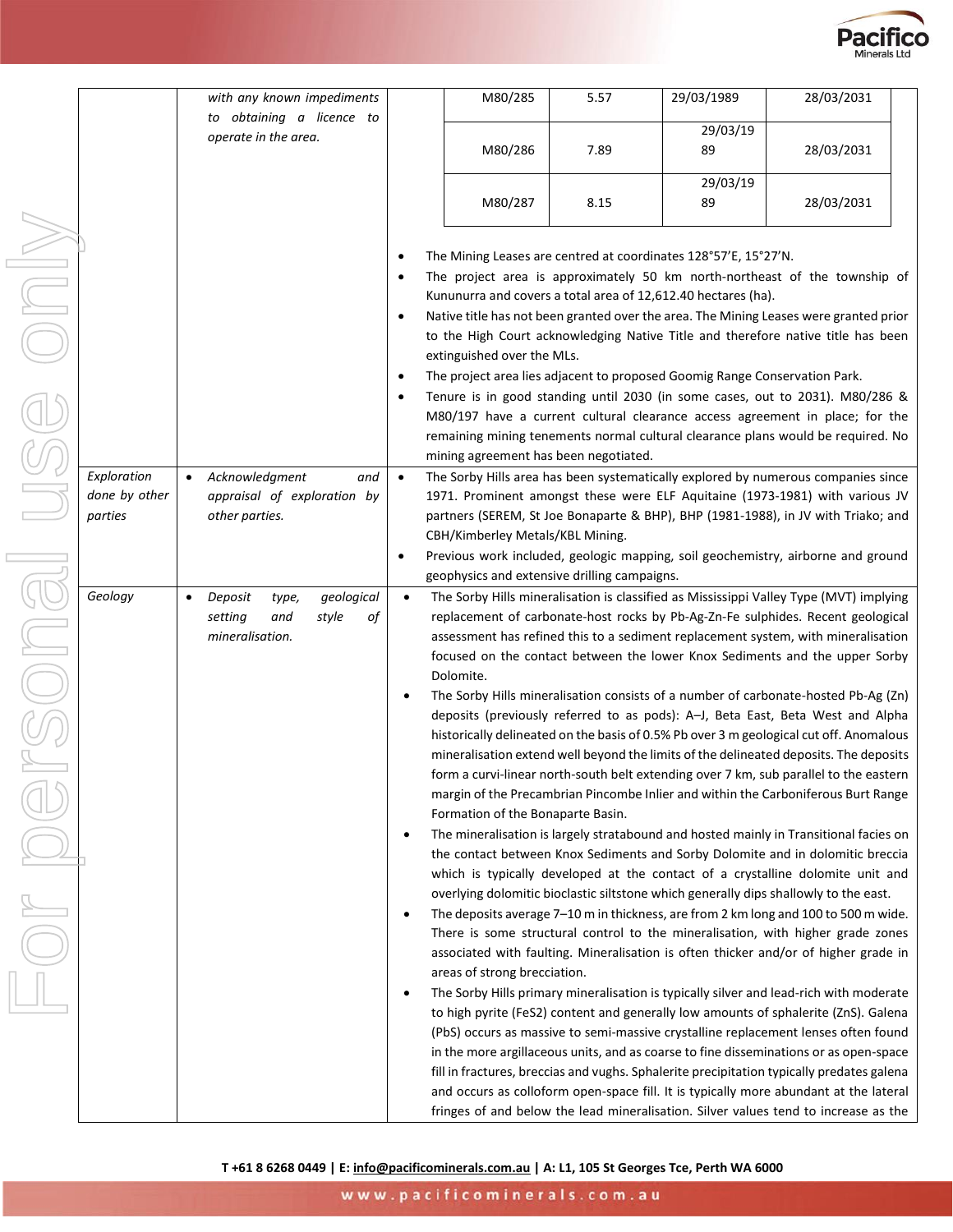

|                    |                                           | lead content increases and is generally assumed to be closely associated with the                     |
|--------------------|-------------------------------------------|-------------------------------------------------------------------------------------------------------|
|                    |                                           | galena in the form of tetrahedrite and tennanite.                                                     |
|                    |                                           | The upper portions of the deposits are often oxidised and composed of a variable<br>$\bullet$         |
|                    |                                           | mix of cerussite (PbCO3) and galena. Cerussite has also been observed deeper in the                   |
|                    |                                           | deposits where faults, fractures and or cavities have acted as conduits for meteoric                  |
|                    |                                           | waters. The extent to which secondary lead minerals exist through the deposit has                     |
|                    |                                           | not been systematically documented; however, it is possible that other lead-oxide                     |
|                    |                                           | minerals may be present.                                                                              |
|                    |                                           |                                                                                                       |
| Drill<br>hole      | A summary of all information<br>$\bullet$ | A report has been prepared by the registered surveyor as to the accuracy of the DGPS<br>$\bullet$     |
| <b>Information</b> | material to the understanding             | surveying undertaken at the drill collars.                                                            |
|                    | of the exploration results                | The drill hole database for the Sorby Hills project area for A, B, Omega, H, I, J, Alpha<br>$\bullet$ |
|                    | including a tabulation of the             | and Beta deposits since its discovery in 1971 comprises 1,325 surface drill holes for a               |
|                    | following information for all             | total of 125,378.2 m of drilling.                                                                     |
|                    | <b>Material drill holes:</b>              | The Mineral Resource estimate is based upon the results from all drilling from 2007<br>$\bullet$      |
|                    | easting and northing of                   | onwards, and a selection of historical holes which meet the Competent Person's                        |
|                    | the drill hole collar                     | quality assurance standards.                                                                          |
|                    | elevation or RL (Reduced<br>$\circ$       |                                                                                                       |
|                    | Level - elevation above                   |                                                                                                       |
|                    | sea level in metres) of the               |                                                                                                       |
|                    | drill hole collar                         |                                                                                                       |
|                    | dip and azimuth of the<br>$\circ$         |                                                                                                       |
|                    | hole                                      |                                                                                                       |
|                    | down hole length and<br>$\circ$           |                                                                                                       |
|                    | interception depth                        |                                                                                                       |
|                    | hole length.<br>$\circ$                   |                                                                                                       |
|                    | the exclusion of this<br>Ιf               |                                                                                                       |
|                    | information is justified on the           |                                                                                                       |
|                    | basis that the information is             |                                                                                                       |
|                    | Material<br>and<br>this<br>not            |                                                                                                       |
|                    | exclusion does not detract                |                                                                                                       |
|                    | from the understanding of the             |                                                                                                       |
|                    | report, the Competent Person              |                                                                                                       |
|                    | should clearly explain why this           |                                                                                                       |
|                    | is the case.                              |                                                                                                       |
| Data               | reporting<br>In<br>Exploration            | No aggregated exploration data is reported here.<br>$\bullet$                                         |
| aggregation        | Results, weighting averaging              |                                                                                                       |
| methods            | techniques, maximum and/or                |                                                                                                       |
|                    | minimum grade truncations                 |                                                                                                       |
|                    | (e.g. cutting of high grades)             |                                                                                                       |
|                    | and cut-off grades are usually            |                                                                                                       |
|                    | Material and should be stated.            |                                                                                                       |
|                    | Where aggregate intercepts                |                                                                                                       |
|                    | incorporate short lengths of              |                                                                                                       |
|                    | high-grade results and longer             |                                                                                                       |
|                    | lengths of low grade results,             |                                                                                                       |
|                    | the procedure used for such               |                                                                                                       |
|                    | aggregation should be stated              |                                                                                                       |
|                    | and some typical examples of              |                                                                                                       |
|                    | such aggregations should be               |                                                                                                       |
|                    | shown in detail.                          |                                                                                                       |
|                    | The assumptions used for any<br>٠         |                                                                                                       |
|                    | reporting of metal equivalent             |                                                                                                       |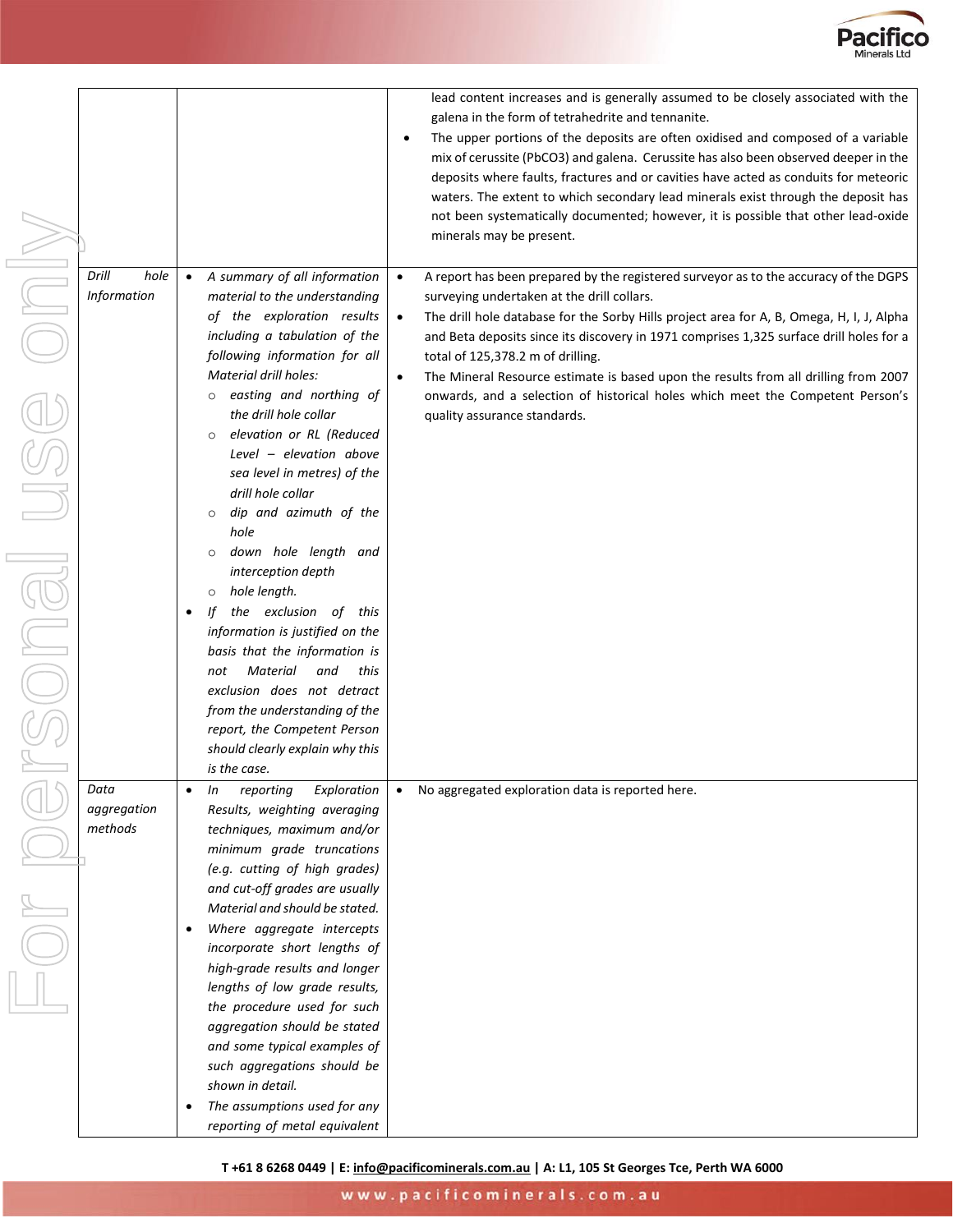

|                                                                                    |                                     | values<br>should be<br>clearly                                                                                                                                                                                                                                                                                                                                                                                                                        |                                     |                                                                                                                                                                                                                                                                                                                                                                                                                                                                                                                                                                                                                                                                                                                                                                                                                                                                                                                                                                                                                                                                                                                                                                                                                                        |
|------------------------------------------------------------------------------------|-------------------------------------|-------------------------------------------------------------------------------------------------------------------------------------------------------------------------------------------------------------------------------------------------------------------------------------------------------------------------------------------------------------------------------------------------------------------------------------------------------|-------------------------------------|----------------------------------------------------------------------------------------------------------------------------------------------------------------------------------------------------------------------------------------------------------------------------------------------------------------------------------------------------------------------------------------------------------------------------------------------------------------------------------------------------------------------------------------------------------------------------------------------------------------------------------------------------------------------------------------------------------------------------------------------------------------------------------------------------------------------------------------------------------------------------------------------------------------------------------------------------------------------------------------------------------------------------------------------------------------------------------------------------------------------------------------------------------------------------------------------------------------------------------------|
| Relationship<br>between<br>mineralization<br>widths<br>and<br>intercept<br>lengths | $\bullet$<br>$\bullet$<br>$\bullet$ | stated.<br><b>These</b><br>relationships<br>are<br>particularly important in the<br>reporting<br>Exploration<br>of<br>Results.<br>If the geometry of the<br>mineralisation with respect to<br>the drill hole angle is known,<br>its nature should be reported.<br>If it is not known and only the<br>down hole lengths<br>are<br>reported, there should be a<br>clear statement to this effect<br>(e.g. 'down hole length, true<br>width not known'). | $\bullet$                           | The stratabound mineralisation at Sorby Hills generally dips gently to the east and<br>drilling intercepts are typically close to true width.                                                                                                                                                                                                                                                                                                                                                                                                                                                                                                                                                                                                                                                                                                                                                                                                                                                                                                                                                                                                                                                                                          |
| Diagrams                                                                           | $\bullet$                           | Appropriate<br>maps<br>and<br>sections (with scales)<br>and<br>tabulations<br>of intercepts<br>should be included for any<br>significant discovery being<br>reported These should include,<br>but not be limited to a plan<br>view of drill hole collar<br>locations and<br>appropriate<br>sectional views.                                                                                                                                           | $\bullet$                           | All plan view, cross-sectional and long sectional diagrams accurately reflect<br>coordinates. Where there is a vertical exaggeration in the long section then this is<br>clearly stated.                                                                                                                                                                                                                                                                                                                                                                                                                                                                                                                                                                                                                                                                                                                                                                                                                                                                                                                                                                                                                                               |
| <b>Balanced</b><br>reporting                                                       | $\bullet$                           | Where<br>comprehensive<br>reporting of all Exploration<br>Results is not practicable,<br>representative reporting of<br>both low and high grades<br>and/or widths should be<br>practiced to avoid misleading<br>reporting<br>оf<br>Exploration<br>Results.                                                                                                                                                                                            |                                     | Exploration results are not reported here, refer to previous company announcements<br>(e.g. 30 <sup>th</sup> January 2020) for further detail.                                                                                                                                                                                                                                                                                                                                                                                                                                                                                                                                                                                                                                                                                                                                                                                                                                                                                                                                                                                                                                                                                         |
| Other<br>substantive<br>exploration<br>data                                        |                                     | Other exploration data, if<br>meaningful and<br>material,<br>should be reported including<br>(but not limited to): geological<br>observations;<br>qeophysical<br>survey results; geochemical<br>survey results; bulk samples -<br>size and method of treatment;<br>metallurgical test results; bulk<br>density,<br>groundwater,<br>qeotechnical<br>and<br>rock<br>characteristics;<br>potential<br>deleterious or contaminating<br>substances.        | $\bullet$<br>$\bullet$<br>$\bullet$ | Since the discovery of Sorby Hills base metal deposit in 1971 considerable geological<br>information concerning the mineralisation and its host has been compiled. Similarly,<br>numerous geochemical soil surveys and geophysical surveys have been conducted<br>across the tenement package. This information is well documented in company annual<br>reports and can be readily accessed via the WA DMIRS website.<br>Extensive metallurgical test work on drill core samples from the Sorby Hills deposit was<br>carried out in the laboratories of the Technical Services Department of Mount Isa<br>Mines Limited, Mount Isa in the late 1970s and early 1980s.<br>Subsequently, CBH Resources commissioned AMML to carry out a test work program<br>to confirm the results of the Mount Isa Mines work and investigate the replacement<br>of sodium cyanide (NaCN), used as a depressant for iron pyrite and zinc sulphide, by<br>alternative reagents. The results of this work appeared in Report 0034-1 dated 8<br>August 2008. Further test work was carried out by AMML for Sorby Management,<br>following the change in ownership of the Sorby Hills project. The results appeared in<br>Report 0194-1 dated 24 Oct 2011. |

• A first stage of metallurgical testwork commissioned by Pacifico Minerals was reported 17 July 2019 (ASX Announcement). It confirmed the higher recoveries that can be obtained from this style of carbonate replacement mineralisation. Flotation recoveries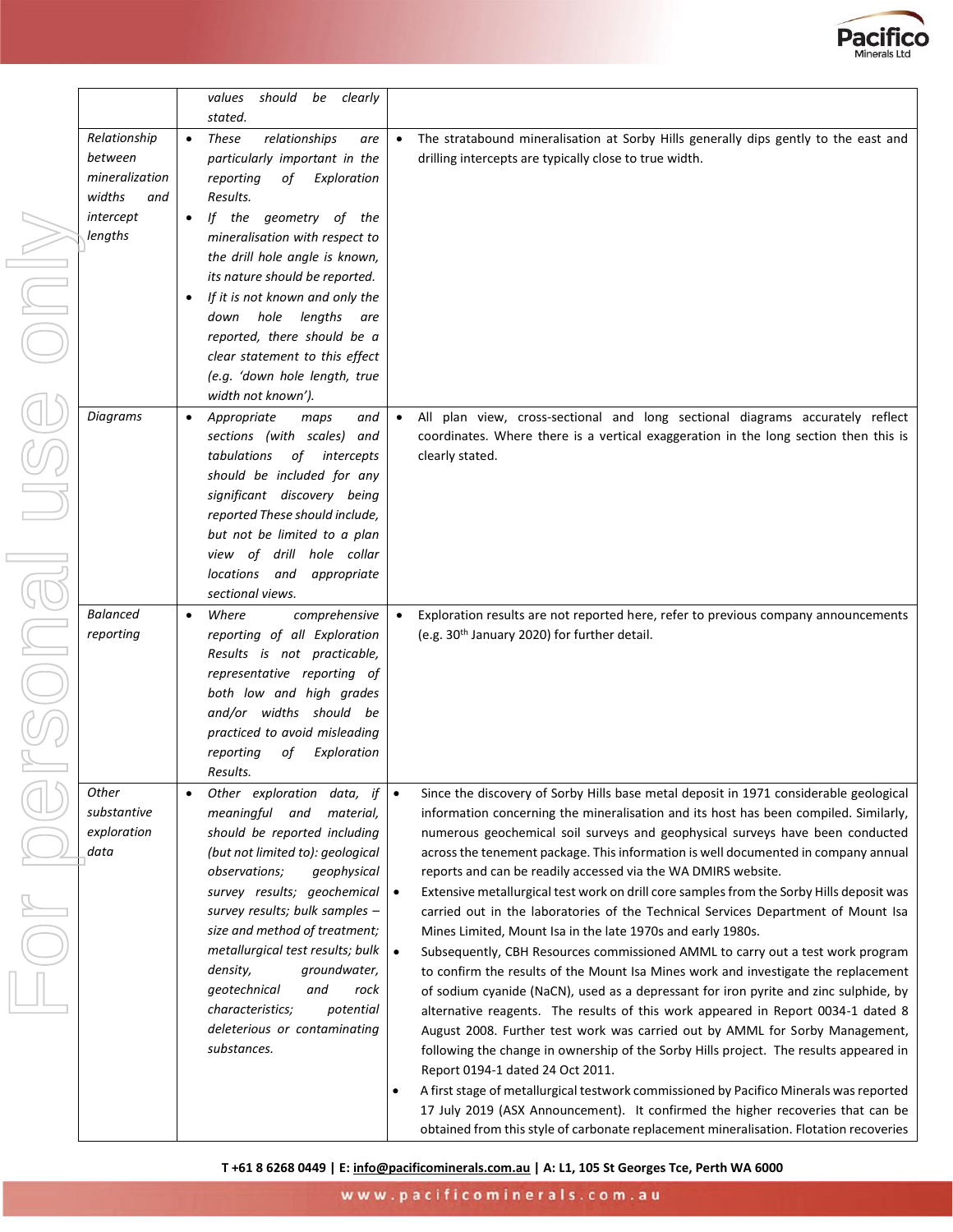

|                       |                                                                                                                                                                                                                                                                                                                                                                                                        | of up to 96% Pb and 95% Ag were obtained and the testwork indicated that a final<br>concentrate grade of 65%Pb can be produced. Outstanding results were also obtained<br>to upgrade the ores prior to flotation by heavy liquid separation and by ore sorting.<br>In its recent review of the geological setting Pacifico extracted and reviewed the<br>historic geological logs which were commonly supported by down-hole gamma logs for<br>stratigraphic correlation and detailed geological descriptions<br>In addition, previously unutilised gravity survey data (CBH 2012) was used to review<br>$\bullet$<br>the subsurface controls on mineralisation. It was concluded that mineralisation was<br>associated with the transition from gravity lows to gravity highs. The gravity lows are<br>interpreted to represent thicker clastic facies and paleaochannel fills which show a<br>direct linear correlation with basement lineaments. |
|-----------------------|--------------------------------------------------------------------------------------------------------------------------------------------------------------------------------------------------------------------------------------------------------------------------------------------------------------------------------------------------------------------------------------------------------|-----------------------------------------------------------------------------------------------------------------------------------------------------------------------------------------------------------------------------------------------------------------------------------------------------------------------------------------------------------------------------------------------------------------------------------------------------------------------------------------------------------------------------------------------------------------------------------------------------------------------------------------------------------------------------------------------------------------------------------------------------------------------------------------------------------------------------------------------------------------------------------------------------------------------------------------------------|
| <b>Further work</b>   | The nature and scale of<br>$\bullet$<br>planned further work (e.g.<br>tests for lateral extensions or<br>depth extensions or large-<br>scale step-out drilling).<br>Diagrams clearly highlighting<br>the<br>of<br>possible<br>areas<br>extensions, including the main<br>geological interpretations and<br>future drilling areas, provided<br>information is<br>this<br>not<br>commercially sensitive. | Further drill campaigns are planned to target significant but wide-spaced intercepts in<br>$\bullet$<br>the Inferred resource category as well as tightening the data density in the Indicated<br>category for conversion of Indicated resources to Measured status. There will be an<br>additional need for metallurgical drilling and possibly geotechnical drilling.<br>$\bullet$<br>Regarding exploration, a number of conceptual targets based on gravity data may be<br>drill test as well as the ground-gravity survey itself expanded.<br>Pacifico also considers using the gamma-gamma probe to further refine the density /<br>$\bullet$<br>porosity data base.                                                                                                                                                                                                                                                                           |
|                       | <b>Section 3 Estimation and Reporting of Mineral Resources</b>                                                                                                                                                                                                                                                                                                                                         | (Criteria listed in section 1, and where relevant in section 2, also apply to this section.)                                                                                                                                                                                                                                                                                                                                                                                                                                                                                                                                                                                                                                                                                                                                                                                                                                                        |
| Criteria              | <b>JORC Code explanation</b>                                                                                                                                                                                                                                                                                                                                                                           | Commentary                                                                                                                                                                                                                                                                                                                                                                                                                                                                                                                                                                                                                                                                                                                                                                                                                                                                                                                                          |
| Database<br>integrity | Measures taken to ensure<br>that data has not been<br>corrupted by, e.g.<br>transcription or keying errors,<br>between its initial collection<br>and its use for Mineral                                                                                                                                                                                                                               | Sorby Hills drill hole data was imported from spreadsheets into an MS Access database,<br>which was validated for any errors such as overlapping sample intervals or collar<br>surveys located outside the bounds of the project area. Hand drawn drill hole logs are<br>stored in scanned digital form.<br>Data validation checks are routinely run when data is interpreted in 3D visualization<br>$\bullet$                                                                                                                                                                                                                                                                                                                                                                                                                                                                                                                                      |
|                       | Resource estimation<br>purposes.                                                                                                                                                                                                                                                                                                                                                                       | and modelling software.<br>A cross-check of historical Omega deposit area collar coordinates in the database                                                                                                                                                                                                                                                                                                                                                                                                                                                                                                                                                                                                                                                                                                                                                                                                                                        |
|                       | Data validation procedures<br>٠<br>used.                                                                                                                                                                                                                                                                                                                                                               | against original drill hole plans in WA Department of Mines and Petroleum reports was<br>performed in 2011 and no errors found.                                                                                                                                                                                                                                                                                                                                                                                                                                                                                                                                                                                                                                                                                                                                                                                                                     |
| Site visits           | Comment on any site visits<br>٠<br>undertaken by the<br>Competent Person and the<br>outcome of those visits.<br>If no site visits have been<br>٠<br>undertaken indicate why this                                                                                                                                                                                                                       | CSA Global consultants conducted site visits as part of 2007 and 2010 drilling campaigns<br>$\bullet$<br>and were involved with earlier resource estimates at Sorby Hills. The Competent Person<br>has relied upon the opinions and recorded observations of the CSA Global consultants<br>as to the quality of the sampling, location of project and local infrastructure, and the<br>local geology. A site visit is planned once COVID-19 travel restrictions are lifted.<br>The Competent Person responsible for the Mineral Resource estimates is of the opinion<br>$\bullet$                                                                                                                                                                                                                                                                                                                                                                   |

#### **Section 3 Estimation and Reporting of Mineral Resources**

| Criteria                     | <b>JORC Code explanation</b>                                                                                                                                                                                                                                          | Commentary                                                                                                                                                                                                                                                                                                                                                                                                                                                                                                                                                                                                                                                                                                |  |  |
|------------------------------|-----------------------------------------------------------------------------------------------------------------------------------------------------------------------------------------------------------------------------------------------------------------------|-----------------------------------------------------------------------------------------------------------------------------------------------------------------------------------------------------------------------------------------------------------------------------------------------------------------------------------------------------------------------------------------------------------------------------------------------------------------------------------------------------------------------------------------------------------------------------------------------------------------------------------------------------------------------------------------------------------|--|--|
| Database<br>integrity        | Measures taken to ensure<br>$\bullet$<br>that data has not been<br>corrupted by, e.g.<br>transcription or keying errors,<br>between its initial collection<br>and its use for Mineral<br>Resource estimation<br>purposes.<br>Data validation procedures<br>٠<br>used. | Sorby Hills drill hole data was imported from spreadsheets into an MS Access database,<br>$\bullet$<br>which was validated for any errors such as overlapping sample intervals or collar<br>surveys located outside the bounds of the project area. Hand drawn drill hole logs are<br>stored in scanned digital form.<br>Data validation checks are routinely run when data is interpreted in 3D visualization<br>$\bullet$<br>and modelling software.<br>A cross-check of historical Omega deposit area collar coordinates in the database<br>$\bullet$<br>against original drill hole plans in WA Department of Mines and Petroleum reports was<br>performed in 2011 and no errors found.               |  |  |
| Site visits                  | Comment on any site visits<br>$\bullet$<br>undertaken by the<br>Competent Person and the<br>outcome of those visits.<br>If no site visits have been<br>$\bullet$<br>undertaken indicate why this<br>is the case.                                                      | CSA Global consultants conducted site visits as part of 2007 and 2010 drilling campaigns<br>and were involved with earlier resource estimates at Sorby Hills. The Competent Person<br>has relied upon the opinions and recorded observations of the CSA Global consultants<br>as to the quality of the sampling, location of project and local infrastructure, and the<br>local geology. A site visit is planned once COVID-19 travel restrictions are lifted.<br>The Competent Person responsible for the Mineral Resource estimates is of the opinion<br>that this work has all been completed in line with industry best practice and to an<br>appropriate standard for the Mineral Resource reported. |  |  |
| Geological<br>interpretation | Confidence in (or conversely,<br>$\bullet$<br>the uncertainty of) the<br>geological interpretation of<br>the mineral deposit.<br>Nature of the data used and                                                                                                          | The geological models for the B, Omega, Norton, Alpha and Beta deposits were re-<br>$\bullet$<br>interpreted for this MRE update, based upon recent drill sample data and a better<br>geological understanding of geological controls to mineralisation. Lithostratigraphic<br>and weathering models were interpreted for the same deposits.<br>The A deposit was re-interpreted based upon the inclusion of several historical drill<br>$\bullet$                                                                                                                                                                                                                                                        |  |  |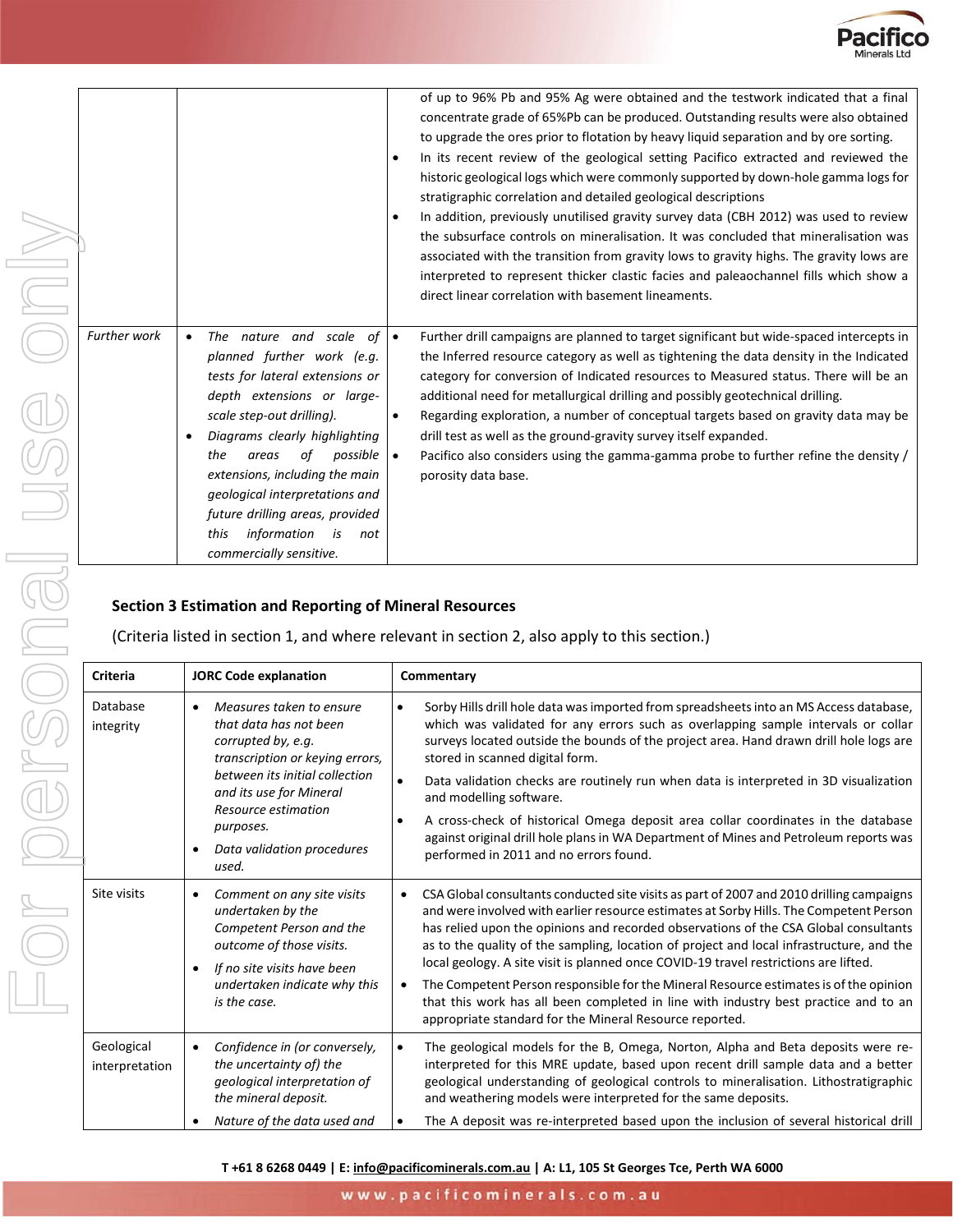

|                                           | of any assumptions made.<br>The effect, if any, of<br>$\bullet$<br>alternative interpretations on<br>Mineral Resource estimation.<br>The use of geology in guiding<br>$\bullet$<br>and controlling Mineral<br>Resource estimation.<br>The factors affecting<br>$\bullet$<br>continuity both of grade and<br>geology.                                                                                                                                                                                                                                                                                                                                                                                                                                                                                                                                                                                                  | holes, previously suppressed but now deemed to have sufficient quality assurance to<br>warrant their inclusion. The geological interpretation is currently broadly similar to the<br>models used in previous Mineral Resources.<br>There is a high level of confidence in the geological interpretation of the mineral<br>$\bullet$<br>deposits.<br>The geological interpretation involved interpreting the litho-stratigraphic models,<br>$\bullet$<br>followed by mineralisation and then weathering models. Historical and recent drill logs<br>and gamma probe logs were reviewed and information interpreted from these assisted<br>with the geological interpretations and lifted the confidence in the geology models.<br>Geological observations from the 2018 and 2019 drilling programs has refined the<br>$\bullet$<br>geological models for the B, Omega, Norton, Alpha (Pb and Zn zones) and Beta<br>deposits.<br>The mineralised zones were treated having hard boundaries during grade estimation.<br>The weathering profiles were treated as soft boundaries.<br>There is some structural control to the mineralisation, with higher grade zones located<br>$\bullet$<br>near faults.                                                                                                                                                                                                                                                                                                                                                                                                                                                                                                                                                                                                                                                                                                                                                                                                                                                                                                                                                                                                                                                                                                                                                                                                                               |
|-------------------------------------------|-----------------------------------------------------------------------------------------------------------------------------------------------------------------------------------------------------------------------------------------------------------------------------------------------------------------------------------------------------------------------------------------------------------------------------------------------------------------------------------------------------------------------------------------------------------------------------------------------------------------------------------------------------------------------------------------------------------------------------------------------------------------------------------------------------------------------------------------------------------------------------------------------------------------------|-------------------------------------------------------------------------------------------------------------------------------------------------------------------------------------------------------------------------------------------------------------------------------------------------------------------------------------------------------------------------------------------------------------------------------------------------------------------------------------------------------------------------------------------------------------------------------------------------------------------------------------------------------------------------------------------------------------------------------------------------------------------------------------------------------------------------------------------------------------------------------------------------------------------------------------------------------------------------------------------------------------------------------------------------------------------------------------------------------------------------------------------------------------------------------------------------------------------------------------------------------------------------------------------------------------------------------------------------------------------------------------------------------------------------------------------------------------------------------------------------------------------------------------------------------------------------------------------------------------------------------------------------------------------------------------------------------------------------------------------------------------------------------------------------------------------------------------------------------------------------------------------------------------------------------------------------------------------------------------------------------------------------------------------------------------------------------------------------------------------------------------------------------------------------------------------------------------------------------------------------------------------------------------------------------------------------------------------------------------------------------------------------------------------------------------|
|                                           |                                                                                                                                                                                                                                                                                                                                                                                                                                                                                                                                                                                                                                                                                                                                                                                                                                                                                                                       | Mineralisation is often thicker and/or of higher grade in areas of strong brecciation.<br>$\bullet$                                                                                                                                                                                                                                                                                                                                                                                                                                                                                                                                                                                                                                                                                                                                                                                                                                                                                                                                                                                                                                                                                                                                                                                                                                                                                                                                                                                                                                                                                                                                                                                                                                                                                                                                                                                                                                                                                                                                                                                                                                                                                                                                                                                                                                                                                                                                 |
| <b>Dimensions</b>                         | The extent and variability of<br>$\bullet$<br>the Mineral Resource<br>expressed as length (along<br>strike or otherwise), plan<br>width, and depth below<br>surface to the upper and<br>lower limits of the Mineral<br>Resource.                                                                                                                                                                                                                                                                                                                                                                                                                                                                                                                                                                                                                                                                                      | The global Mineral Resource has a strike length of 5,000 m and plan widths of between<br>$\bullet$<br>100 m and 500 m. The southern deposits (A to F) vary in depth from 10 m below surface<br>to 170 m below surface. The Norton deposit is flat lying to shallow dipping to the east,<br>and typically sits at a depth of 80 m below surface. The Alpha (Pb zone) and Beta<br>deposits are relatively flat-lying. The Alpha (Zn) is a steeply dipping domain.                                                                                                                                                                                                                                                                                                                                                                                                                                                                                                                                                                                                                                                                                                                                                                                                                                                                                                                                                                                                                                                                                                                                                                                                                                                                                                                                                                                                                                                                                                                                                                                                                                                                                                                                                                                                                                                                                                                                                                     |
| Estimation<br>and modelling<br>techniques | The nature and<br>$\bullet$<br>appropriateness of the<br>estimation technique(s)<br>applied and key assumptions,<br>including treatment of<br>extreme grade values,<br>domaining, interpolation<br>parameters and maximum<br>distance of extrapolation<br>from data points. If a<br>computer assisted estimation<br>method was chosen include a<br>description of computer<br>software and parameters<br>used.<br>The availability of check<br>$\bullet$<br>estimates, previous estimates<br>and/or mine production<br>records and whether the<br>Mineral Resource estimate<br>takes appropriate account of<br>such data.<br>The assumptions made<br>$\bullet$<br>regarding recovery of by-<br>products.<br><b>Estimation of deleterious</b><br>elements or other non-grade<br>variables of economic<br>significance (e.g. sulphur for<br>acid mine drainage<br>characterisation).<br>In the case of block model<br>٠ | Datamine Studio RM was used for the geological modelling, block model construction,<br>$\bullet$<br>grade interpolation and validation.<br>$\bullet$<br>A block model with block sizes 10 m (X) x 10 m (Y) x 5 m (Z) was constructed. Sub-celling<br>was used. The block sizes are approximately half the tightest drill spacing, which<br>generally supports an Indicated classification. Blocks were flagged according to the<br>geological and mineralisation envelopes.<br>Drill sample data were flagged by the mineralisation, lithostratigraphic and weathering<br>$\bullet$<br>domain envelopes, with variables MINZON, LITH and WEATH used. Drillholes were<br>sampled at 1 m intervals and the drill samples were accordingly composited to 1 m<br>lengths for all deposits except for the A and Beta deposits which used a 2 m composite<br>length. Composited sample data were statistically reviewed to determine appropriate<br>top-cuts, with top-cuts applied for Pb, Zn and Ag where required. Log probability plots<br>were used to determine the top-cuts, and the very high-grade samples were reviewed<br>in Datamine by the Competent Person to determine if they were clustered with other<br>high-grade samples.<br>$\bullet$<br>Sample populations for Pb, Zn, and Ag were split by mineralisation domains, as<br>supported by a statistical analysis of assay data.<br>$\bullet$<br>The composited drill samples were input into variogram modelling. Normal scores<br>variograms were selected for modelling because they presented the best structured<br>variograms for the assays. Downhole and directional variograms were modelled for Pb,<br>Zn and Ag, using data from the most populated domains. Moderate relative nugget<br>effects were modelled, with short ranges generally 70 - 100 m for Pb associated with<br>sills of up to 90% of the population variance. Long ranges were modelled in excess of<br>200 m. Major variogram directions exhibited a shallow plunge varying between north<br>east and south east.<br>Grades were interpolated for Pb, zn and Ag by ordinary kriging, and Fe and S by inverse<br>$\bullet$<br>distance squared. Local dip variations honoured by using Datamine's Dynamic<br>Anisotropy functionality. Blocks were estimated using a search ellipse of 125 m (major)<br>x 125 m (semi-major) x 5 m (minor) dimensions, with a minimum of 5 and maximum of |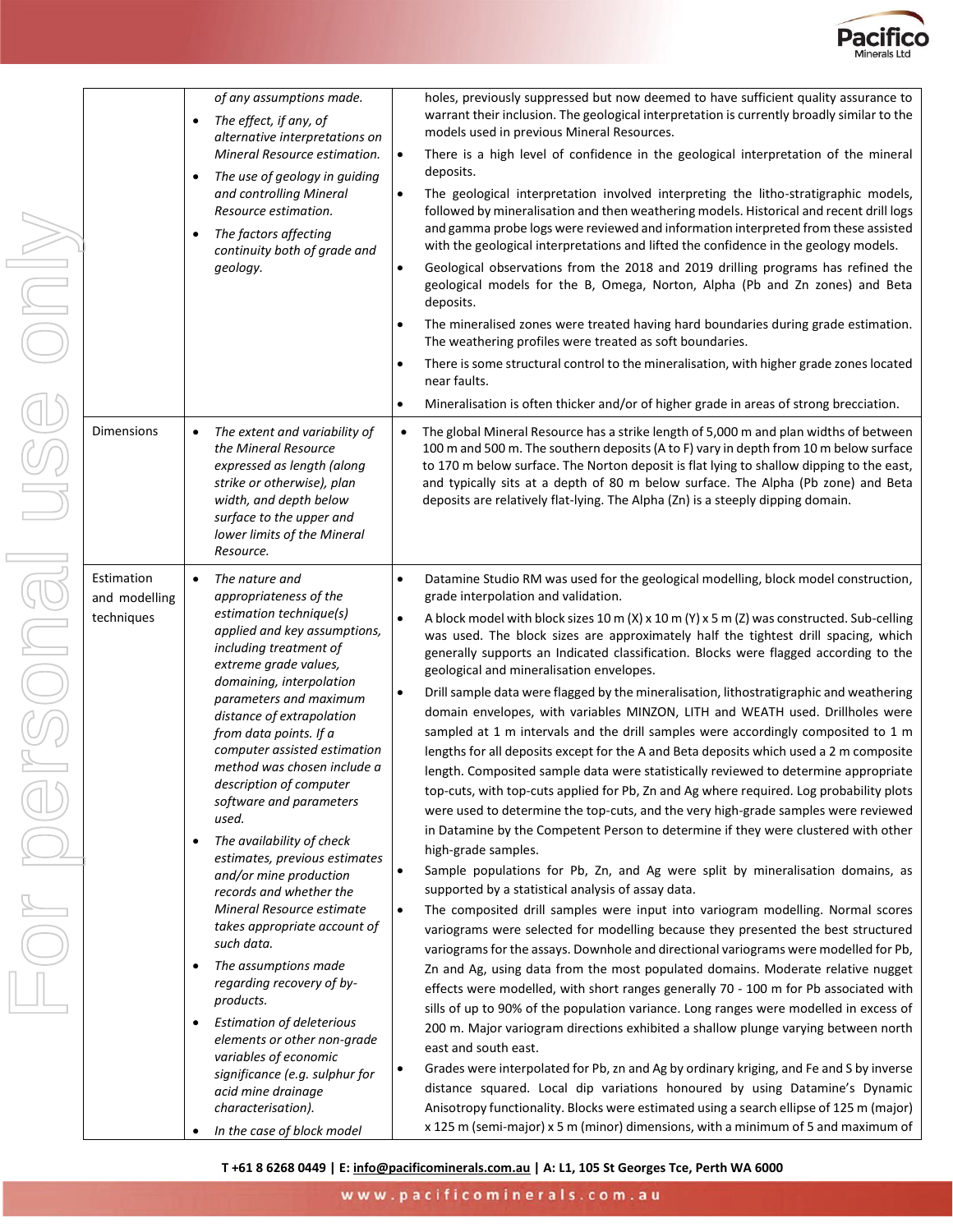

|  |                                               | interpolation, the block size<br>25 samples from a minimum of four drillholes per cell interpolation. Search radii were<br>in relation to the average<br>increased, and the minimum number of samples reduced in subsequent sample<br>sample spacing and the<br>searches if cells were not interpolated in the first two passes. Cell discretization of 5 x<br>search employed.<br>$5 \times 1$ (X, Y, Z) was employed.<br>Any assumptions behind<br>$\bullet$<br>Grades were estimated into the waste domains using inverse distance squared.<br>$\bullet$<br>modelling of selective mining<br>The Mineral Resource is an update of the October 2019 Mineral Resource estimate<br>$\bullet$<br>units.<br>(reported on 31st October 2019), with updated geological interpretations for the B,<br>Any assumptions about<br>٠<br>Omega, Norton, Alpha and Beta deposits based upon results from the 2018 and 2019<br>correlation between<br>drilling, and a review of historical and more recent drill sample logs and gamma probe<br>variables.<br>results.<br>Description of how the<br>$\bullet$<br>Zn and Ag were interpolated into the mineralisation domains and metallurgical<br>٠<br>geological interpretation was<br>testwork are in progress to gain further understanding of their recoveries.<br>used to control the resource<br>estimates.<br>The interpolated grades were validated by way of review of cross sections (block model<br>$\bullet$<br>and drill samples presented with same colour legend); swath plots, and comparison of<br>Discussion of basis for using<br>$\bullet$<br>or not using grade cutting or<br>mean grades from de-clustered drillhole data.<br>capping.<br>The process of validation, the<br>$\bullet$<br>checking process used, the<br>comparison of model data to<br>drillhole data, and use of<br>reconciliation data if<br>available. |
|--|-----------------------------------------------|------------------------------------------------------------------------------------------------------------------------------------------------------------------------------------------------------------------------------------------------------------------------------------------------------------------------------------------------------------------------------------------------------------------------------------------------------------------------------------------------------------------------------------------------------------------------------------------------------------------------------------------------------------------------------------------------------------------------------------------------------------------------------------------------------------------------------------------------------------------------------------------------------------------------------------------------------------------------------------------------------------------------------------------------------------------------------------------------------------------------------------------------------------------------------------------------------------------------------------------------------------------------------------------------------------------------------------------------------------------------------------------------------------------------------------------------------------------------------------------------------------------------------------------------------------------------------------------------------------------------------------------------------------------------------------------------------------------------------------------------------------------------------------------------------------------------------------------------------------------------------------|
|  | Moisture                                      | Whether the tonnages are<br>• Tonnages are estimated on a dry basis.<br>$\bullet$<br>estimated on a dry basis or<br>with natural moisture, and<br>the method of determination<br>of the moisture content.                                                                                                                                                                                                                                                                                                                                                                                                                                                                                                                                                                                                                                                                                                                                                                                                                                                                                                                                                                                                                                                                                                                                                                                                                                                                                                                                                                                                                                                                                                                                                                                                                                                                          |
|  | Cut-off<br>parameters                         | A reporting cut-off grade of 1% Pb is used to report all Mineral Resources except for<br>The basis of the adopted cut-<br>$\bullet$<br>$\bullet$<br>the Alpha (Zn) deposit, which is reported above a cut-off grade of 1% Zn. Pacifico have<br>off grade(s) or quality<br>carried out recent mining studies supporting a cut-off grade of 1% Pb.<br>parameters applied.                                                                                                                                                                                                                                                                                                                                                                                                                                                                                                                                                                                                                                                                                                                                                                                                                                                                                                                                                                                                                                                                                                                                                                                                                                                                                                                                                                                                                                                                                                            |
|  | Mining factors<br>or<br>assumptions           | No mining factors are assumed for the Mineral Resource deposit. The majority of the<br>Assumptions made regarding<br>$\bullet$<br>possible mining methods,<br>deposits are amenable for open pit extraction, as shown by the Pre-feasibility study<br>minimum mining dimensions<br>currently in progress.<br>and internal (or, if applicable,<br>external) mining dilution. It is<br>always necessary as part of<br>the process of determining<br>reasonable prospects for<br>eventual economic extraction<br>to consider potential mining<br>methods, but the<br>assumptions made regarding<br>mining methods and<br>parameters when estimating<br>Mineral Resources may not<br>always be rigorous. Where<br>this is the case, this should be<br>reported with an explanation<br>of the basis of the mining<br>assumptions made.                                                                                                                                                                                                                                                                                                                                                                                                                                                                                                                                                                                                                                                                                                                                                                                                                                                                                                                                                                                                                                                  |
|  | Metallurgical<br>factors<br>or<br>assumptions | The basis for assumptions or<br>No metallurgical factors were assumed in the Mineral Resource estimate.<br>$\bullet$<br>$\bullet$<br>predictions regarding<br>Flotation recoveries of up to 95.4% Pb and 94.4% Ag were obtained and the testwork<br>metallurgical amenability. It<br>indicated that a final concentrate grade of 62% Pb can be produced. Metallurgical<br>is always necessary as part of<br>testwork for the current Prefeasibility Study is complete.<br>the process of determining<br>For mineralisation hosted in oxide and transitional weathering domains, recoveries of<br>reasonable prospects for                                                                                                                                                                                                                                                                                                                                                                                                                                                                                                                                                                                                                                                                                                                                                                                                                                                                                                                                                                                                                                                                                                                                                                                                                                                          |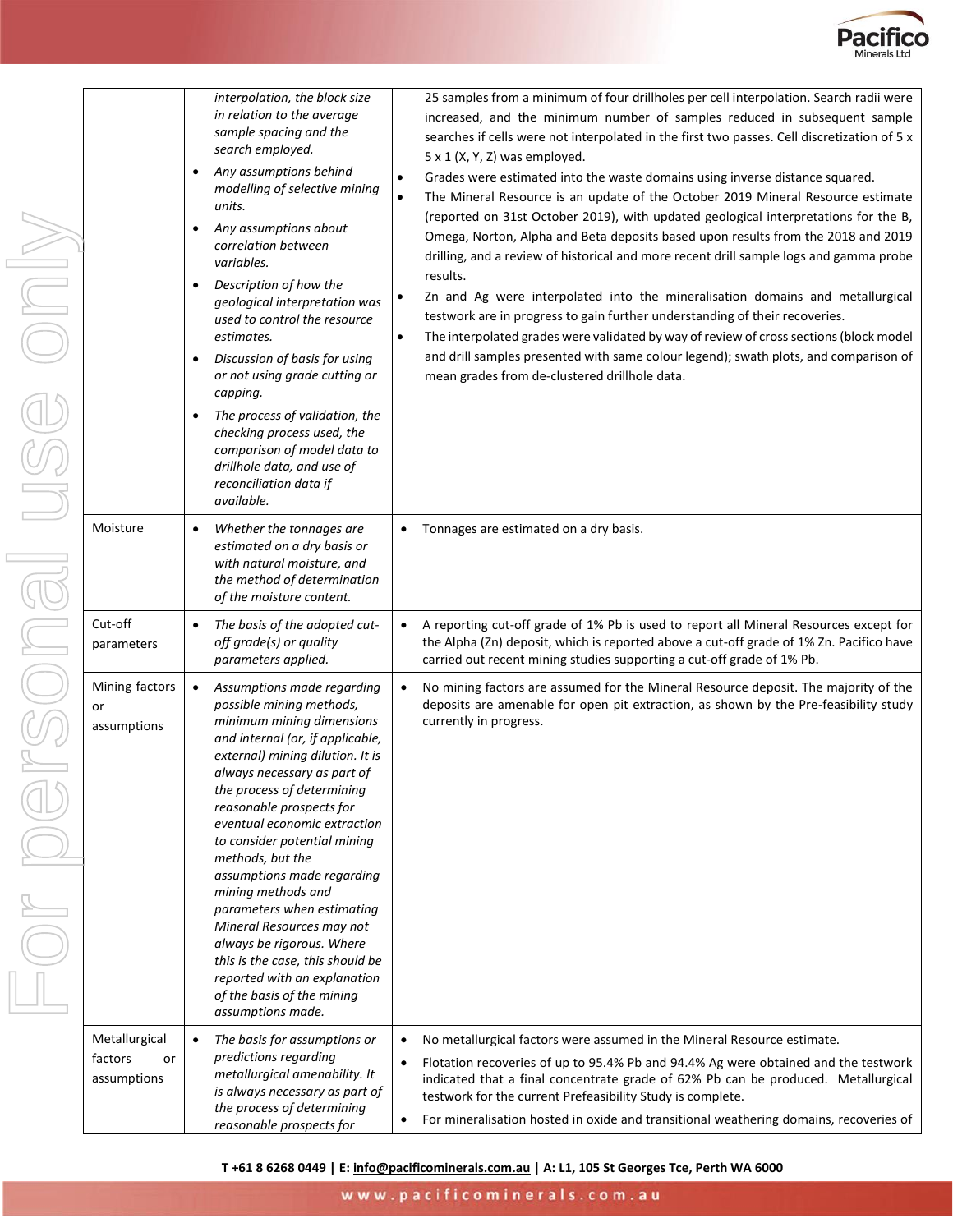

| ININ                                                                                                                                                                                                                                                                                                                                            | Environmental<br>factors<br>or | eventual economic extraction<br>to consider potential<br>metallurgical methods, but<br>the assumptions regarding<br>metallurgical treatment<br>processes and parameters<br>made when reporting<br>Mineral Resources may not<br>always be rigorous. Where<br>this is the case, this should be<br>reported with an explanation<br>of the basis of the<br>metallurgical assumptions<br>made.<br>Assumptions made regarding<br>possible waste and process                                                                                                                                                                                                                                    | 84% (Pb) and 94.4% (Ag) were achieved from flotation testwork.<br>For mineralisation hosted in the fresh rock domain, recoveries of 95.4% (Pb) and 81.5%<br>(Ag) were achieved.<br>No environmental factors were assumed in the Mineral Resource estimate.<br>A hydrogeological site investigation is ongoing as part of the current Prefeasibility                                                                                                                                                                                                                                                                                                                                                                                                                                                                                                                                                                                                                                                                                                                                                                                                                                                                                                                                                                                         |
|-------------------------------------------------------------------------------------------------------------------------------------------------------------------------------------------------------------------------------------------------------------------------------------------------------------------------------------------------|--------------------------------|------------------------------------------------------------------------------------------------------------------------------------------------------------------------------------------------------------------------------------------------------------------------------------------------------------------------------------------------------------------------------------------------------------------------------------------------------------------------------------------------------------------------------------------------------------------------------------------------------------------------------------------------------------------------------------------|---------------------------------------------------------------------------------------------------------------------------------------------------------------------------------------------------------------------------------------------------------------------------------------------------------------------------------------------------------------------------------------------------------------------------------------------------------------------------------------------------------------------------------------------------------------------------------------------------------------------------------------------------------------------------------------------------------------------------------------------------------------------------------------------------------------------------------------------------------------------------------------------------------------------------------------------------------------------------------------------------------------------------------------------------------------------------------------------------------------------------------------------------------------------------------------------------------------------------------------------------------------------------------------------------------------------------------------------|
| $\begin{picture}(40,4) \put(0,0){\line(1,0){155}} \put(15,0){\line(1,0){155}} \put(15,0){\line(1,0){155}} \put(15,0){\line(1,0){155}} \put(15,0){\line(1,0){155}} \put(15,0){\line(1,0){155}} \put(15,0){\line(1,0){155}} \put(15,0){\line(1,0){155}} \put(15,0){\line(1,0){155}} \put(15,0){\line(1,0){155}} \put(15,0){\line(1,0){155}} \put$ | assumptions                    | residue disposal options. It is<br>always necessary as part of<br>the process of determining<br>reasonable prospects for<br>eventual economic extraction<br>to consider the potential<br>environmental impacts of the<br>mining and processing<br>operation. While at this stage<br>the determination of<br>potential environmental<br>impacts, particularly for a<br>greenfields project, may not<br>always be well advanced, the<br>status of early consideration<br>of these potential<br>environmental impacts<br>should be reported. Where<br>these aspects have not been<br>considered this should be<br>reported with an explanation<br>of the environmental<br>assumptions made. | Study.                                                                                                                                                                                                                                                                                                                                                                                                                                                                                                                                                                                                                                                                                                                                                                                                                                                                                                                                                                                                                                                                                                                                                                                                                                                                                                                                      |
|                                                                                                                                                                                                                                                                                                                                                 | <b>Bulk density</b>            | Whether assumed or<br>determined. If assumed, the<br>basis for the assumptions. If<br>determined, the method<br>used, whether wet or dry, the<br>frequency of the<br>measurements, the nature,<br>size and representativeness<br>of the samples.<br>The bulk density for bulk<br>٠<br>material must have been<br>measured by methods that<br>adequately account for void<br>spaces (vugs, porosity, etc.),<br>moisture and differences<br>between rock and alteration<br>zones within the deposit.                                                                                                                                                                                       | Bulk densities were calculated for each block.<br>A review of the Company's density was undertaken in light of the revised geological<br>model. The revised approach to density recognises the lithological differences and<br>assigns a base-density factor to all primary rock types as well as to the weathering<br>zones. The base values are modified by the density contribution from the principal<br>sulphide minerals, galena, pyrite and sphalerite. The overall impact on tonnes is not<br>material but is thought to be a more accurate representation of the density<br>distribution.<br>Density test work was carried out on mineralised and un-mineralised DD core samples<br>$\bullet$<br>obtained during 2018 and 2019 drilling programs. Core segments were measured using<br>either the water immersion (Archimedes) technique for both wax coated and non-<br>coated material and using the calliper method. There was a very strong correlation<br>between the two methods. A total of 389 measurements were taken using the water<br>immersion technique and these results were used to derive a base density value.<br>The following formula was derived and used to calculate the bulk density for each block<br>$\bullet$<br>in the block model, where Pb, Zn and Fe are the estimated block grades, and BD is the |

• *Discuss assumptions for bulk density estimates used in the evaluation process of the* 

# re assumed in the Mineral Resource estimate.

base density value assigned to a combination of each of the lithostratigraphic and weathering domains. This formula is an update to the formula used in the previous Mineral Resource estimate and is considered to be a more accurate representation of

www.pacificominerals.com.au

the distribution of density through the rock mass.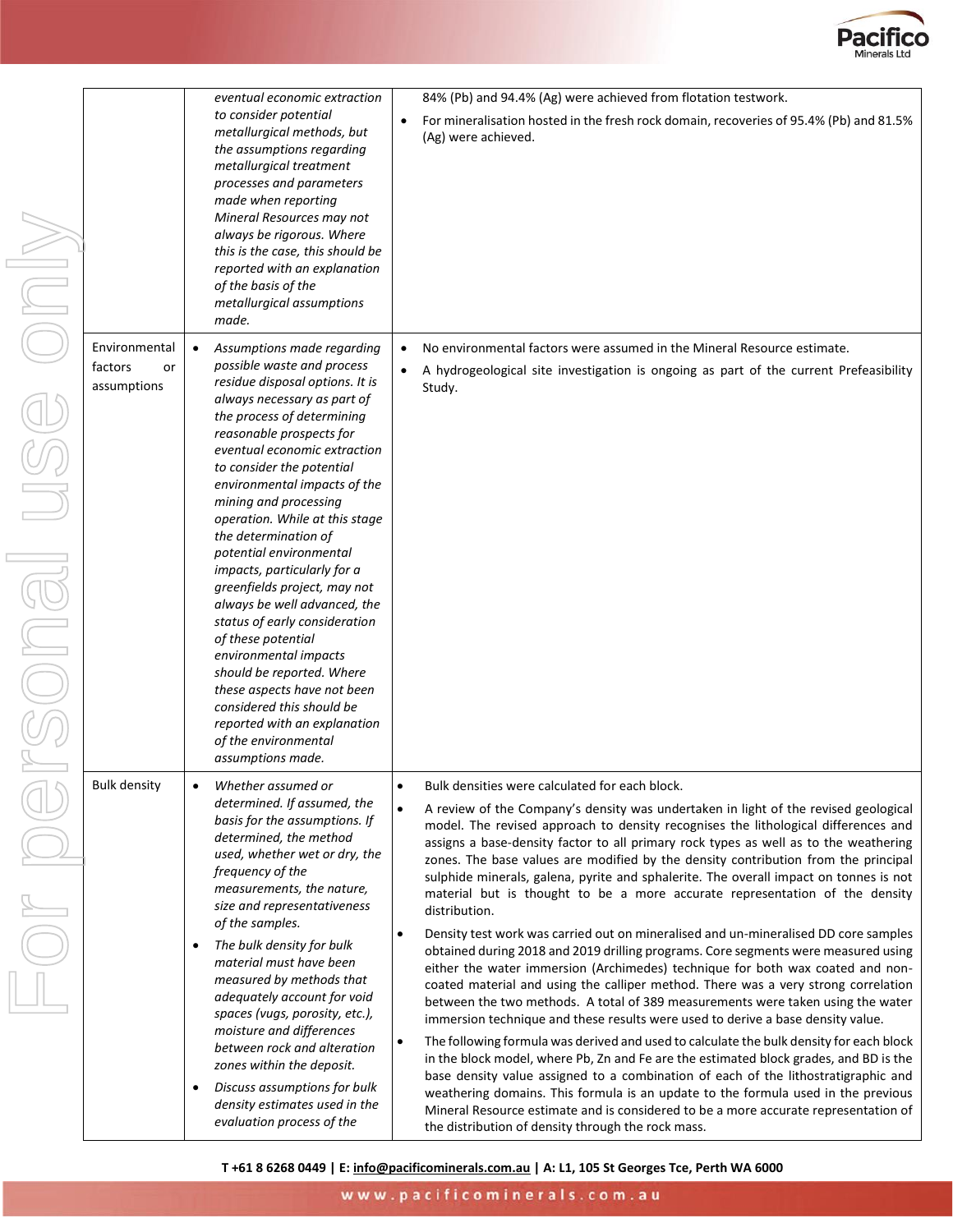

|              |                         | different materials.                                                                                            | Density = 100/((100-Pb%-Zn%-Fe%)/ BD) + Pb/11.35 + Zn/7.14 + Fe/7.87)<br>$\bullet$                                                                                                                                                                                                                                                                                                   |  |  |  |  |  |
|--------------|-------------------------|-----------------------------------------------------------------------------------------------------------------|--------------------------------------------------------------------------------------------------------------------------------------------------------------------------------------------------------------------------------------------------------------------------------------------------------------------------------------------------------------------------------------|--|--|--|--|--|
|              |                         | The following base density values $(t/m3)$ were used:<br>$\bullet$                                              |                                                                                                                                                                                                                                                                                                                                                                                      |  |  |  |  |  |
|              |                         |                                                                                                                 | Weathering and Stratigraphic<br>Sorby<br>Transitional<br>Kno<br>Dolomite<br>Unit<br>Breccia<br>For                                                                                                                                                                                                                                                                                   |  |  |  |  |  |
|              |                         |                                                                                                                 | Oxide<br>2.4<br>2.4<br>2.4                                                                                                                                                                                                                                                                                                                                                           |  |  |  |  |  |
|              |                         |                                                                                                                 | 2.5<br><b>Transitional</b><br>2.7<br>2.55                                                                                                                                                                                                                                                                                                                                            |  |  |  |  |  |
|              |                         |                                                                                                                 | Fresh<br>2.8<br>2.73<br>2.6                                                                                                                                                                                                                                                                                                                                                          |  |  |  |  |  |
| <b>SIDIO</b> |                         |                                                                                                                 | A transported clay horizon sitting above the Alpha and part of the Omega<br>assigned a density value of 2.4                                                                                                                                                                                                                                                                          |  |  |  |  |  |
|              |                         |                                                                                                                 | Further drilling programs will continue to collect density data.                                                                                                                                                                                                                                                                                                                     |  |  |  |  |  |
|              |                         |                                                                                                                 | The host rock sequence exhibits a natural primary dissolution porosit<br>mineralisation but this is not uniform in its distribution and not always<br>during visual inspection of the diamond drill core. The spatial distribution o                                                                                                                                                 |  |  |  |  |  |
|              |                         |                                                                                                                 | data throughout the deposit do not fully capture the distribution of the<br>therefore a cautionary tonnage adjustment factor was applied during the<br>tonnage reporting stage. The final tonnage estimates were reduced by 29<br>account for an empirically determined unaccounted porosity percen                                                                                  |  |  |  |  |  |
|              |                         |                                                                                                                 | mineralisation.                                                                                                                                                                                                                                                                                                                                                                      |  |  |  |  |  |
|              | Classification          | The basis for the<br>$\bullet$<br>classification of the Mineral                                                 | The Mineral Resource has been classified following due consideration or<br>$\bullet$<br>contained in Section 1, Section 2 and Section 3 of JORC 2012 Table 1.                                                                                                                                                                                                                        |  |  |  |  |  |
|              |                         | Resources into varying<br>confidence categories.                                                                | The Mineral Resources were classified based upon drill hole spacing<br>$\bullet$<br>sampling and sample analyses, quantity of density measurements, and<br>confidence in the geological interpretation. This upgrade to the Mineral<br>supported by a high level of confidence in the geological interpre<br>substantial improvement to the robustness of the density model, both of |  |  |  |  |  |
| BIUIC        |                         | Whether appropriate account<br>has been taken of all relevant<br>factors (relative confidence in                |                                                                                                                                                                                                                                                                                                                                                                                      |  |  |  |  |  |
|              |                         | tonnage/grade estimations,                                                                                      | key in supporting the Measured classification for the first time at the proj                                                                                                                                                                                                                                                                                                         |  |  |  |  |  |
|              |                         | reliability of input data,<br>confidence in continuity of<br>geology and metal values,<br>quality, quantity and | Data quality and confidence in the geological interpretation support the c<br>Perimeters for Measured, Indicated and Inferred volumes were use<br>classification values (RESCAT: $1 =$ Measured, $2 =$ Indicated, $3 =$ In<br>unclassified).                                                                                                                                         |  |  |  |  |  |
|              |                         | distribution of the data).<br>Whether the result                                                                | The Measured Mineral Resource is supported by regular drill pattern spa<br>(EW) x 25 m (NS), or less.                                                                                                                                                                                                                                                                                |  |  |  |  |  |
|              |                         | appropriately reflects the<br>Competent Person's view of<br>the deposit.                                        | The Indicated Mineral Resource is supported by regular drill pattern spa<br>(EW) x 50 m (NS), or less.                                                                                                                                                                                                                                                                               |  |  |  |  |  |
|              |                         |                                                                                                                 | The Inferred Mineral Resource is supported by regular drill pattern spaci<br>m (EW) x 50-100 m (NS).                                                                                                                                                                                                                                                                                 |  |  |  |  |  |
|              |                         |                                                                                                                 | Waste blocks are recorded as unclassified (RESCAT=4)<br>٠                                                                                                                                                                                                                                                                                                                            |  |  |  |  |  |
|              |                         |                                                                                                                 | The final classification strategy and results appropriately reflect the<br>Person's view of the deposit.                                                                                                                                                                                                                                                                             |  |  |  |  |  |
|              | Audits<br>or<br>reviews | The results of any audits or<br>reviews of Mineral Resource<br>estimates.                                       | The Mineral Resource estimate was internally peer reviewed by CSA Glo<br>release of results to Pacifico. CSA Global reviewed the data collec<br>geological modelling, statistical analyses, grade interpolation, b<br>measurements and resource classification strategies.                                                                                                           |  |  |  |  |  |
|              | Discussion of           | Where appropriate a                                                                                             | Relevant tonnages and grade above nominated cut-off grades for Pb                                                                                                                                                                                                                                                                                                                    |  |  |  |  |  |

|                                      |           | The following base density values $(t/m3)$ were used:                                                                                                                                                                                                                                                                                                                                                                                                                                                                                                                                                                                                                                                                                                                                                                                                |                   |                                |                   |  |  |  |
|--------------------------------------|-----------|------------------------------------------------------------------------------------------------------------------------------------------------------------------------------------------------------------------------------------------------------------------------------------------------------------------------------------------------------------------------------------------------------------------------------------------------------------------------------------------------------------------------------------------------------------------------------------------------------------------------------------------------------------------------------------------------------------------------------------------------------------------------------------------------------------------------------------------------------|-------------------|--------------------------------|-------------------|--|--|--|
|                                      |           | Weathering and Stratigraphic<br>Unit                                                                                                                                                                                                                                                                                                                                                                                                                                                                                                                                                                                                                                                                                                                                                                                                                 | Sorby<br>Dolomite | Transitional<br><b>Breccia</b> | Knox<br>Formation |  |  |  |
|                                      |           | Oxide                                                                                                                                                                                                                                                                                                                                                                                                                                                                                                                                                                                                                                                                                                                                                                                                                                                | 2.4               | 2.4                            | 2.4               |  |  |  |
|                                      |           | <b>Transitional</b>                                                                                                                                                                                                                                                                                                                                                                                                                                                                                                                                                                                                                                                                                                                                                                                                                                  | 2.7               | 2.55                           | 2.54              |  |  |  |
|                                      |           | Fresh                                                                                                                                                                                                                                                                                                                                                                                                                                                                                                                                                                                                                                                                                                                                                                                                                                                | 2.8               | 2.73                           | 2.63              |  |  |  |
|                                      | $\bullet$ | A transported clay horizon sitting above the Alpha and part of the Omega deposit was<br>assigned a density value of 2.4<br>Further drilling programs will continue to collect density data.<br>The host rock sequence exhibits a natural primary dissolution porosity related to<br>mineralisation but this is not uniform in its distribution and not always recognisable<br>during visual inspection of the diamond drill core. The spatial distribution of the density<br>data throughout the deposit do not fully capture the distribution of the porosity and<br>therefore a cautionary tonnage adjustment factor was applied during the final grade-<br>tonnage reporting stage. The final tonnage estimates were reduced by 2% globally to<br>account for an empirically determined unaccounted porosity percentage in the<br>mineralisation. |                   |                                |                   |  |  |  |
|                                      | ٠         |                                                                                                                                                                                                                                                                                                                                                                                                                                                                                                                                                                                                                                                                                                                                                                                                                                                      |                   |                                |                   |  |  |  |
|                                      |           |                                                                                                                                                                                                                                                                                                                                                                                                                                                                                                                                                                                                                                                                                                                                                                                                                                                      |                   |                                |                   |  |  |  |
| ıeral                                | $\bullet$ | The Mineral Resource has been classified following due consideration of all criteria<br>contained in Section 1, Section 2 and Section 3 of JORC 2012 Table 1.                                                                                                                                                                                                                                                                                                                                                                                                                                                                                                                                                                                                                                                                                        |                   |                                |                   |  |  |  |
| ccount<br>levant<br>nce in?<br>ions, | $\bullet$ | The Mineral Resources were classified based upon drill hole spacing, quality of<br>sampling and sample analyses, quantity of density measurements, and the relative<br>confidence in the geological interpretation. This upgrade to the Mineral Resource is<br>supported by a high level of confidence in the geological interpretations, and<br>substantial improvement to the robustness of the density model, both of which are<br>key in supporting the Measured classification for the first time at the project.                                                                                                                                                                                                                                                                                                                               |                   |                                |                   |  |  |  |
| ∕ of<br>es,                          |           | Data quality and confidence in the geological interpretation support the classification.<br>Perimeters for Measured, Indicated and Inferred volumes were used to assign<br>classification values (RESCAT: $1 =$ Measured, $2 =$ Indicated, $3 =$ Inferred, $4 =$<br>unclassified).                                                                                                                                                                                                                                                                                                                                                                                                                                                                                                                                                                   |                   |                                |                   |  |  |  |
| ).<br>he<br>w of                     | $\bullet$ | The Measured Mineral Resource is supported by regular drill pattern spacing of 25 m<br>(EW) x 25 m (NS), or less.                                                                                                                                                                                                                                                                                                                                                                                                                                                                                                                                                                                                                                                                                                                                    |                   |                                |                   |  |  |  |
|                                      |           | The Indicated Mineral Resource is supported by regular drill pattern spacing of 50 m<br>(EW) x 50 m (NS), or less.                                                                                                                                                                                                                                                                                                                                                                                                                                                                                                                                                                                                                                                                                                                                   |                   |                                |                   |  |  |  |
|                                      | ٠         | The Inferred Mineral Resource is supported by regular drill pattern spacing of 50-100<br>m (EW) x 50-100 m (NS).                                                                                                                                                                                                                                                                                                                                                                                                                                                                                                                                                                                                                                                                                                                                     |                   |                                |                   |  |  |  |
|                                      | $\bullet$ | Waste blocks are recorded as unclassified (RESCAT=4)                                                                                                                                                                                                                                                                                                                                                                                                                                                                                                                                                                                                                                                                                                                                                                                                 |                   |                                |                   |  |  |  |
|                                      | $\bullet$ | The final classification strategy and results appropriately reflect the Competent<br>Person's view of the deposit.                                                                                                                                                                                                                                                                                                                                                                                                                                                                                                                                                                                                                                                                                                                                   |                   |                                |                   |  |  |  |

|                                                      |    |                                                                                                                                                                                                      | <b>FULLO VIEW UI LITE UE PUSIL.</b>                                                                                                                                                                                                                                                                                                                                                                                                                                  |
|------------------------------------------------------|----|------------------------------------------------------------------------------------------------------------------------------------------------------------------------------------------------------|----------------------------------------------------------------------------------------------------------------------------------------------------------------------------------------------------------------------------------------------------------------------------------------------------------------------------------------------------------------------------------------------------------------------------------------------------------------------|
| Audits<br>reviews                                    | or | The results of any audits or<br>$\bullet$<br>reviews of Mineral Resource<br>estimates.                                                                                                               | The Mineral Resource estimate was internally peer reviewed by CSA Global prior to<br>release of results to Pacifico. CSA Global reviewed the data collection, QAQC,<br>modelling, statistical analyses, grade interpolation, bulk density<br>geological<br>measurements and resource classification strategies.                                                                                                                                                      |
| Discussion of<br>relative<br>accuracy/<br>confidence |    | Where appropriate a<br>$\bullet$<br>statement of the relative<br>accuracy and confidence level<br>in the Mineral Resource<br>estimate using an approach<br>or procedure deemed<br>appropriate by the | Relevant tonnages and grade above nominated cut-off grades for Pb and Zn are<br>provided in this report. Tonnages were calculated by filtering all blocks above the cut-<br>off grade and sub-setting the resultant data into bins by mineralisation domain. The<br>volumes of all the collated blocks were multiplied by the dry density value to derive<br>the tonnages.<br>The Mineral Resource is a local estimate, whereby the drill hole data was geologically |